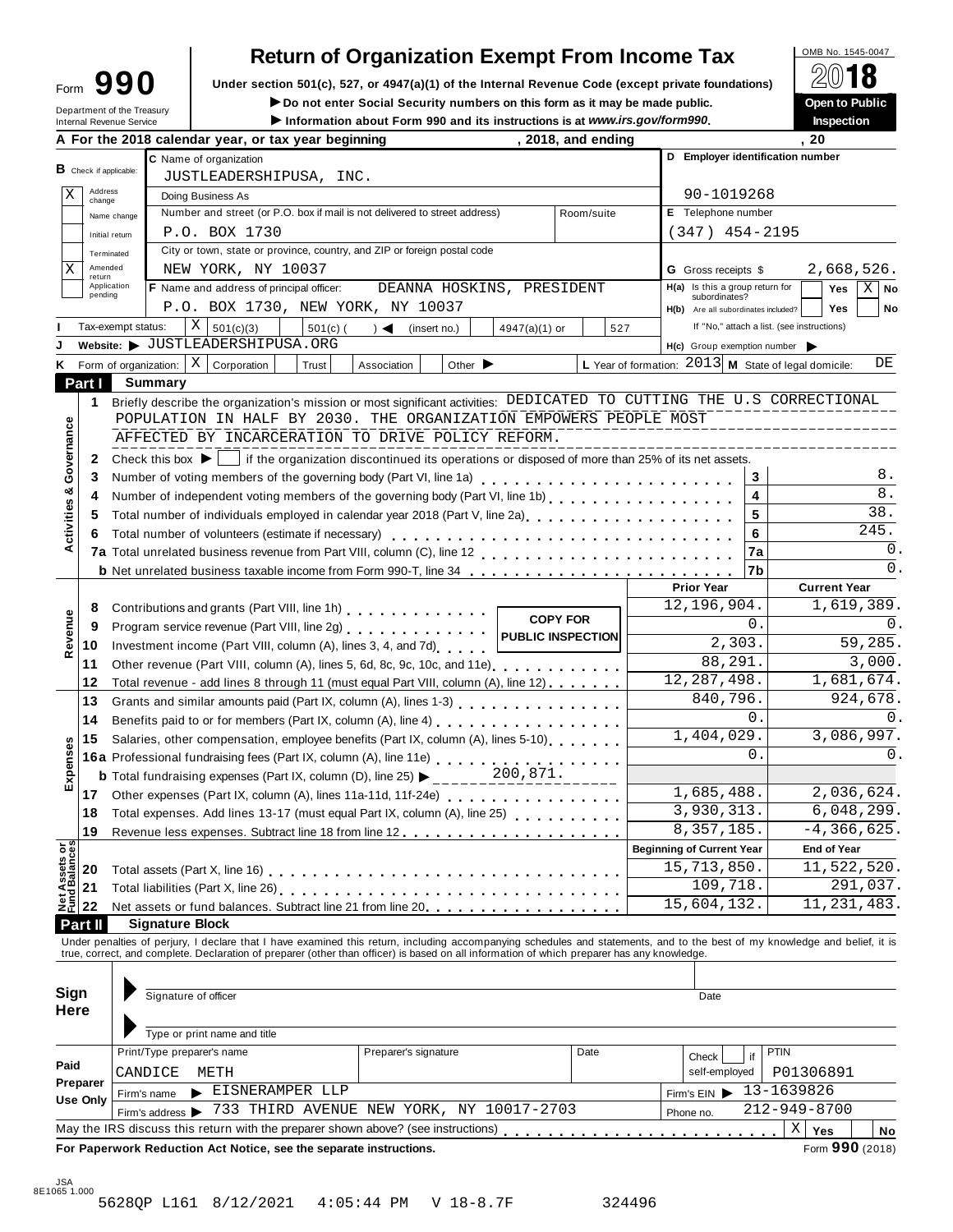|            | Form 990 (2018)                                                                                                                                                                                                                                                                                                                                                                                    | Page 2          |
|------------|----------------------------------------------------------------------------------------------------------------------------------------------------------------------------------------------------------------------------------------------------------------------------------------------------------------------------------------------------------------------------------------------------|-----------------|
|            | Part III<br><b>Statement of Program Service Accomplishments</b>                                                                                                                                                                                                                                                                                                                                    |                 |
| 1          | Briefly describe the organization's mission:                                                                                                                                                                                                                                                                                                                                                       |                 |
|            | DEDICATED TO CUTTING THE U.S. CORRECTIONAL POPULATION IN HALF BY                                                                                                                                                                                                                                                                                                                                   |                 |
|            | 2030. THE ORGANIZATION EMPOWERS PEOPLE MOST AFFECTED BY INCARCERATION                                                                                                                                                                                                                                                                                                                              |                 |
|            | TO DRIVE POLICY REFORM.                                                                                                                                                                                                                                                                                                                                                                            |                 |
|            |                                                                                                                                                                                                                                                                                                                                                                                                    |                 |
|            | 2 Did the organization undertake any significant program services during the year which were not listed on the<br>Yes<br>If "Yes," describe these new services on Schedule O.                                                                                                                                                                                                                      | $X \mid No$     |
|            | 3 Did the organization cease conducting, or make significant changes in how it conducts, any program<br><b>Yes</b>                                                                                                                                                                                                                                                                                 | $X \mid No$     |
| 4          | If "Yes," describe these changes on Schedule O.<br>Describe the organization's program service accomplishments for each of its three largest program services, as measured by<br>expenses. Section $501(c)(3)$ and $501(c)(4)$ organizations are required to report the amount of grants and allocations to others,<br>the total expenses, and revenue, if any, for each program service reported. |                 |
|            | 3, 283, 871. including grants of \$<br>4a (Code:<br>919,709. ) (Revenue \$<br>) (Expenses \$                                                                                                                                                                                                                                                                                                       |                 |
|            | ADVOCACY CAMPAIGNS: ORGANIZES AND SUPPORTS DECARCERATION ADVOCACY                                                                                                                                                                                                                                                                                                                                  |                 |
|            | CAMPAIGNS ON THE LOCAL, STATE AND FEDERAL LEVELS.                                                                                                                                                                                                                                                                                                                                                  |                 |
|            |                                                                                                                                                                                                                                                                                                                                                                                                    |                 |
|            |                                                                                                                                                                                                                                                                                                                                                                                                    |                 |
|            |                                                                                                                                                                                                                                                                                                                                                                                                    |                 |
|            |                                                                                                                                                                                                                                                                                                                                                                                                    |                 |
|            |                                                                                                                                                                                                                                                                                                                                                                                                    |                 |
|            |                                                                                                                                                                                                                                                                                                                                                                                                    |                 |
|            |                                                                                                                                                                                                                                                                                                                                                                                                    |                 |
|            |                                                                                                                                                                                                                                                                                                                                                                                                    |                 |
|            |                                                                                                                                                                                                                                                                                                                                                                                                    |                 |
|            | 1,014,136. including grants of \$<br>4b (Code:<br>) (Expenses \$<br>4,969. $($ Revenue \$<br>LEADERSHIP TRAINING: TRAINS AND SUPPORTS FORMERLY INCARCERATED<br>PEOPLE TO BECOME STRONGER AND MORE EFFECTIVE LEADERS.                                                                                                                                                                               |                 |
|            |                                                                                                                                                                                                                                                                                                                                                                                                    |                 |
|            |                                                                                                                                                                                                                                                                                                                                                                                                    |                 |
|            | 4c (Code: ) (Expenses \$ 531, 214. including grants of \$ ) (Revenue \$<br>MEMBER ENGAGEMENT:<br>ENGAGES MEMBERS TO HELP BUILD SUPPORT AND RAISE AWARENESS THROUGH                                                                                                                                                                                                                                 |                 |
|            | ADVOCACY AND ACTIVISM.                                                                                                                                                                                                                                                                                                                                                                             |                 |
|            |                                                                                                                                                                                                                                                                                                                                                                                                    |                 |
|            |                                                                                                                                                                                                                                                                                                                                                                                                    |                 |
|            |                                                                                                                                                                                                                                                                                                                                                                                                    |                 |
|            | 4d Other program services (Describe in Schedule O.)                                                                                                                                                                                                                                                                                                                                                |                 |
|            | (Expenses \$<br>including grants of \$<br>) (Revenue \$                                                                                                                                                                                                                                                                                                                                            |                 |
|            | 4.829,221.                                                                                                                                                                                                                                                                                                                                                                                         |                 |
| <b>JSA</b> |                                                                                                                                                                                                                                                                                                                                                                                                    | Form 990 (2018) |
|            | 8E1020 1.000<br>5628QP L161 8/12/2021<br>4:05:44 PM V 18-8.7F<br>324496                                                                                                                                                                                                                                                                                                                            |                 |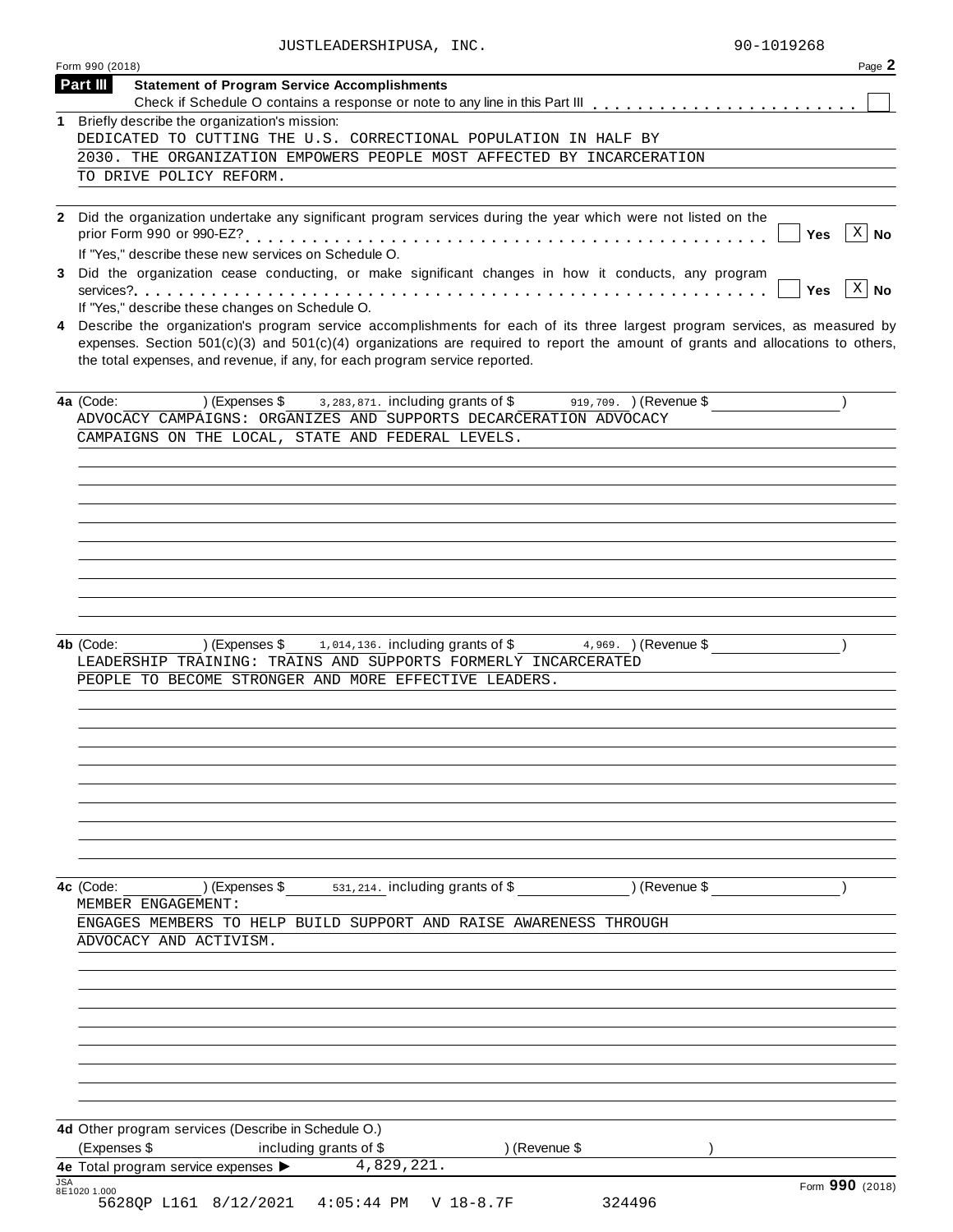| Part IV      | <b>Checklist of Required Schedules</b>                                                                                                                                                                                       |                 |             |    |
|--------------|------------------------------------------------------------------------------------------------------------------------------------------------------------------------------------------------------------------------------|-----------------|-------------|----|
|              |                                                                                                                                                                                                                              |                 | Yes         | No |
| 1            | Is the organization described in section $501(c)(3)$ or $4947(a)(1)$ (other than a private foundation)? If "Yes,"                                                                                                            |                 |             |    |
|              |                                                                                                                                                                                                                              | 1               | Χ           |    |
| $\mathbf{2}$ | Is the organization required to complete Schedule B, Schedule of Contributors (see instructions)?                                                                                                                            | $\mathbf{2}$    | $\mathbf X$ |    |
| 3            | Did the organization engage in direct or indirect political campaign activities on behalf of or in opposition to                                                                                                             |                 |             |    |
|              | candidates for public office? If "Yes," complete Schedule C, Part I.                                                                                                                                                         | 3               |             | Χ  |
| 4            | Section 501(c)(3) organizations. Did the organization engage in lobbying activities, or have a section 501(h)                                                                                                                |                 |             |    |
|              |                                                                                                                                                                                                                              | 4               | Χ           |    |
| 5            | Is the organization a section $501(c)(4)$ , $501(c)(5)$ , or $501(c)(6)$ organization that receives membership dues,                                                                                                         |                 |             |    |
|              | assessments, or similar amounts as defined in Revenue Procedure 98-19? If "Yes," complete Schedule C, Part III                                                                                                               | 5               |             | Χ  |
| 6            | Did the organization maintain any donor advised funds or any similar funds or accounts for which donors                                                                                                                      |                 |             |    |
|              | have the right to provide advice on the distribution or investment of amounts in such funds or accounts? If                                                                                                                  |                 |             | X  |
|              |                                                                                                                                                                                                                              | 6               |             |    |
| 7            | Did the organization receive or hold a conservation easement, including easements to preserve open space,                                                                                                                    | $\overline{7}$  |             | Χ  |
|              | the environment, historic land areas, or historic structures? If "Yes," complete Schedule D, Part II.<br>Did the organization maintain collections of works of art, historical treasures, or other similar assets? If "Yes," |                 |             |    |
| 8            |                                                                                                                                                                                                                              | 8               |             | Χ  |
| 9            | Did the organization report an amount in Part X, line 21, for escrow or custodial account liability, serve as a                                                                                                              |                 |             |    |
|              | custodian for amounts not listed in Part X; or provide credit counseling, debt management, credit repair, or                                                                                                                 |                 |             |    |
|              |                                                                                                                                                                                                                              | 9               |             | X  |
| 10           | Did the organization, directly or through a related organization, hold assets in temporarily restricted                                                                                                                      |                 |             |    |
|              | endowments, permanent endowments, or quasi-endowments? If "Yes," complete Schedule D, Part V.                                                                                                                                | 10              |             | Χ  |
| 11           | If the organization's answer to any of the following questions is "Yes," then complete Schedule D, Parts VI,                                                                                                                 |                 |             |    |
|              | VII, VIII, IX, or X as applicable.                                                                                                                                                                                           |                 |             |    |
|              | a Did the organization report an amount for land, buildings, and equipment in Part X, line 10? If "Yes,"                                                                                                                     |                 |             |    |
|              |                                                                                                                                                                                                                              | 11a             | Χ           |    |
|              | <b>b</b> Did the organization report an amount for investments-other securities in Part X, line 12 that is 5% or more                                                                                                        |                 |             |    |
|              |                                                                                                                                                                                                                              | 11 <sub>b</sub> |             | Χ  |
|              | c Did the organization report an amount for investments-program related in Part X, line 13 that is 5% or more                                                                                                                |                 |             |    |
|              |                                                                                                                                                                                                                              | 11c             |             | Χ  |
|              | d Did the organization report an amount for other assets in Part X, line 15 that is 5% or more of its total assets                                                                                                           |                 |             |    |
|              | reported in Part X, line 16? If "Yes," complete Schedule D, Part IX.                                                                                                                                                         | 11d             |             | Χ  |
|              | e Did the organization report an amount for other liabilities in Part X, line 25? If "Yes," complete Schedule D, Part X                                                                                                      | 11e             |             | X  |
| f            | Did the organization's separate or consolidated financial statements for the tax year include a footnote that addresses                                                                                                      |                 |             |    |
|              | the organization's liability for uncertain tax positions under FIN 48 (ASC 740)? If "Yes," complete Schedule D, Part X                                                                                                       | 11f             | Χ           |    |
|              | 12a Did the organization obtain separate, independent audited financial statements for the tax year? If "Yes," complete                                                                                                      |                 |             |    |
|              |                                                                                                                                                                                                                              | 12a             | Χ           |    |
|              | <b>b</b> Was the organization included in consolidated, independent audited financial statements for the tax year? If                                                                                                        |                 |             |    |
|              | "Yes," and if the organization answered "No" to line 12a, then completing Schedule D, Parts XI and XII is optional                                                                                                           | 12 <sub>b</sub> |             | Χ  |
| 13           | Is the organization a school described in section $170(b)(1)(A)(ii)?$ If "Yes," complete Schedule E.                                                                                                                         | 13              |             | Χ  |
|              | 14a Did the organization maintain an office, employees, or agents outside of the United States?                                                                                                                              | 14a             |             | Χ  |
|              | <b>b</b> Did the organization have aggregate revenues or expenses of more than \$10,000 from grantmaking,                                                                                                                    |                 |             |    |
|              | fundraising, business, investment, and program service activities outside the United States, or aggregate                                                                                                                    |                 |             | Χ  |
|              | foreign investments valued at \$100,000 or more? If "Yes," complete Schedule F, Parts I and IV                                                                                                                               | 14b             |             |    |
| 15           | Did the organization report on Part IX, column (A), line 3, more than \$5,000 of grants or other assistance to or                                                                                                            |                 |             | Χ  |
|              |                                                                                                                                                                                                                              | 15              |             |    |
| 16           | Did the organization report on Part IX, column (A), line 3, more than \$5,000 of aggregate grants or other<br>assistance to or for foreign individuals? If "Yes," complete Schedule F, Parts III and IV                      | 16              |             | Χ  |
| 17           | Did the organization report a total of more than \$15,000 of expenses for professional fundraising services on                                                                                                               |                 |             |    |
|              | Part IX, column (A), lines 6 and 11e? If "Yes," complete Schedule G, Part I (see instructions)                                                                                                                               | 17              |             | Χ  |
| 18           | Did the organization report more than \$15,000 total of fundraising event gross income and contributions on                                                                                                                  |                 |             |    |
|              |                                                                                                                                                                                                                              | 18              | Χ           |    |
| 19           | Did the organization report more than \$15,000 of gross income from gaming activities on Part VIII, line 9a?                                                                                                                 |                 |             |    |
|              |                                                                                                                                                                                                                              | 19              |             | Χ  |
|              | 20a Did the organization operate one or more hospital facilities? If "Yes," complete Schedule H                                                                                                                              | 20a             |             | X  |
|              | <b>b</b> If "Yes" to line 20a, did the organization attach a copy of its audited financial statements to this return?                                                                                                        | 20 <sub>b</sub> |             |    |
|              |                                                                                                                                                                                                                              |                 |             |    |
| 21           | Did the organization report more than \$5,000 of grants or other assistance to any domestic organization or                                                                                                                  |                 |             |    |

5628QP L161 8/12/2021 4:05:44 PM V 18-8.7F 324496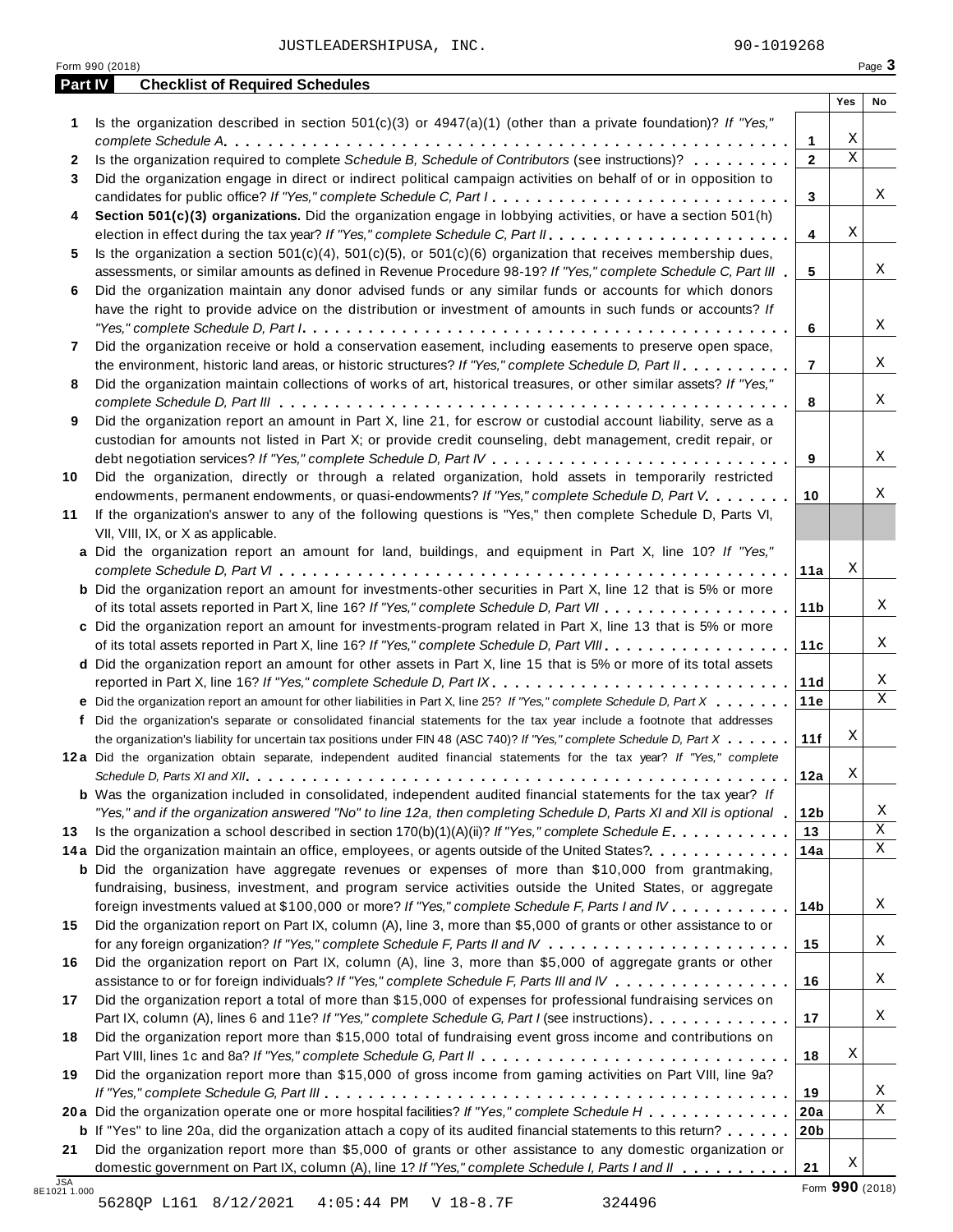Form <sup>990</sup> (2018) Page **4**

| <b>Part IV</b> | <b>Checklist of Required Schedules (continued)</b>                                                                        |                 |                 |              |
|----------------|---------------------------------------------------------------------------------------------------------------------------|-----------------|-----------------|--------------|
|                |                                                                                                                           |                 | Yes             | No           |
| 22             | Did the organization report more than \$5,000 of grants or other assistance to or for domestic individuals on             |                 |                 |              |
|                | Part IX, column (A), line 2? If "Yes," complete Schedule I, Parts I and III                                               | 22              |                 | Χ            |
| 23             | Did the organization answer "Yes" to Part VII, Section A, line 3, 4, or 5 about compensation of the                       |                 |                 |              |
|                | organization's current and former officers, directors, trustees, key employees, and highest compensated                   |                 |                 |              |
|                |                                                                                                                           | 23              | Χ               |              |
|                | 24a Did the organization have a tax-exempt bond issue with an outstanding principal amount of more than                   |                 |                 |              |
|                | \$100,000 as of the last day of the year, that was issued after December 31, 2002? If "Yes," answer lines 24b             |                 |                 |              |
|                | through 24d and complete Schedule K. If "No," go to line 25a                                                              | 24a             |                 | Χ            |
|                | <b>b</b> Did the organization invest any proceeds of tax-exempt bonds beyond a temporary period exception?                | 24 <sub>b</sub> |                 |              |
|                | c Did the organization maintain an escrow account other than a refunding escrow at any time during the year               |                 |                 |              |
|                |                                                                                                                           |                 |                 |              |
|                | <b>d</b> Did the organization act as an "on behalf of" issuer for bonds outstanding at any time during the year? 24d      |                 |                 |              |
|                |                                                                                                                           |                 |                 |              |
|                | 25a Section 501(c)(3), 501(c)(4), and 501(c)(29) organizations. Did the organization engage in an excess benefit          |                 |                 | X            |
|                | transaction with a disqualified person during the year? If "Yes," complete Schedule L, Part I.                            | 25a             |                 |              |
|                | <b>b</b> Is the organization aware that it engaged in an excess benefit transaction with a disqualified person in a prior |                 |                 |              |
|                | year, and that the transaction has not been reported on any of the organization's prior Forms 990 or 990-EZ?              |                 |                 |              |
|                |                                                                                                                           | 25 <sub>b</sub> |                 | Χ            |
| 26             | Did the organization report any amount on Part X, line 5, 6, or 22 for receivables from or payables to any                |                 |                 |              |
|                | current or former officers, directors, trustees, key employees, highest compensated employees, or                         |                 |                 |              |
|                |                                                                                                                           | 26              |                 | Χ            |
| 27             | Did the organization provide a grant or other assistance to an officer, director, trustee, key employee,                  |                 |                 |              |
|                | substantial contributor or employee thereof, a grant selection committee member, or to a 35% controlled                   |                 |                 |              |
|                | entity or family member of any of these persons? If "Yes," complete Schedule L, Part III                                  | 27              |                 | X            |
| 28             | Was the organization a party to a business transaction with one of the following parties (see Schedule L,                 |                 |                 |              |
|                | Part IV instructions for applicable filing thresholds, conditions, and exceptions):                                       |                 |                 |              |
|                | a A current or former officer, director, trustee, or key employee? If "Yes," complete Schedule L, Part IV                 | 28a             |                 | X            |
|                | <b>b</b> A family member of a current or former officer, director, trustee, or key employee? If "Yes," complete           |                 |                 |              |
|                |                                                                                                                           | 28b             |                 | Χ            |
|                | c An entity of which a current or former officer, director, trustee, or key employee (or a family member thereof)         |                 |                 |              |
|                | was an officer, director, trustee, or direct or indirect owner? If "Yes," complete Schedule L, Part IV                    | 28c             |                 | Χ            |
| 29             | Did the organization receive more than \$25,000 in non-cash contributions? If "Yes," complete Schedule M                  | 29              |                 | X            |
|                |                                                                                                                           |                 |                 |              |
| 30             | Did the organization receive contributions of art, historical treasures, or other similar assets, or qualified            |                 |                 | Χ            |
|                |                                                                                                                           | 30              |                 | X            |
| 31             | Did the organization liquidate, terminate, or dissolve and cease operations? If "Yes," complete Schedule N, Part I        | 31              |                 |              |
| 32             | Did the organization sell, exchange, dispose of, or transfer more than 25% of its net assets? If "Yes,"                   |                 |                 |              |
|                |                                                                                                                           | 32              |                 | Χ            |
| 33             | Did the organization own 100% of an entity disregarded as separate from the organization under Regulations                |                 |                 |              |
|                | sections 301.7701-2 and 301.7701-3? If "Yes," complete Schedule R, Part /                                                 | 33              |                 | Χ            |
| 34             | Was the organization related to any tax-exempt or taxable entity? If "Yes," complete Schedule R, Part II, III,            |                 |                 |              |
|                |                                                                                                                           | 34              |                 | Χ            |
|                | 35a Did the organization have a controlled entity within the meaning of section 512(b)(13)?                               | 35a             |                 | X            |
|                | <b>b</b> If "Yes" to line 35a, did the organization receive any payment from or engage in any transaction with a          |                 |                 |              |
|                | controlled entity within the meaning of section 512(b)(13)? If "Yes," complete Schedule R, Part V, line 2                 | 35 <sub>b</sub> |                 |              |
| 36             | Section 501(c)(3) organizations. Did the organization make any transfers to an exempt non-charitable                      |                 |                 |              |
|                | related organization? If "Yes," complete Schedule R, Part V, line 2                                                       | 36              |                 | X            |
| 37             | Did the organization conduct more than 5% of its activities through an entity that is not a related organization          |                 |                 |              |
|                | and that is treated as a partnership for federal income tax purposes? If "Yes," complete Schedule R, Part VI              | 37              |                 | Χ            |
| 38             | Did the organization complete Schedule O and provide explanations in Schedule O for Part VI, lines 11b and                |                 |                 |              |
|                | 19? Note. All Form 990 filers are required to complete Schedule O.                                                        | 38              | Χ               |              |
| <b>Part V</b>  | <b>Statements Regarding Other IRS Filings and Tax Compliance</b>                                                          |                 |                 |              |
|                | Check if Schedule O contains a response or note to any line in this Part V.                                               |                 |                 | $\mathbf{X}$ |
|                |                                                                                                                           |                 | Yes             | No           |
|                | 41                                                                                                                        |                 |                 |              |
|                | 1a Enter the number reported in Box 3 of Form 1096. Enter -0- if not applicable   1a                                      |                 |                 |              |
|                | 0.<br><b>b</b> Enter the number of Forms W-2G included in line 1a. Enter -0- if not applicable $\ldots \ldots$   1b       |                 |                 |              |
|                | c Did the organization comply with backup withholding rules for reportable payments to vendors and                        |                 |                 |              |
|                |                                                                                                                           | 1c              | Χ               |              |
| JSA            |                                                                                                                           |                 | Form 990 (2018) |              |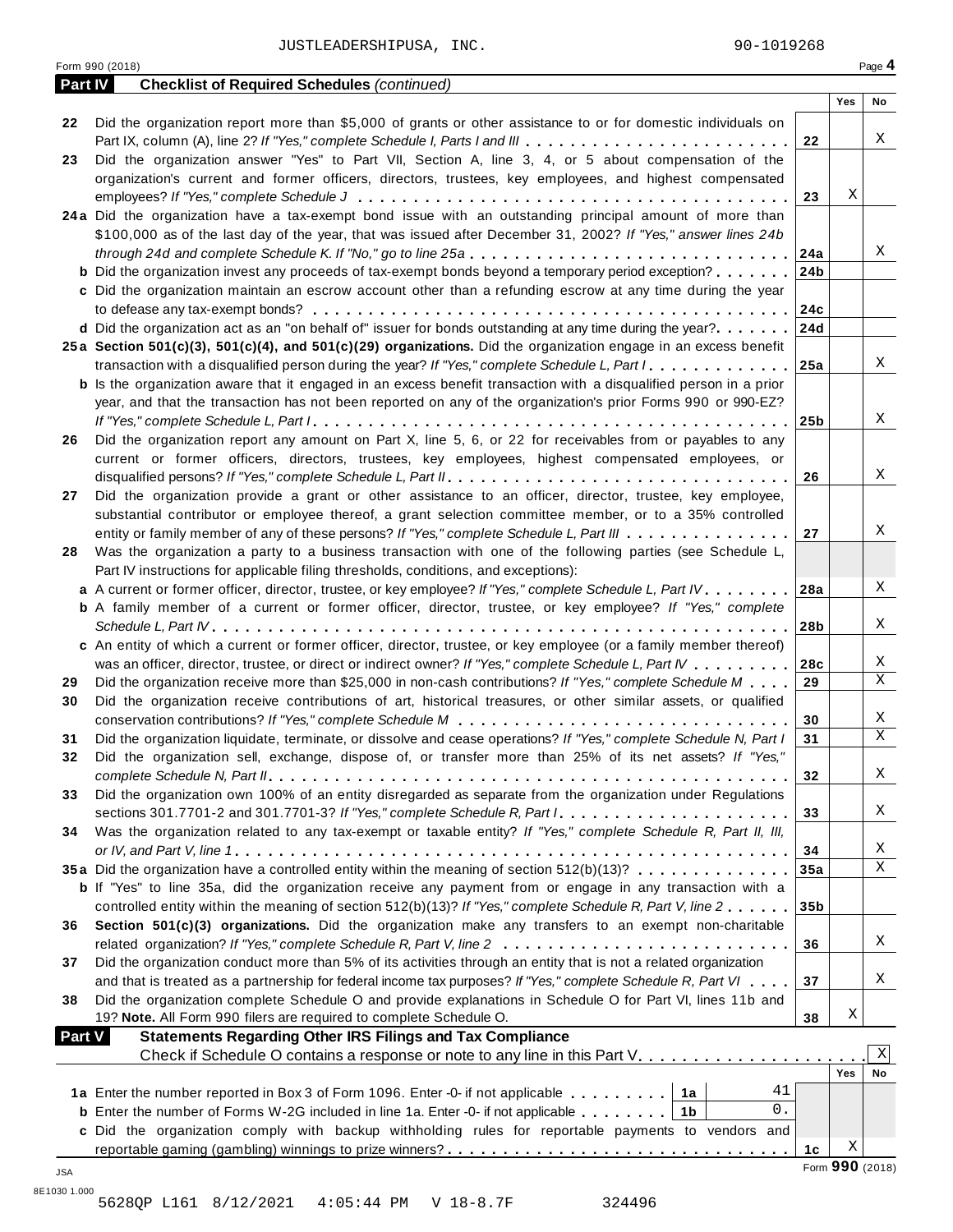|        | Form 990 (2018)                                                                                                                              |     |     | Page 5 |
|--------|----------------------------------------------------------------------------------------------------------------------------------------------|-----|-----|--------|
| Part V | Statements Regarding Other IRS Filings and Tax Compliance (continued)                                                                        |     |     |        |
|        |                                                                                                                                              |     | Yes | No     |
|        | 2a Enter the number of employees reported on Form W-3, Transmittal of Wage and Tax<br>38                                                     |     |     |        |
|        | Statements, filed for the calendar year ending with or within the year covered by this return. [2a                                           |     | Χ   |        |
|        | <b>b</b> If at least one is reported on line 2a, did the organization file all required federal employment tax returns?                      | 2b  |     |        |
|        | Note. If the sum of lines 1a and 2a is greater than 250, you may be required to e-file (see instructions)                                    |     |     |        |
|        | 3a Did the organization have unrelated business gross income of \$1,000 or more during the year?                                             | 3a  |     | Χ      |
|        | <b>b</b> If "Yes," has it filed a Form 990-T for this year? If "No" to line 3b, provide an explanation in Schedule O                         | 3b  |     |        |
|        | 4a At any time during the calendar year, did the organization have an interest in, or a signature or other authority over,                   |     |     |        |
|        | a financial account in a foreign country (such as a bank account, securities account, or other financial account)?                           | 4a  |     | Χ      |
|        | <b>b</b> If "Yes," enter the name of the foreign country: $\blacktriangleright$                                                              |     |     |        |
|        | See instructions for filing requirements for FinCEN Form 114, Report of Foreign Bank and Financial Accounts (FBAR).                          |     |     |        |
|        | 5a Was the organization a party to a prohibited tax shelter transaction at any time during the tax year?.                                    | 5a  |     | Χ      |
|        | <b>b</b> Did any taxable party notify the organization that it was or is a party to a prohibited tax shelter transaction?                    | 5b  |     | Χ      |
|        | c If "Yes" to line 5a or 5b, did the organization file Form 8886-T?                                                                          | 5c  |     |        |
|        | 6a Does the organization have annual gross receipts that are normally greater than \$100,000, and did the organization                       |     |     |        |
|        | solicit any contributions that were not tax deductible as charitable contributions?                                                          | 6a  |     | Χ      |
|        | <b>b</b> If "Yes," did the organization include with every solicitation an express statement that such contributions or                      |     |     |        |
|        |                                                                                                                                              | 6b  |     |        |
| 7      | Organizations that may receive deductible contributions under section 170(c).                                                                |     |     |        |
|        | a Did the organization receive a payment in excess of \$75 made partly as a contribution and partly for goods                                |     |     |        |
|        |                                                                                                                                              | 7а  | Χ   |        |
|        | <b>b</b> If "Yes," did the organization notify the donor of the value of the goods or services provided?                                     | 7b  | Χ   |        |
|        | c Did the organization sell, exchange, or otherwise dispose of tangible personal property for which it was                                   |     |     |        |
|        |                                                                                                                                              | 7с  |     | Χ      |
|        |                                                                                                                                              |     |     |        |
|        | e Did the organization receive any funds, directly or indirectly, to pay premiums on a personal benefit contract?                            | 7е  |     | Χ      |
|        | Did the organization, during the year, pay premiums, directly or indirectly, on a personal benefit contract?                                 | 7f  |     | Χ      |
|        | g If the organization received a contribution of qualified intellectual property, did the organization file Form 8899 as required?           | 7g  |     |        |
|        | h If the organization received a contribution of cars, boats, airplanes, or other vehicles, did the organization file a Form 1098-C?         | 7h  |     |        |
| 8      | Sponsoring organizations maintaining donor advised funds. Did a donor advised fund maintained by the                                         |     |     |        |
|        | sponsoring organization have excess business holdings at any time during the year? $\ldots$ , $\ldots$ , $\ldots$ , $\ldots$                 | 8   |     |        |
| 9      |                                                                                                                                              |     |     |        |
|        | Sponsoring organizations maintaining donor advised funds.                                                                                    | 9a  |     |        |
|        | a Did the sponsoring organization make any taxable distributions under section 4966?                                                         | 9b  |     |        |
|        | <b>b</b> Did the sponsoring organization make a distribution to a donor, donor advisor, or related person?                                   |     |     |        |
| 10     | Section 501(c)(7) organizations. Enter:<br> 10a                                                                                              |     |     |        |
|        | a Initiation fees and capital contributions included on Part VIII, line 12<br>10b                                                            |     |     |        |
|        | <b>b</b> Gross receipts, included on Form 990, Part VIII, line 12, for public use of club facilities                                         |     |     |        |
| 11     | Section 501(c)(12) organizations. Enter:<br>11a                                                                                              |     |     |        |
|        | <b>a</b> Gross income from members or shareholders                                                                                           |     |     |        |
|        | b Gross income from other sources (Do not net amounts due or paid to other sources                                                           |     |     |        |
|        | 11 <sub>b</sub>                                                                                                                              |     |     |        |
|        | 12a Section 4947(a)(1) non-exempt charitable trusts. Is the organization filing Form 990 in lieu of Form 1041?                               | 12a |     |        |
|        | <b>b</b> If "Yes," enter the amount of tax-exempt interest received or accrued during the year $\ldots$ [12b                                 |     |     |        |
| 13     | Section 501(c)(29) qualified nonprofit health insurance issuers.                                                                             |     |     |        |
|        | a Is the organization licensed to issue qualified health plans in more than one state?                                                       | 13а |     |        |
|        | Note. See the instructions for additional information the organization must report on Schedule O.                                            |     |     |        |
|        | <b>b</b> Enter the amount of reserves the organization is required to maintain by the states in which                                        |     |     |        |
|        | the organization is licensed to issue qualified health plans $\ldots \ldots \ldots \ldots \ldots \ldots \ldots$                              |     |     |        |
|        |                                                                                                                                              |     |     |        |
|        | 14a Did the organization receive any payments for indoor tanning services during the tax year?                                               | 14a |     | Χ      |
|        | <b>b</b> If "Yes," has it filed a Form 720 to report these payments? If "No," provide an explanation in Schedule $0 \cdot \cdot \cdot \cdot$ | 14b |     |        |
| 15     | Is the organization subject to the section 4960 tax on payment(s) of more than \$1,000,000 in remuneration or                                |     |     |        |
|        |                                                                                                                                              | 15  |     | Χ      |
|        | If "Yes," see instructions and file Form 4720, Schedule N.                                                                                   |     |     |        |
| 16     | Is the organization an educational institution subject to the section 4968 excise tax on net investment income?                              | 16  |     | Χ      |
|        | If "Yes," complete Form 4720, Schedule O.                                                                                                    |     |     |        |

Form **990** (2018)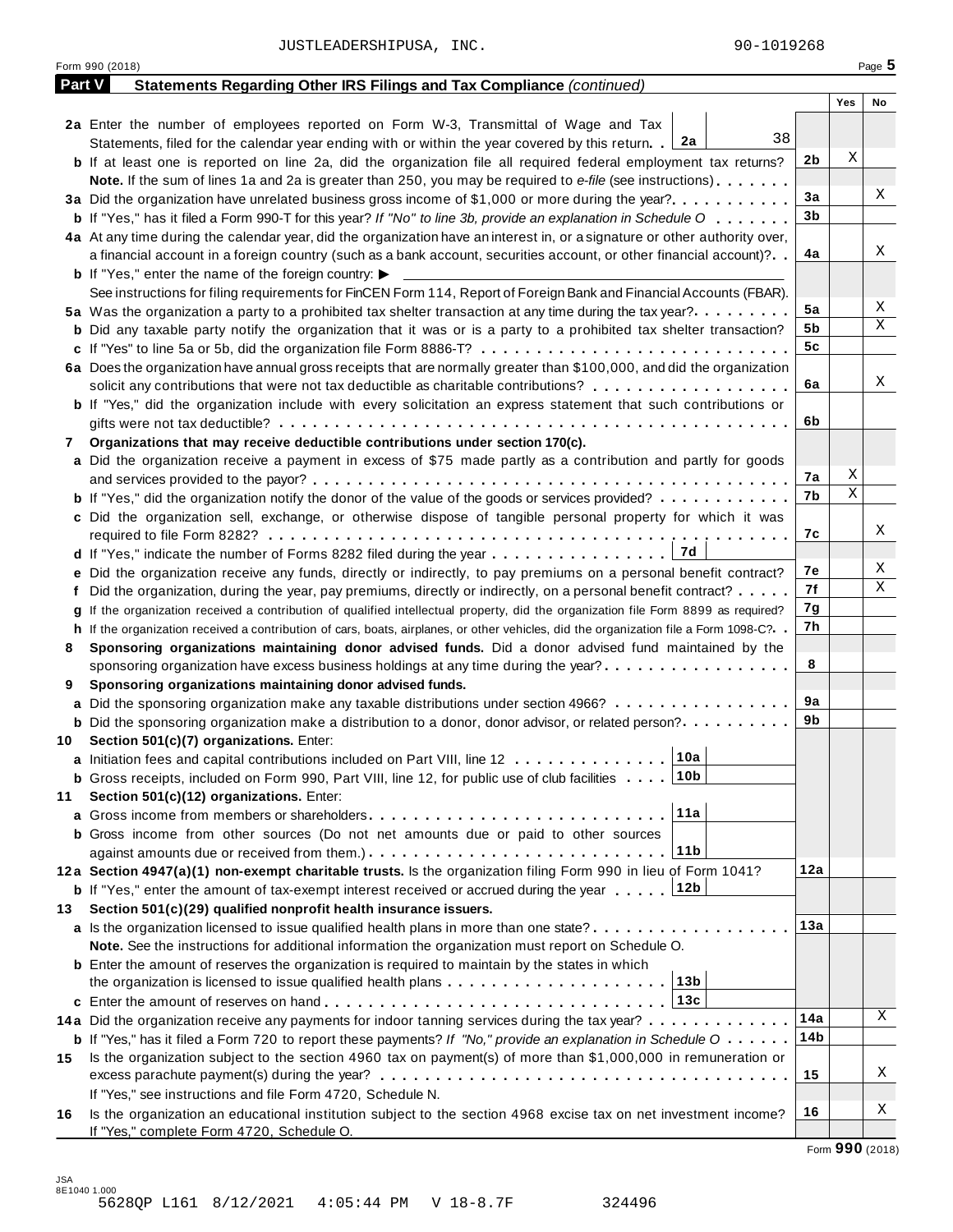|              | 90-1019268<br>JUSTLEADERSHIPUSA, INC.<br>Form 990 (2018)                                                                                                                                                                                                                                                                                                  |              |            | Page $6$        |
|--------------|-----------------------------------------------------------------------------------------------------------------------------------------------------------------------------------------------------------------------------------------------------------------------------------------------------------------------------------------------------------|--------------|------------|-----------------|
| Part VI      | Governance, Management, and Disclosure For each "Yes" response to lines 2 through 7b below, and for a "No"<br>response to line 8a, 8b, or 10b below, describe the circumstances, processes, or changes in Schedule O. See instructions.                                                                                                                   |              |            |                 |
|              |                                                                                                                                                                                                                                                                                                                                                           |              |            | $\mathbf{x}$    |
|              | <b>Section A. Governing Body and Management</b>                                                                                                                                                                                                                                                                                                           |              |            |                 |
|              |                                                                                                                                                                                                                                                                                                                                                           |              | <b>Yes</b> | No              |
|              | 1a<br>1a Enter the number of voting members of the governing body at the end of the tax year<br>If there are material differences in voting rights among members of the governing body, or<br>if the governing body delegated broad authority to an executive committee or similar<br>committee, explain in Schedule O.                                   |              |            |                 |
|              | 1b<br><b>b</b> Enter the number of voting members included in line 1a, above, who are independent $\dots$ .                                                                                                                                                                                                                                               |              |            |                 |
| $\mathbf{2}$ | Did any officer, director, trustee, or key employee have a family relationship or a business relationship with                                                                                                                                                                                                                                            |              |            |                 |
|              |                                                                                                                                                                                                                                                                                                                                                           | $\mathbf{2}$ |            | Χ               |
| 3            | Did the organization delegate control over management duties customarily performed by or under the direct                                                                                                                                                                                                                                                 |              |            |                 |
|              | supervision of officers, directors, or trustees, or key employees to a management company or other person?                                                                                                                                                                                                                                                | 3            |            | Χ               |
| 4            | Did the organization make any significant changes to its governing documents since the prior Form 990 was filed?.                                                                                                                                                                                                                                         | 4            |            | X               |
| 5            | Did the organization become aware during the year of a significant diversion of the organization's assets?                                                                                                                                                                                                                                                | 5            | X          |                 |
| 6            |                                                                                                                                                                                                                                                                                                                                                           | 6            |            | X               |
| 7a           | Did the organization have members, stockholders, or other persons who had the power to elect or appoint                                                                                                                                                                                                                                                   |              |            | Χ               |
|              |                                                                                                                                                                                                                                                                                                                                                           | 7a           |            |                 |
|              | <b>b</b> Are any governance decisions of the organization reserved to (or subject to approval by) members,                                                                                                                                                                                                                                                |              |            | Χ               |
|              |                                                                                                                                                                                                                                                                                                                                                           | 7b           |            |                 |
| 8            | Did the organization contemporaneously document the meetings held or written actions undertaken during                                                                                                                                                                                                                                                    |              |            |                 |
|              | the year by the following:                                                                                                                                                                                                                                                                                                                                | 8a           | X          |                 |
| a<br>b       |                                                                                                                                                                                                                                                                                                                                                           | 8b           | Χ          |                 |
| 9            | Is there any officer, director, trustee, or key employee listed in Part VII, Section A, who cannot be reached at                                                                                                                                                                                                                                          |              |            |                 |
|              | the organization's mailing address? If "Yes," provide the names and addresses in Schedule O                                                                                                                                                                                                                                                               | 9            |            | X               |
|              | Section B. Policies (This Section B requests information about policies not required by the Internal Revenue Code.)                                                                                                                                                                                                                                       |              |            |                 |
|              |                                                                                                                                                                                                                                                                                                                                                           |              | Yes        | No              |
|              | 10a Did the organization have local chapters, branches, or affiliates?                                                                                                                                                                                                                                                                                    | 10a          |            | X               |
|              | <b>b</b> If "Yes," did the organization have written policies and procedures governing the activities of such chapters,                                                                                                                                                                                                                                   |              |            |                 |
|              | affiliates, and branches to ensure their operations are consistent with the organization's exempt purposes?                                                                                                                                                                                                                                               | 10b          |            |                 |
|              |                                                                                                                                                                                                                                                                                                                                                           | 11a          | X          |                 |
|              | 11a Has the organization provided a complete copy of this Form 990 to all members of its governing body before filing the form?                                                                                                                                                                                                                           |              |            |                 |
| b            | Describe in Schedule O the process, if any, used by the organization to review this Form 990.<br>12a Did the organization have a written conflict of interest policy? If "No," go to line 13                                                                                                                                                              | 12a          | Χ          |                 |
|              | <b>b</b> Were officers, directors, or trustees, and key employees required to disclose annually interests that could give                                                                                                                                                                                                                                 |              |            |                 |
|              |                                                                                                                                                                                                                                                                                                                                                           | 12b          | X          |                 |
| c            | Did the organization regularly and consistently monitor and enforce compliance with the policy? If "Yes,"                                                                                                                                                                                                                                                 |              |            |                 |
|              |                                                                                                                                                                                                                                                                                                                                                           | 12c          | X          |                 |
| 13           |                                                                                                                                                                                                                                                                                                                                                           | 13           | Χ          |                 |
| 14           | Did the organization have a written document retention and destruction policy?                                                                                                                                                                                                                                                                            | 14           | х          |                 |
| 15           | Did the process for determining compensation of the following persons include a review and approval by                                                                                                                                                                                                                                                    |              |            |                 |
|              | independent persons, comparability data, and contemporaneous substantiation of the deliberation and decision?                                                                                                                                                                                                                                             |              |            |                 |
| a            |                                                                                                                                                                                                                                                                                                                                                           | 15a          | X          |                 |
| b            |                                                                                                                                                                                                                                                                                                                                                           | 15b          |            | Χ               |
|              | If "Yes" to line 15a or 15b, describe the process in Schedule O (see instructions).                                                                                                                                                                                                                                                                       |              |            |                 |
|              | 16a Did the organization invest in, contribute assets to, or participate in a joint venture or similar arrangement                                                                                                                                                                                                                                        |              |            |                 |
|              |                                                                                                                                                                                                                                                                                                                                                           | 16a          |            | Χ               |
|              | <b>b</b> If "Yes," did the organization follow a written policy or procedure requiring the organization to evaluate its                                                                                                                                                                                                                                   |              |            |                 |
|              | participation in joint venture arrangements under applicable federal tax law, and take steps to safeguard the                                                                                                                                                                                                                                             |              |            |                 |
|              |                                                                                                                                                                                                                                                                                                                                                           | 16b          |            |                 |
|              | <b>Section C. Disclosure</b>                                                                                                                                                                                                                                                                                                                              |              |            |                 |
| 17<br>18     | List the states with which a copy of this Form 990 is required to be filed $\blacktriangleright^{\text{NY}}$ .<br>Section 6104 requires an organization to make its Forms 1023 (1024 or 1024-A if applicable), 990, and 990-T (Section 501(c)<br>(3)s only) available for public inspection. Indicate how you made these available. Check all that apply. |              |            |                 |
|              | $\mathbf{X}$<br>Own website<br>Another's website<br>Upon request<br>Other (explain in Schedule O)                                                                                                                                                                                                                                                         |              |            |                 |
| 19           | Describe in Schedule O whether (and if so, how) the organization made its governing documents, conflict of interest policy, and                                                                                                                                                                                                                           |              |            |                 |
| 20           | financial statements available to the public during the tax year.                                                                                                                                                                                                                                                                                         |              |            |                 |
|              | State the name, address, and telephone number of the person who possesses the organization's books and records $\blacktriangleright$ FMA 600 THIRD AVENUE, 3RD FL NEW YORK, NY 10016                                                                                                                                                                      |              |            |                 |
| <b>JSA</b>   |                                                                                                                                                                                                                                                                                                                                                           |              |            | Form 990 (2018) |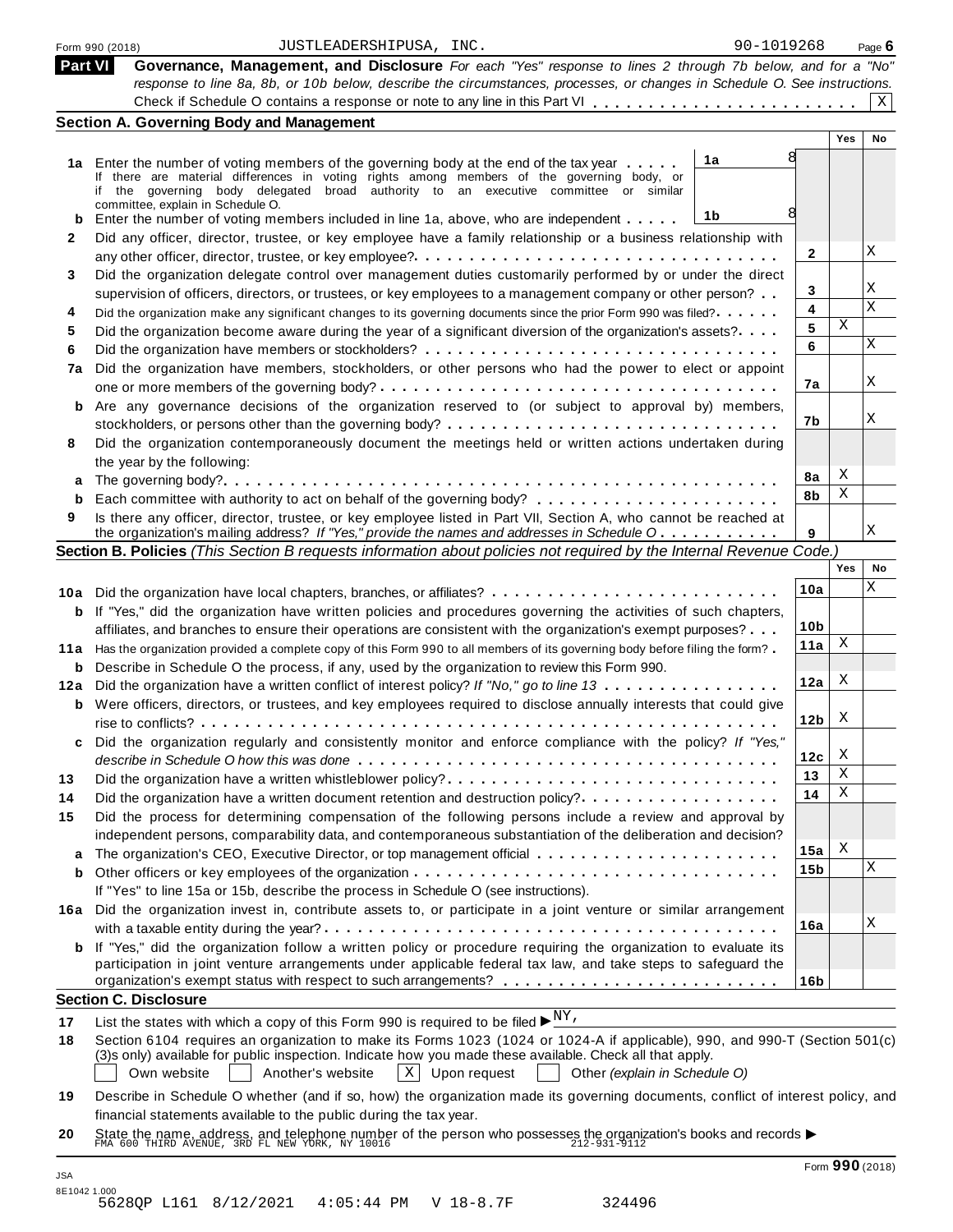| Part VII Compensation of Officers, Directors, Trustees, Key Employees, Highest Compensated Employees, and                                  |  |  |  |  |  |
|--------------------------------------------------------------------------------------------------------------------------------------------|--|--|--|--|--|
| <b>Independent Contractors</b>                                                                                                             |  |  |  |  |  |
| Check if Schedule O contains a response or note to any line in this Part VII $\dots \dots \dots \dots \dots \dots \dots \dots \dots \dots$ |  |  |  |  |  |

**Section A. Officers, Directors, Trustees, Key Employees, and Highest Compensated Employees**

**1a** Complete this table for all persons required to be listed. Report compensation for the calendar year ending with or within the organization's tax year.

anization's lax year.<br>● List all of the organization's **current** officers, directors, trustees (whether individuals or organizations), regardless of amount of<br>nnensation Enter -0- in columns (D) (E) and (E) if no compensa compensation. Enter -0- in columns (D), (E), and (F) if no compensation was paid.

• List all of the organization's **current** key employees, if any. See instructions for definition of "key employee."<br>● List the experientials five expect highest expressed explores (other than an efficer director of

**Example in the organization's current** key employees, if any. See instructions for definition of key employee.<br>• List the organization's five **current** highest compensated employees (other than an officer, director, trust who received reportable compensation (Box 5 of Form W-2 and/or Box 7 of Form 1099-MISC) of more than \$100,000 from the

organization and any related organizations.<br>• List all of the organization's **former** officers, key employees, and highest compensated employees who received more than<br>\$1.00.000 of reportable componention from the erganiza \$100,000 of reportable compensation from the organization and any related organizations.

% List all of the organization's **former directors or trustees** that received, in the capacity as a former director or trustee of the organization, more than \$10,000 of reportable compensation from the organization and any related organizations.

List persons in the following order: individual trustees or directors; institutional trustees; officers; key employees; highest compensated employees; and former such persons.

Check this box if neither the organization nor any related organization compensated any current officer, director, or trustee.

|                                    |                                         |                                   |                       |         | (C)          |                                                              |             |                      |                              |                             |
|------------------------------------|-----------------------------------------|-----------------------------------|-----------------------|---------|--------------|--------------------------------------------------------------|-------------|----------------------|------------------------------|-----------------------------|
| (A)                                | (B)                                     |                                   |                       |         | Position     |                                                              |             | (D)                  | (E)                          | (F)                         |
| Name and Title                     | Average                                 |                                   |                       |         |              | (do not check more than one<br>box, unless person is both an |             | Reportable           | Reportable                   | Estimated<br>amount of      |
|                                    | hours per<br>week (list an <sub>'</sub> |                                   |                       |         |              | officer and a director/trustee)                              |             | compensation<br>from | compensation from<br>related | other                       |
|                                    | hours for                               |                                   |                       |         |              |                                                              |             | the                  | organizations                | compensation                |
|                                    | related                                 | Individual trustee<br>or director | Institutional trustee | Officer | Key employee | Highest compensated<br>employee                              | Former      | organization         | (W-2/1099-MISC)              | from the                    |
|                                    | organizations<br>below dotted           |                                   |                       |         |              |                                                              |             | (W-2/1099-MISC)      |                              | organization<br>and related |
|                                    | line)                                   |                                   |                       |         |              |                                                              |             |                      |                              | organizations               |
|                                    |                                         |                                   |                       |         |              |                                                              |             |                      |                              |                             |
|                                    |                                         |                                   |                       |         |              |                                                              |             |                      |                              |                             |
|                                    |                                         |                                   |                       |         |              |                                                              |             |                      |                              |                             |
| (1) VIVIAN D. NIXON                | 1.00                                    |                                   |                       |         |              |                                                              |             |                      |                              |                             |
| <b>BOARD CHAIR</b>                 | 0.                                      | Χ                                 |                       | Χ       |              |                                                              |             | 0.                   | 0.                           | 0.                          |
| (2) ANNABEL DAVIS-GOFF             | 1.00                                    |                                   |                       |         |              |                                                              |             |                      |                              |                             |
| CO-VICE CHAIR                      | 0.                                      | X                                 |                       | Χ       |              |                                                              |             | $0$ .                | $0$ .                        | $\mathsf 0$ .               |
| (3) DAVID SOLOMON                  | 1.00                                    |                                   |                       |         |              |                                                              |             |                      |                              |                             |
| TREASURER                          | 0.                                      | X                                 |                       | Χ       |              |                                                              |             | $0$ .                | $0$ .                        | 0.                          |
| (4) JACQUELINE MANN                | 1.00                                    |                                   |                       |         |              |                                                              |             |                      |                              |                             |
| SECRETARY                          | 0.                                      | Χ                                 |                       | Χ       |              |                                                              |             | 0.                   | $0$ .                        | $\mathsf 0$ .               |
| (5) ROBERT LIU                     | 1.00                                    |                                   |                       |         |              |                                                              |             |                      |                              |                             |
| <b>DIRECTOR</b>                    | 0.                                      | Χ                                 |                       |         |              |                                                              |             | 0.                   | 0.                           | 0.                          |
| (6) SUE A. KAPLAN                  | 1.00                                    |                                   |                       |         |              |                                                              |             |                      |                              |                             |
| <b>DIRECTOR</b>                    | 0.                                      | X                                 |                       |         |              |                                                              |             | 0.                   | 0.                           | 0.                          |
| (7) JULIA PALIARE                  | 1.00                                    |                                   |                       |         |              |                                                              |             |                      |                              |                             |
| <b>DIRECTOR</b>                    | 0.                                      | X                                 |                       |         |              |                                                              |             | 0.                   | 0.                           | 0.                          |
| (8) BRUCE WESTERN                  | 1.00                                    |                                   |                       |         |              |                                                              |             |                      |                              |                             |
| <b>DIRECTOR</b>                    | 0.                                      | Χ                                 |                       |         |              |                                                              |             | $\mathsf{O}$ .       | $0$ .                        | 0.                          |
| (9) BRENT COHEN                    | 40.00                                   |                                   |                       |         |              |                                                              |             |                      |                              |                             |
| (UNTIL 7/31/18)<br>VICE PRESIDENT  | 0.                                      |                                   |                       | Χ       |              |                                                              |             | 121,105.             | 0.                           | 3,937.                      |
| (10) DEANNA HOSKINS                | 40.00                                   |                                   |                       |         |              |                                                              |             |                      |                              |                             |
| PRESIDENT AND CEO                  | 0.                                      |                                   |                       | Χ       |              |                                                              |             | 195,604.             | 0.                           | 291.                        |
| (11) VALRIE FOWLER                 | 40.00                                   |                                   |                       |         |              |                                                              |             |                      |                              |                             |
| CHIEF OF STAFF<br>(UNITIL 10/1/18) | $0$ .                                   |                                   |                       | Χ       |              |                                                              |             | 96,874.              | 0.                           | 5,779.                      |
| (12) WILLIAM HEATON                | 40.00                                   |                                   |                       |         |              |                                                              |             |                      |                              |                             |
| VICE PRESIDENT (STARTED 11/18)     | 0.                                      |                                   |                       | Χ       |              |                                                              |             | 45,256.              | 0.                           | 938.                        |
| (13) THOMAS OCHS                   | 40.00                                   |                                   |                       |         |              |                                                              |             |                      |                              |                             |
| SENIOR ADVISOR                     | 0.                                      |                                   |                       |         |              | Χ                                                            |             | 138,310.             | 0.                           | 503.                        |
| (14) GLENN MARTIN                  | 0.                                      |                                   |                       |         |              |                                                              |             |                      |                              |                             |
| FORMER PRESIDENT AND FOUNDER       | 0.                                      |                                   |                       |         |              |                                                              | $\mathbf X$ | 488,244.             | $0$ .                        | $0$ .                       |

8E1041 1.000

JSA Form **990** (2018)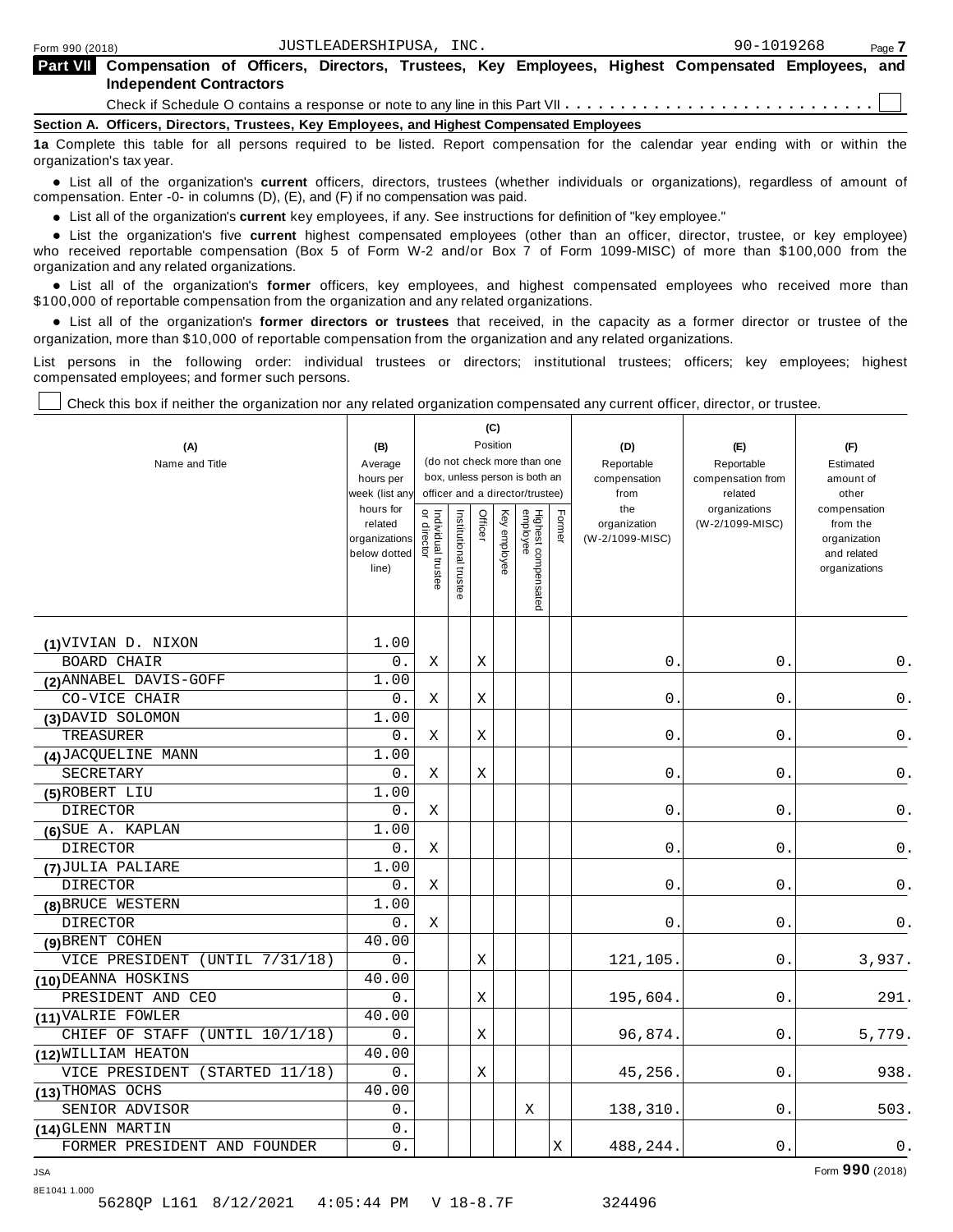| Form 990 (2018)                                                                                                                                                                                                                                                                                  |                                                            |                                   |                       |                 |              |                                                                                                 |        |                                                  |                                                                    | Page 8                                                   |
|--------------------------------------------------------------------------------------------------------------------------------------------------------------------------------------------------------------------------------------------------------------------------------------------------|------------------------------------------------------------|-----------------------------------|-----------------------|-----------------|--------------|-------------------------------------------------------------------------------------------------|--------|--------------------------------------------------|--------------------------------------------------------------------|----------------------------------------------------------|
| <b>Part VII</b><br>Section A. Officers, Directors, Trustees, Key Employees, and Highest Compensated Employees (continued)                                                                                                                                                                        |                                                            |                                   |                       |                 |              |                                                                                                 |        |                                                  |                                                                    |                                                          |
| (A)<br>Name and title                                                                                                                                                                                                                                                                            | (B)<br>Average<br>hours per<br>week (list any<br>hours for |                                   |                       | (C)<br>Position |              | (do not check more than one<br>box, unless person is both an<br>officer and a director/trustee) |        | (D)<br>Reportable<br>compensation<br>from<br>the | (E)<br>Reportable<br>compensation from<br>related<br>organizations | (F)<br>Estimated<br>amount of<br>other<br>compensation   |
|                                                                                                                                                                                                                                                                                                  | related<br>organizations<br>below dotted<br>line)          | Individual trustee<br>or director | Institutional trustee | Officer         | Key employee | Highest compensated<br>employee                                                                 | Former | organization<br>(W-2/1099-MISC)                  | (W-2/1099-MISC)                                                    | from the<br>organization<br>and related<br>organizations |
|                                                                                                                                                                                                                                                                                                  |                                                            |                                   |                       |                 |              |                                                                                                 |        |                                                  |                                                                    |                                                          |
|                                                                                                                                                                                                                                                                                                  |                                                            |                                   |                       |                 |              |                                                                                                 |        |                                                  |                                                                    |                                                          |
|                                                                                                                                                                                                                                                                                                  |                                                            |                                   |                       |                 |              |                                                                                                 |        |                                                  |                                                                    |                                                          |
|                                                                                                                                                                                                                                                                                                  |                                                            |                                   |                       |                 |              |                                                                                                 |        |                                                  |                                                                    |                                                          |
|                                                                                                                                                                                                                                                                                                  |                                                            |                                   |                       |                 |              |                                                                                                 |        |                                                  |                                                                    |                                                          |
|                                                                                                                                                                                                                                                                                                  |                                                            |                                   |                       |                 |              |                                                                                                 |        |                                                  |                                                                    |                                                          |
|                                                                                                                                                                                                                                                                                                  |                                                            |                                   |                       |                 |              |                                                                                                 |        |                                                  |                                                                    |                                                          |
|                                                                                                                                                                                                                                                                                                  |                                                            |                                   |                       |                 |              |                                                                                                 |        |                                                  |                                                                    |                                                          |
|                                                                                                                                                                                                                                                                                                  |                                                            |                                   |                       |                 |              |                                                                                                 |        |                                                  |                                                                    |                                                          |
|                                                                                                                                                                                                                                                                                                  |                                                            |                                   |                       |                 |              |                                                                                                 |        |                                                  |                                                                    |                                                          |
|                                                                                                                                                                                                                                                                                                  |                                                            |                                   |                       |                 |              |                                                                                                 |        |                                                  |                                                                    |                                                          |
| 1b Sub-total<br>c Total from continuation sheets to Part VII, Section A<br>d Total (add lines 1b and 1c) $\ldots \ldots \ldots \ldots \ldots \ldots \ldots \ldots \ldots \ldots \ldots$                                                                                                          |                                                            |                                   |                       |                 |              |                                                                                                 | ▶<br>▶ | 1,085,393.<br>$\mathbf 0$ .<br>1,085,393.        | 0.<br>0.<br>$\mathbf 0$ .                                          | 11,448.<br>0.<br>11,448.                                 |
| 2 Total number of individuals (including but not limited to those listed above) who received more than \$100,000 of<br>reportable compensation from the organization $\blacktriangleright$                                                                                                       |                                                            |                                   | 4                     |                 |              |                                                                                                 |        |                                                  |                                                                    |                                                          |
| Did the organization list any former officer, director, or trustee, key employee, or highest compensated<br>3.                                                                                                                                                                                   |                                                            |                                   |                       |                 |              |                                                                                                 |        |                                                  |                                                                    | Yes  <br>No<br>Χ                                         |
| employee on line 1a? If "Yes," complete Schedule J for such individual<br>4 For any individual listed on line 1a, is the sum of reportable compensation and other compensation from the<br>organization and related organizations greater than \$150,000? If "Yes," complete Schedule J for such |                                                            |                                   |                       |                 |              |                                                                                                 |        |                                                  |                                                                    | 3<br>Χ<br>4                                              |
| Did any person listed on line 1a receive or accrue compensation from any unrelated organization or individual<br>5.<br>for services rendered to the organization? If "Yes," complete Schedule J for such person                                                                                  |                                                            |                                   |                       |                 |              |                                                                                                 |        |                                                  |                                                                    | X<br>5                                                   |
| <b>Section B. Independent Contractors</b>                                                                                                                                                                                                                                                        |                                                            |                                   |                       |                 |              |                                                                                                 |        |                                                  |                                                                    |                                                          |
| Complete this table for your five highest compensated independent contractors that received more than \$100,000 of<br>1.<br>compensation from the organization. Report compensation for the calendar year ending with or within the organization's tax<br>year.                                  |                                                            |                                   |                       |                 |              |                                                                                                 |        |                                                  |                                                                    |                                                          |
| (A)<br>Name and business address                                                                                                                                                                                                                                                                 |                                                            |                                   |                       |                 |              |                                                                                                 |        | (B)<br>Description of services                   |                                                                    | (C)<br>Compensation                                      |
| ATTACHMENT 1                                                                                                                                                                                                                                                                                     |                                                            |                                   |                       |                 |              |                                                                                                 |        |                                                  |                                                                    |                                                          |
|                                                                                                                                                                                                                                                                                                  |                                                            |                                   |                       |                 |              |                                                                                                 |        |                                                  |                                                                    |                                                          |
| Total number of independent contractors (including but not limited to those listed above) who received<br>2                                                                                                                                                                                      |                                                            |                                   |                       |                 |              |                                                                                                 |        |                                                  |                                                                    |                                                          |
| more than \$100,000 in compensation from the organization ▶                                                                                                                                                                                                                                      |                                                            |                                   |                       |                 |              | 2                                                                                               |        |                                                  |                                                                    |                                                          |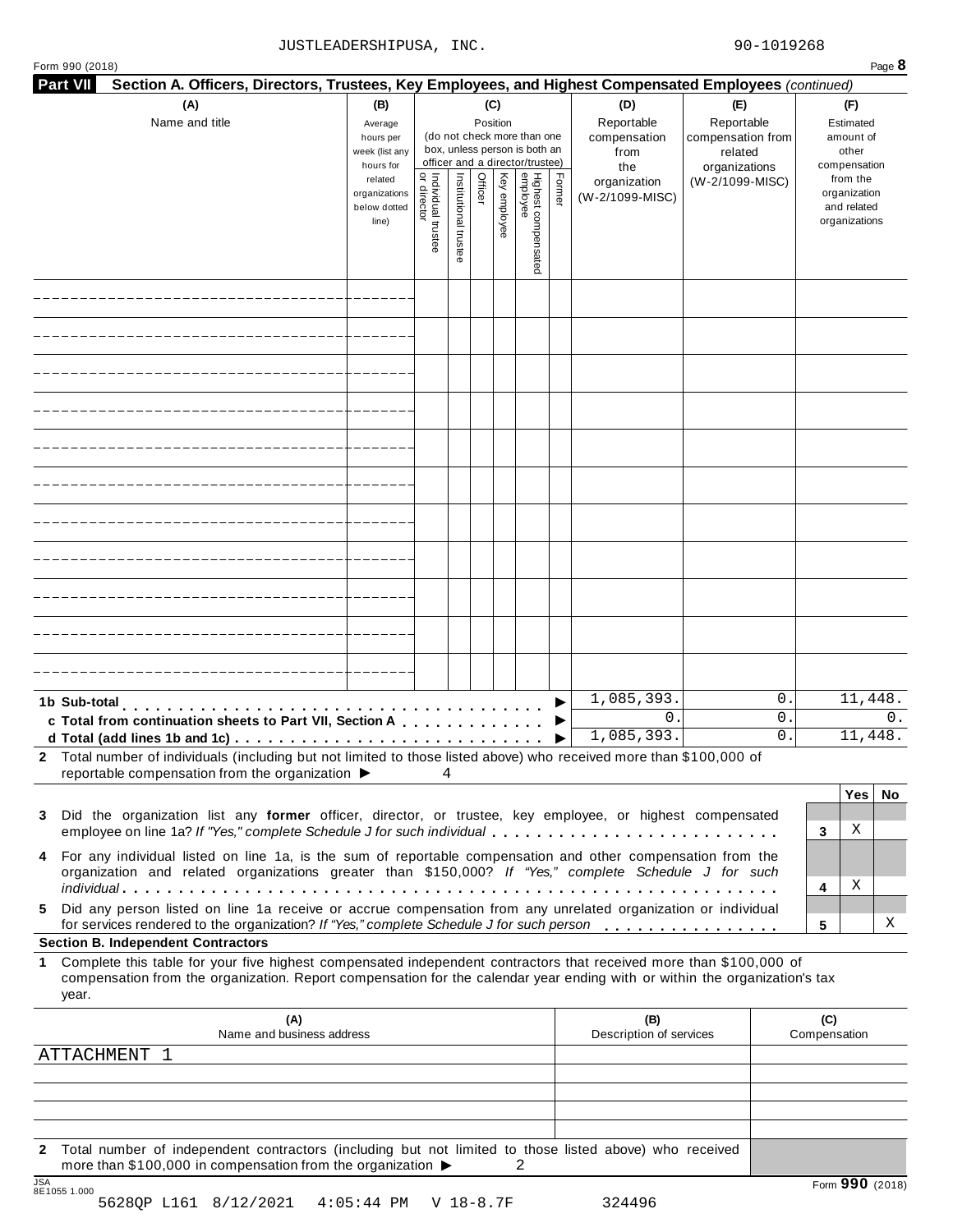| Form 990 (2018) |  |  |  |
|-----------------|--|--|--|
|-----------------|--|--|--|

|                                                                  | <b>Part VIII</b>                      | <b>Statement of Revenue</b>                                                                                                                                                                                                                                                                                                                                                    |                                              |                                               |                                             |                                                    |                                         |                                                                  |
|------------------------------------------------------------------|---------------------------------------|--------------------------------------------------------------------------------------------------------------------------------------------------------------------------------------------------------------------------------------------------------------------------------------------------------------------------------------------------------------------------------|----------------------------------------------|-----------------------------------------------|---------------------------------------------|----------------------------------------------------|-----------------------------------------|------------------------------------------------------------------|
|                                                                  |                                       |                                                                                                                                                                                                                                                                                                                                                                                |                                              |                                               | (A)<br>Total revenue                        | (B)<br>Related or<br>exempt<br>function<br>revenue | (C)<br>Unrelated<br>business<br>revenue | (D)<br>Revenue<br>excluded from tax<br>under sections<br>512-514 |
| <b>Contributions, Gifts, Grants</b><br>and Other Similar Amounts | 1a<br>b<br>c<br>d<br>е<br>f<br>g<br>h | Federated campaigns <b>Federated</b><br>Membership dues<br>Fundraising events <b>Fundraising</b><br>Related organizations <b>contains</b> and <b>Related</b> organizations <b>and relations</b><br>Government grants (contributions)<br>All other contributions, gifts, grants,<br>and similar amounts not included above<br>Noncash contributions included in lines 1a-1f: \$ | 1a<br>1b<br>1c<br>1 <sub>d</sub><br>1е<br>1f | 69,783.<br>1,549,606.<br><b>Business Code</b> | 1,619,389.                                  |                                                    |                                         |                                                                  |
| Program Service Revenue                                          | 2a<br>b<br>c<br>d<br>е<br>f<br>g      | <u> 1989 - Johann Stein, mars an deutscher Stein und der Stein und der Stein und der Stein und der Stein und der</u><br>the contract of the contract of the contract of the contract of the contract of<br><u> 1989 - Johann Barn, mars et al. (b. 1989)</u><br>All other program service revenue<br>Total. Add lines 2a-2f ▶                                                  |                                              |                                               | $\mathbf{0}$ .                              |                                                    |                                         |                                                                  |
| Other Revenue                                                    | 3<br>4<br>5                           | Investment<br>income<br>Income from investment of tax-exempt bond proceeds $\blacktriangleright$                                                                                                                                                                                                                                                                               | (including dividends, interest,<br>(i) Real  | (ii) Personal                                 | 58,840.<br>$\mathbf{0}$ .<br>$\mathbf{0}$ . |                                                    |                                         | 58,840.                                                          |
|                                                                  | 6a<br>b<br>c<br>d<br>7a               | Gross rents <b>Container and Container</b><br>Less: rental expenses<br>Rental income or (loss)<br>Net rental income or (loss).<br>Gross amount from sales of                                                                                                                                                                                                                   | <u>.</u> D<br>(i) Securities                 | (ii) Other                                    | $\mathbf{0}$ .                              |                                                    |                                         |                                                                  |
|                                                                  | b<br>c<br>d                           | assets other than inventory<br>Less: cost or other basis<br>and sales expenses<br>Gain or (loss)                                                                                                                                                                                                                                                                               | 945,000.<br>944,555.<br>445.                 |                                               | 445.                                        |                                                    |                                         | 445.                                                             |
|                                                                  |                                       | 8a Gross income from fundraising<br>events (not including \$<br>of contributions reported on line 1c).<br>See Part IV, line 18 and the state of the state of the state of the state of the state of the state of the state of the state of the state of the state of the state of the state of the state of the state of the state of th                                       | 69,783.                                      | 42,297.<br>42,297.                            |                                             |                                                    |                                         |                                                                  |
|                                                                  | b<br>с                                | Less: direct expenses b<br>Net income or (loss) from fundraising events $\cdots$<br>9a Gross income from gaming activities.<br>See Part IV, line 19                                                                                                                                                                                                                            |                                              | 0.                                            | $\mathbf{0}$ .                              |                                                    |                                         |                                                                  |
|                                                                  | b<br>c<br>10a                         | Less: direct expenses b<br>Net income or (loss) from gaming activities <u>.</u> ▶<br>Gross sales of inventory, less                                                                                                                                                                                                                                                            |                                              | $\mathbf{0}$ .                                | $\mathbf{0}$ .                              |                                                    |                                         |                                                                  |
|                                                                  | b                                     | Less: cost of goods sold b                                                                                                                                                                                                                                                                                                                                                     |                                              | 0.<br>0.                                      |                                             |                                                    |                                         |                                                                  |
|                                                                  |                                       | Net income or (loss) from sales of inventory<br>Miscellaneous Revenue                                                                                                                                                                                                                                                                                                          |                                              | <b>Business Code</b>                          | $\mathbf{0}$ .                              |                                                    |                                         |                                                                  |
|                                                                  | 11a<br>b<br>C                         | MISCELLANEOUS REVENUE<br><u> 1989 - Johann Stein, mars an deus an deus Amerikaanse komme</u><br>the control of the control of the control of the control of the control of                                                                                                                                                                                                     |                                              | 900099                                        | 3,000.                                      | 3,000.                                             |                                         |                                                                  |
|                                                                  | d<br>е                                | All other revenue experience and the state of the state of the state of the state of the state of the state of                                                                                                                                                                                                                                                                 |                                              |                                               | 3,000.                                      |                                                    |                                         |                                                                  |
|                                                                  | 12                                    |                                                                                                                                                                                                                                                                                                                                                                                |                                              |                                               | 1,681,674.                                  | 3,000.                                             |                                         | 59,285.                                                          |

Form **990** (2018) JSA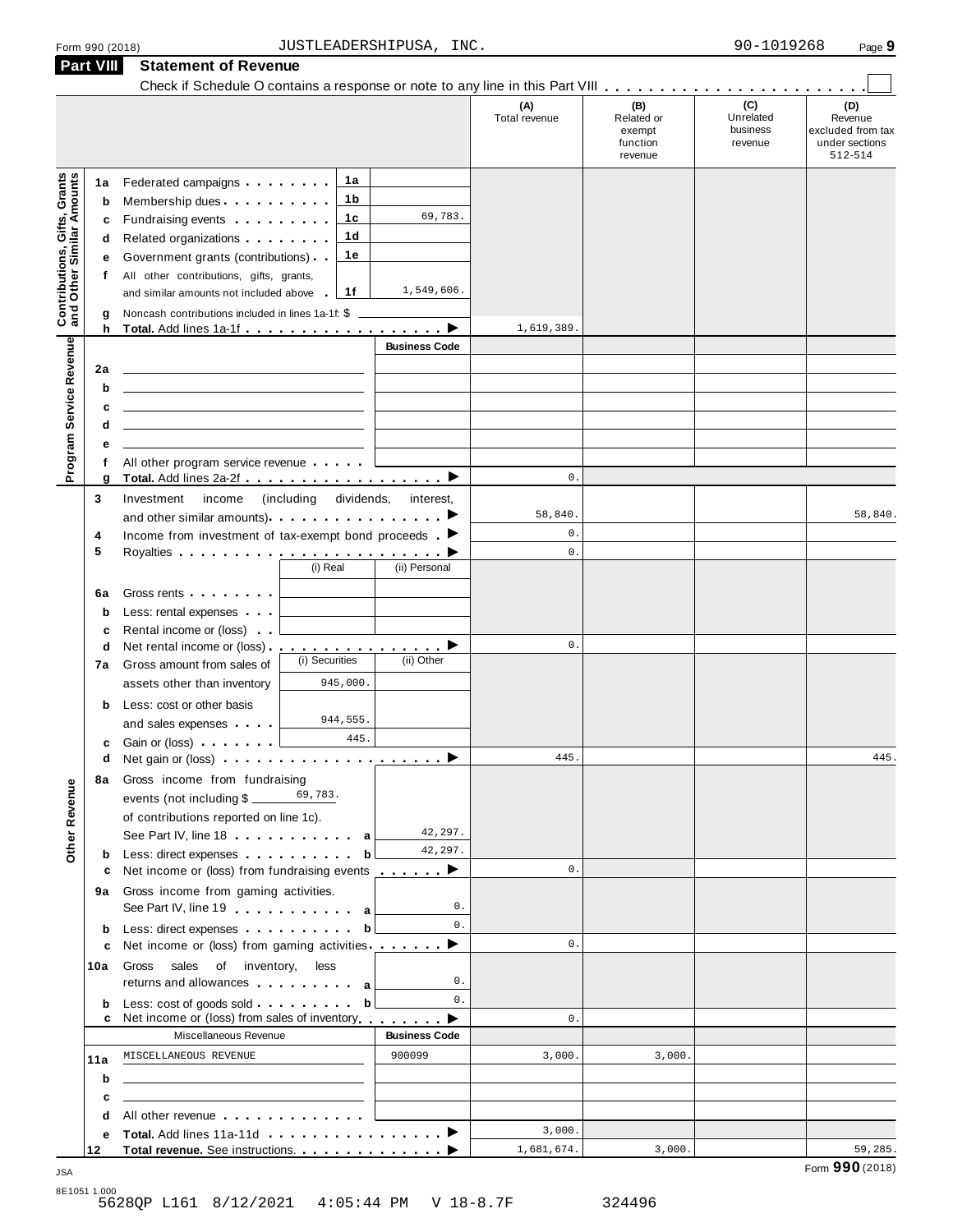#### Form <sup>990</sup> (2018) Page **10** JUSTLEADERSHIPUSA, INC. 90-1019268

|        | <b>Part IX</b> Statement of Functional Expenses                                                                                                                                                                                      |                       |                                    |                                    |                                |
|--------|--------------------------------------------------------------------------------------------------------------------------------------------------------------------------------------------------------------------------------------|-----------------------|------------------------------------|------------------------------------|--------------------------------|
|        | Section 501(c)(3) and 501(c)(4) organizations must complete all columns. All other organizations must complete column (A).                                                                                                           |                       |                                    |                                    |                                |
|        |                                                                                                                                                                                                                                      |                       |                                    |                                    |                                |
|        | Do not include amounts reported on lines 6b, 7b,<br>8b, 9b, and 10b of Part VIII.                                                                                                                                                    | (A)<br>Total expenses | (B)<br>Program service<br>expenses | Management and<br>general expenses | (D)<br>Fundraising<br>expenses |
|        | 1 Grants and other assistance to domestic organizations                                                                                                                                                                              |                       |                                    |                                    |                                |
|        | and domestic governments. See Part IV, line 21                                                                                                                                                                                       | 919,709.              | 919,709.                           |                                    |                                |
|        | 2 Grants and other assistance to domestic                                                                                                                                                                                            | 4,969.                | 4,969.                             |                                    |                                |
|        | individuals. See Part IV, line 22                                                                                                                                                                                                    |                       |                                    |                                    |                                |
|        | 3 Grants and other assistance to foreign                                                                                                                                                                                             |                       |                                    |                                    |                                |
|        | organizations, foreign governments, and foreign<br>individuals. See Part IV, lines 15 and 16                                                                                                                                         | 0.                    |                                    |                                    |                                |
|        | 4 Benefits paid to or for members                                                                                                                                                                                                    | $\Omega$ .            |                                    |                                    |                                |
|        | 5 Compensation of current officers, directors,                                                                                                                                                                                       |                       |                                    |                                    |                                |
|        | trustees, and key employees                                                                                                                                                                                                          | 458,839.              | 403,824.                           | 34, 413.                           | 20,602.                        |
|        | 6 Compensation not included above, to disqualified                                                                                                                                                                                   |                       |                                    |                                    |                                |
|        | persons (as defined under section 4958(f)(1)) and                                                                                                                                                                                    |                       |                                    |                                    |                                |
|        | persons described in section 4958(c)(3)(B)                                                                                                                                                                                           | 488, 244.             | 488,244.                           |                                    |                                |
|        | 7 Other salaries and wages                                                                                                                                                                                                           | 1,744,745.            | 1,476,999.                         | 132, 217.                          | 135,529.                       |
|        | 8 Pension plan accruals and contributions (include                                                                                                                                                                                   |                       |                                    |                                    |                                |
|        | section 401(k) and 403(b) employer contributions)                                                                                                                                                                                    | 9,572.                | 8,424.                             | 718                                | 430.                           |
|        | 9 Other employee benefits                                                                                                                                                                                                            | 192,237.              | 169,188.                           | 9,241                              | 13,808.                        |
| 10     |                                                                                                                                                                                                                                      | 193,360.              | 170,176.                           | 14,502                             | 8,682.                         |
| 11     | Fees for services (non-employees):                                                                                                                                                                                                   |                       |                                    |                                    |                                |
|        | a Management                                                                                                                                                                                                                         | 0.                    |                                    |                                    |                                |
|        |                                                                                                                                                                                                                                      | 6,338.                |                                    | 6,338                              |                                |
|        | c Accounting                                                                                                                                                                                                                         | 165,959.              |                                    | 165,959.                           |                                |
|        | d Lobbying entering the state of the state of the state of the state of the state of the state of the state of                                                                                                                       | 111,000.<br>$0$ .     |                                    | 111,000                            |                                |
|        | e Professional fundraising services. See Part IV, line 17                                                                                                                                                                            | $\Omega$ .            |                                    |                                    |                                |
|        | f Investment management fees<br>.                                                                                                                                                                                                    |                       |                                    |                                    |                                |
|        | 9 Other. (If line 11g amount exceeds 10% of line 25, column                                                                                                                                                                          | 729,550.              | 275,884.                           | 452,281.                           | 1,385.                         |
|        | (A) amount, list line 11g expenses on Schedule O.) $\text{ATCH} \quad 2$                                                                                                                                                             | 20,962.               | 18,183.                            | 2,645.                             | 134.                           |
| 13.    | 12 Advertising and promotion                                                                                                                                                                                                         | 131,121.              | 99,275.                            | 28,923.                            | 2,923.                         |
| 14     | Office expenses<br>Information technology                                                                                                                                                                                            | 0.                    |                                    |                                    |                                |
| 15     |                                                                                                                                                                                                                                      | $\Omega$ .            |                                    |                                    |                                |
| 16.    | Occupancy                                                                                                                                                                                                                            | 216,563.              | 190,596.                           | 16,241.                            | 9,726.                         |
|        | 17 Travel <b>1996</b> Travel <b>1996</b>                                                                                                                                                                                             | 221,076.              | $2\overline{10,558}$ .             | 7,962.                             | 2,556.                         |
|        | 18 Payments of travel or entertainment expenses                                                                                                                                                                                      |                       |                                    |                                    |                                |
|        | for any federal, state, or local public officials                                                                                                                                                                                    | 0.                    |                                    |                                    |                                |
|        | 19 Conferences, conventions, and meetings                                                                                                                                                                                            | 404,110.              | 384,885.                           | 14,553.                            | 4,672.                         |
| 20     |                                                                                                                                                                                                                                      | 0.                    |                                    |                                    |                                |
| 21     | Payments to affiliates experience and the property of the set of the set of the set of the set of the set of the set of the set of the set of the set of the set of the set of the set of the set of the set of the set of the       | 0.                    |                                    |                                    |                                |
| 22     | Depreciation, depletion, and amortization                                                                                                                                                                                            | 9,310.                |                                    | 9,310.                             |                                |
| 23     | Insurance <b>All According to the Contract of the Contract of the Contract of the Contract of the Contract of the Contract of the Contract of the Contract of the Contract of the Contract of the Contract of the Contract of th</b> | 9,439.                | 8,307.                             | 708.                               | 424.                           |
| 24     | Other expenses. Itemize expenses not covered                                                                                                                                                                                         |                       |                                    |                                    |                                |
|        | above (List miscellaneous expenses in line 24e. If                                                                                                                                                                                   |                       |                                    |                                    |                                |
|        | line 24e amount exceeds 10% of line 25, column                                                                                                                                                                                       |                       |                                    |                                    |                                |
|        | (A) amount, list line 24e expenses on Schedule O.)                                                                                                                                                                                   | 11,196.               |                                    | 11,196.                            |                                |
|        | a ADMINISTRATIVE EXPENSES                                                                                                                                                                                                            |                       |                                    |                                    |                                |
|        | $b \overline{\phantom{a}}$                                                                                                                                                                                                           |                       |                                    |                                    |                                |
| с<br>d | <u> 1980 - Jan Sterling Sterling, amerikansk politiker (</u>                                                                                                                                                                         |                       |                                    |                                    |                                |
|        | <u> 1989 - John Stone, Amerikaans en Stone (</u><br>e All other expenses                                                                                                                                                             |                       |                                    |                                    |                                |
|        | 25 Total functional expenses. Add lines 1 through 24e                                                                                                                                                                                | 6,048,299.            | 4,829,221.                         | 1,018,207.                         | 200,871.                       |
|        | 26 Joint costs. Complete this line only if the                                                                                                                                                                                       |                       |                                    |                                    |                                |
|        | organization reported in column (B) joint costs<br>from a combined educational campaign and                                                                                                                                          |                       |                                    |                                    |                                |
|        | fundraising solicitation. Check here<br>if                                                                                                                                                                                           |                       |                                    |                                    |                                |
|        | following SOP 98-2 (ASC 958-720)                                                                                                                                                                                                     | 0                     |                                    |                                    |                                |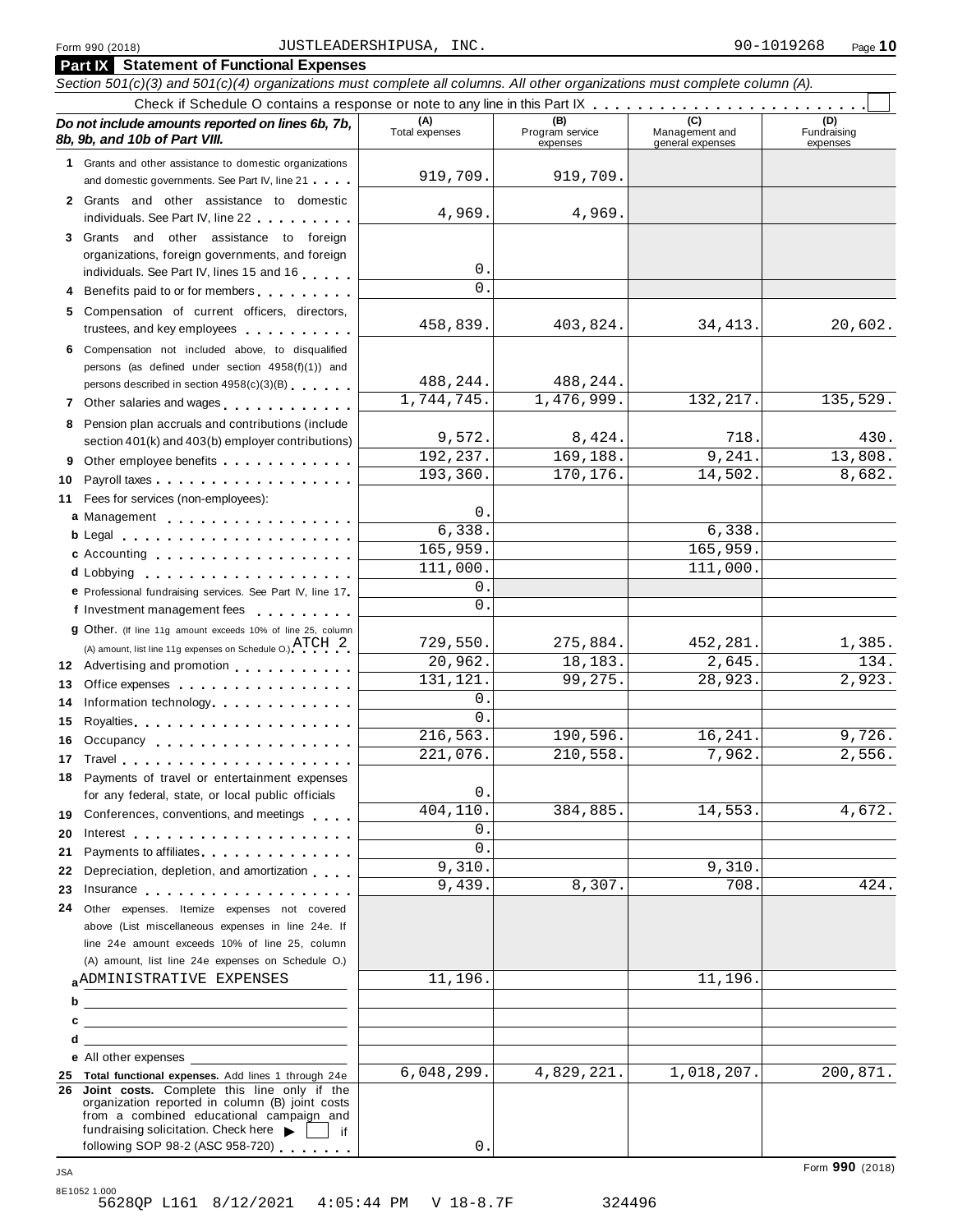|--|--|--|

| Part X       | <b>Balance Sheet</b>                                                                                                                                                                                                                                             |                                          |                         |                    |
|--------------|------------------------------------------------------------------------------------------------------------------------------------------------------------------------------------------------------------------------------------------------------------------|------------------------------------------|-------------------------|--------------------|
|              | Check if Schedule O contains a response or note to any line in this Part X                                                                                                                                                                                       |                                          |                         |                    |
|              |                                                                                                                                                                                                                                                                  | (A)<br>Beginning of year                 |                         | (B)<br>End of year |
| 1            |                                                                                                                                                                                                                                                                  | 10, 111, 182.                            | $\mathbf{1}$            | 368,567.           |
| $\mathbf{2}$ |                                                                                                                                                                                                                                                                  | 15.                                      | $\overline{2}$          | $0$ .              |
| 3            |                                                                                                                                                                                                                                                                  | 5,537,514.                               | $\overline{3}$          | 5,010,098.         |
| 4            |                                                                                                                                                                                                                                                                  | 0.                                       | $\overline{\mathbf{4}}$ | $0$ .              |
| 5            | Loans and other receivables from current and former officers, directors,                                                                                                                                                                                         |                                          |                         |                    |
|              | trustees, key employees, and highest compensated employees.                                                                                                                                                                                                      |                                          |                         |                    |
|              |                                                                                                                                                                                                                                                                  | 0.                                       | $5\phantom{1}$          | 0.                 |
| 6            | Complete Part II of Schedule L<br>Loans and other receivables from other disqualified persons (as defined under section                                                                                                                                          |                                          |                         |                    |
|              | 4958(f)(1)), persons described in section 4958(c)(3)(B), and contributing employers                                                                                                                                                                              |                                          |                         |                    |
|              | and sponsoring organizations of section 501(c)(9) voluntary employees' beneficiary<br>organizations (see instructions). Complete Part II of Schedule L.                                                                                                          | 0.                                       | $6\phantom{1}$          | 0.                 |
| 7            |                                                                                                                                                                                                                                                                  | 0.                                       | $\overline{7}$          | $0$ .              |
| 8            | Inventories for sale or use enterpreteration of the contract of the sale or use of the contract of the contract of the contract of the contract of the contract of the contract of the contract of the contract of the contrac                                   | 0.                                       | 8                       | 0.                 |
| 9            |                                                                                                                                                                                                                                                                  | 0.                                       | 9                       | 65,804.            |
|              | 10a Land, buildings, and equipment: cost or                                                                                                                                                                                                                      |                                          |                         |                    |
|              | 86,118.<br>∣10a  <br>other basis. Complete Part VI of Schedule D                                                                                                                                                                                                 |                                          |                         |                    |
|              | 15,146.<br><b>b</b> Less: accumulated depreciation. $ 10b $                                                                                                                                                                                                      | $27,976.$ 10c                            |                         | 70,972.            |
|              |                                                                                                                                                                                                                                                                  | 0.1                                      | 11                      | 6,007,079.         |
| 11           |                                                                                                                                                                                                                                                                  | and the control of the control of<br>0.1 | 12                      | $0$ .              |
| 12           |                                                                                                                                                                                                                                                                  | 0.1                                      |                         | $0$ .              |
| 13           | Investments - program-related. See Part IV, line 11                                                                                                                                                                                                              | 0.1                                      | 13                      | $0$ .              |
| 14           | Intangible assets enterpreteration of the contract of the contract of the contract of the contract of the contract of the contract of the contract of the contract of the contract of the contract of the contract of the cont                                   |                                          | 14                      | $0$ .              |
| 15           |                                                                                                                                                                                                                                                                  | 37,163.                                  | 15                      |                    |
| 16           | Total assets. Add lines 1 through 15 (must equal line 34)                                                                                                                                                                                                        | 15,713,850.<br>109,718.                  | 16                      | 11,522,520.        |
| 17           | Accounts payable and accrued expenses entitled and accrued expenses                                                                                                                                                                                              |                                          | 17                      | 291,037.           |
| 18           |                                                                                                                                                                                                                                                                  | 0.                                       | 18                      | 0.                 |
| 19           |                                                                                                                                                                                                                                                                  | 0.                                       | 19                      | $0$ .              |
| 20           |                                                                                                                                                                                                                                                                  | 0.                                       | 20                      | 0.                 |
| 21           | Escrow or custodial account liability. Complete Part IV of Schedule D                                                                                                                                                                                            | $\overline{0}$ .                         | 21                      | 0.                 |
| 22           | Loans and other payables to current and former officers, directors,                                                                                                                                                                                              |                                          |                         |                    |
|              | trustees, key employees, highest compensated employees, and                                                                                                                                                                                                      |                                          |                         |                    |
|              | disqualified persons. Complete Part II of Schedule L.                                                                                                                                                                                                            | 0.1                                      | 22                      | 0.                 |
| 23           | Secured mortgages and notes payable to unrelated third parties                                                                                                                                                                                                   | 0.                                       | 23                      | 0.                 |
| 24           | Unsecured notes and loans payable to unrelated third parties                                                                                                                                                                                                     | 0.                                       | 24                      | $0$ .              |
| 25           | Other liabilities (including federal income tax, payables to related third                                                                                                                                                                                       |                                          |                         |                    |
|              | parties, and other liabilities not included on lines 17-24). Complete Part X                                                                                                                                                                                     |                                          |                         |                    |
|              |                                                                                                                                                                                                                                                                  | 0.                                       | 25                      | 0.                 |
| 26           |                                                                                                                                                                                                                                                                  | 109,718.                                 | 26                      | 291,037.           |
|              | Organizations that follow SFAS 117 (ASC 958), check here ▶<br>$ X $ and<br>complete lines 27 through 29, and lines 33 and 34.                                                                                                                                    |                                          |                         |                    |
| 27           | Unrestricted net assets                                                                                                                                                                                                                                          | 2,671,712.                               | 27                      | 2,101,204.         |
| 28           |                                                                                                                                                                                                                                                                  | 12,932,420.                              | 28                      | 9,130,279.         |
| 29           | Permanently restricted net assets<br>included: increases<br>increases<br>increases<br>increases<br>increases<br>increases<br>increases<br>increases<br>increases<br>increases<br>increases<br>increases<br>increases<br>increases<br>increases<br>increases<br>i | 0.                                       | 29                      | 0.                 |
|              | Organizations that do not follow SFAS 117 (ASC 958), check here ▶<br>and<br>complete lines 30 through 34.                                                                                                                                                        |                                          |                         |                    |
| 30           |                                                                                                                                                                                                                                                                  |                                          | 30                      |                    |
| 31           | Paid-in or capital surplus, or land, building, or equipment fund<br>                                                                                                                                                                                             |                                          | 31                      |                    |
| 32           | Retained earnings, endowment, accumulated income, or other funds                                                                                                                                                                                                 |                                          | 32                      |                    |
| 33           |                                                                                                                                                                                                                                                                  | 15,604,132.                              | 33                      | 11, 231, 483.      |
| 34           | Total liabilities and net assets/fund balances                                                                                                                                                                                                                   | 15,713,850.                              | 34                      | 11,522,520.        |
|              |                                                                                                                                                                                                                                                                  |                                          |                         | Form 990 (2018)    |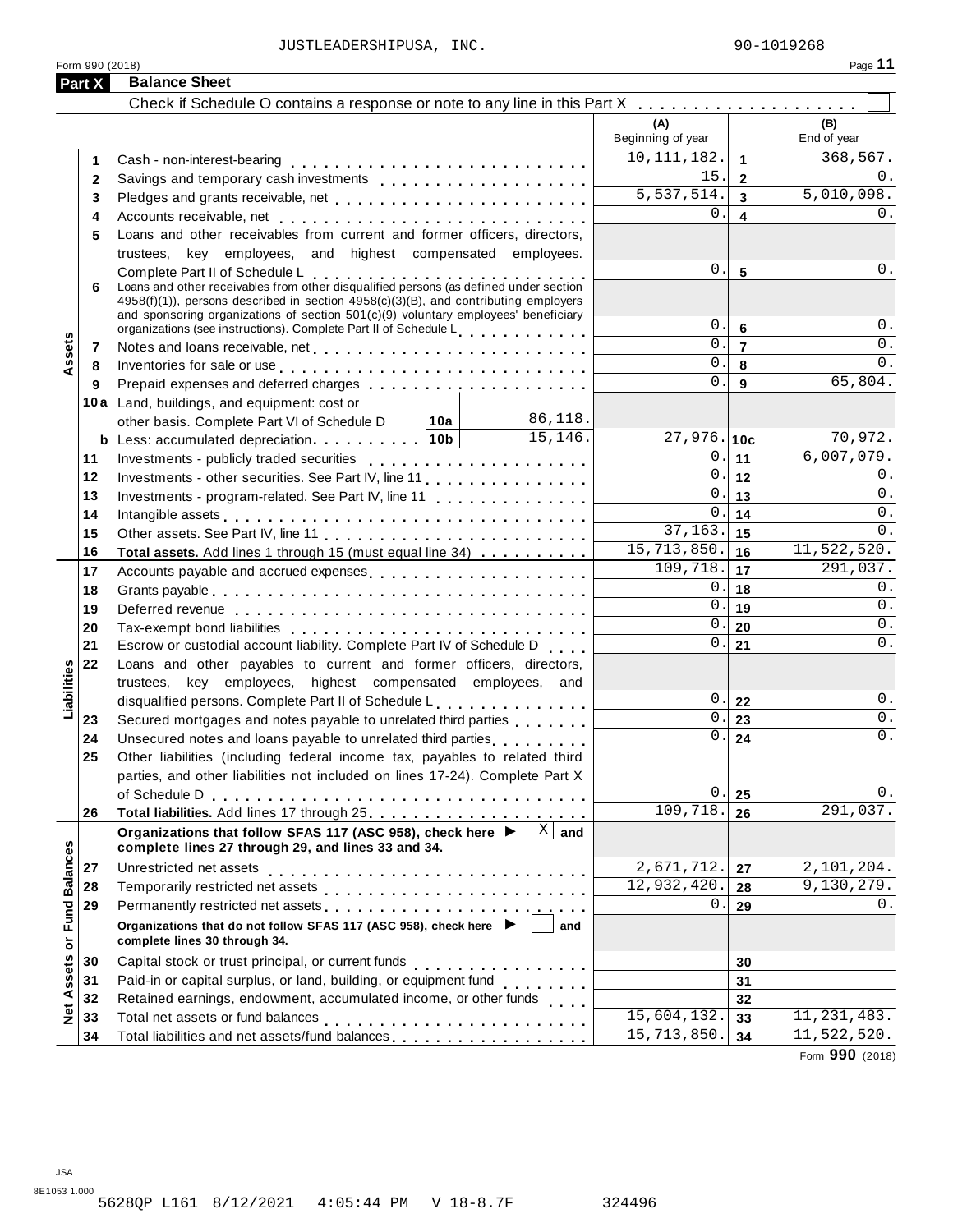|                | Form 990 (2018)                                                                                                                                                                                        |                     |  |                |                          | Page 12   |
|----------------|--------------------------------------------------------------------------------------------------------------------------------------------------------------------------------------------------------|---------------------|--|----------------|--------------------------|-----------|
| <b>Part XI</b> | <b>Reconciliation of Net Assets</b>                                                                                                                                                                    |                     |  |                |                          |           |
|                |                                                                                                                                                                                                        | $\mathbf{1}$        |  |                | 1,681,674.               |           |
| 1              |                                                                                                                                                                                                        |                     |  |                | 6,048,299.               |           |
| 2              | Total expenses (must equal Part IX, column (A), line 25)                                                                                                                                               | $\mathbf{2}$        |  |                | $-4, 366, 625.$          |           |
| 3              | $\mathbf{3}$                                                                                                                                                                                           |                     |  |                |                          |           |
| 4              | Net assets or fund balances at beginning of year (must equal Part X, line 33, column (A))                                                                                                              | $\overline{4}$<br>5 |  |                | 15,604,132.<br>$-6,024.$ |           |
| 5              |                                                                                                                                                                                                        | 6                   |  |                |                          | 0.        |
| 6              |                                                                                                                                                                                                        | $\overline{7}$      |  |                |                          | 0.        |
| 7              |                                                                                                                                                                                                        | 8                   |  |                |                          | 0.        |
| 8              |                                                                                                                                                                                                        | 9                   |  |                |                          | 0.        |
| 9<br>10        | Other changes in net assets or fund balances (explain in Schedule O)<br>Net assets or fund balances at end of year. Combine lines 3 through 9 (must equal Part X, line                                 |                     |  |                |                          |           |
|                |                                                                                                                                                                                                        | 10                  |  |                | 11, 231, 483.            |           |
|                | <b>Financial Statements and Reporting</b><br>Part XII                                                                                                                                                  |                     |  |                |                          |           |
|                |                                                                                                                                                                                                        |                     |  |                |                          |           |
|                |                                                                                                                                                                                                        |                     |  |                | Yes                      | <b>No</b> |
| 1              | $\sqrt{x}$ Accrual<br>Accounting method used to prepare the Form 990:     Cash<br>Other                                                                                                                |                     |  |                |                          |           |
|                | If the organization changed its method of accounting from a prior year or checked "Other," explain in                                                                                                  |                     |  |                |                          |           |
|                | Schedule O.                                                                                                                                                                                            |                     |  |                |                          |           |
|                | 2a Were the organization's financial statements compiled or reviewed by an independent accountant?                                                                                                     |                     |  | 2a             |                          | Χ         |
|                | If "Yes," check a box below to indicate whether the financial statements for the year were compiled or                                                                                                 |                     |  |                |                          |           |
|                | reviewed on a separate basis, consolidated basis, or both:                                                                                                                                             |                     |  |                |                          |           |
|                | Separate basis<br><b>Consolidated basis</b><br>Both consolidated and separate basis                                                                                                                    |                     |  |                |                          |           |
|                |                                                                                                                                                                                                        |                     |  | 2 <sub>b</sub> | X                        |           |
|                | <b>b</b> Were the organization's financial statements audited by an independent accountant?<br>If "Yes," check a box below to indicate whether the financial statements for the year were audited on a |                     |  |                |                          |           |
|                | separate basis, consolidated basis, or both:                                                                                                                                                           |                     |  |                |                          |           |
|                | $X$ Separate basis<br>Consolidated basis<br>Both consolidated and separate basis                                                                                                                       |                     |  |                |                          |           |
|                |                                                                                                                                                                                                        |                     |  |                |                          |           |
|                | c If "Yes" to line 2a or 2b, does the organization have a committee that assumes responsibility for oversight                                                                                          |                     |  | 2c             | Χ                        |           |
|                | of the audit, review, or compilation of its financial statements and selection of an independent accountant?                                                                                           |                     |  |                |                          |           |
|                | If the organization changed either its oversight process or selection process during the tax year, explain in                                                                                          |                     |  |                |                          |           |
|                | Schedule O.                                                                                                                                                                                            |                     |  |                |                          |           |
|                | 3a As a result of a federal award, was the organization required to undergo an audit or audits as set forth in                                                                                         |                     |  | 3a             |                          | Χ         |
|                |                                                                                                                                                                                                        |                     |  |                |                          |           |
|                | b If "Yes," did the organization undergo the required audit or audits? If the organization did not undergo the                                                                                         |                     |  | 3 <sub>b</sub> |                          |           |
|                | required audit or audits, explain why in Schedule O and describe any steps taken to undergo such audits.                                                                                               |                     |  |                | $000$ (2010)             |           |

Form **990** (2018)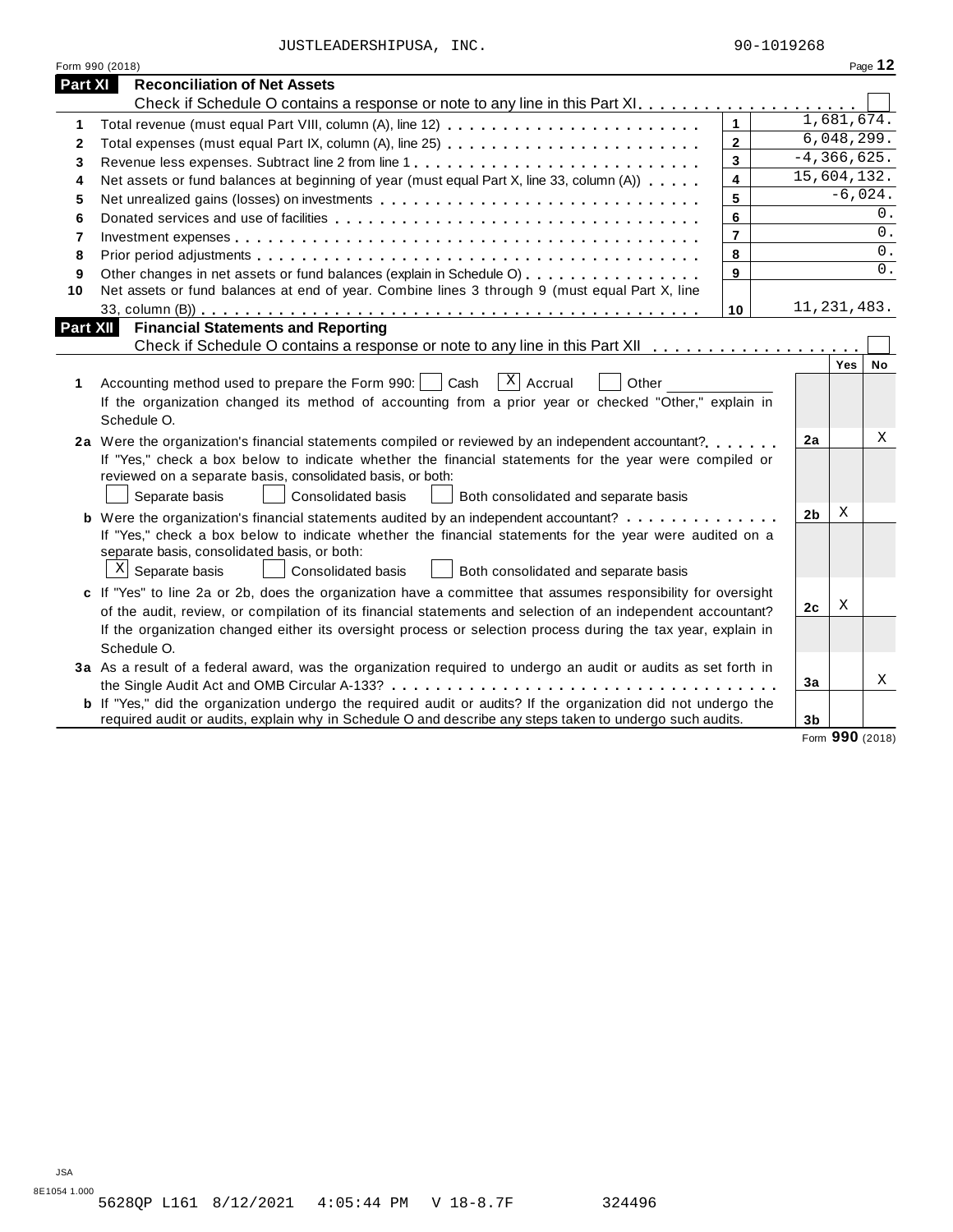## **CHEDULE A Public Charity Status and Public Support**  $\frac{\text{OMB No. 1545-0047}}{\text{OMB}}$

(Form 990 or 990-EZ) complete if the organization is a section 501(c)(3) organization or a section 4947(a)(1) nonexempt charitable trust.  $2018$ 

|                                                                                                                                                                                                 |                                    |  |                                                            |                                                                                                           |     |                                                      | Complete if the organization is a section 501(c)(3) organization or a section $4947(a)(1)$ nonexempt charitable trust.                                                                                                                            | ZW IO                                                                                                                            |
|-------------------------------------------------------------------------------------------------------------------------------------------------------------------------------------------------|------------------------------------|--|------------------------------------------------------------|-----------------------------------------------------------------------------------------------------------|-----|------------------------------------------------------|---------------------------------------------------------------------------------------------------------------------------------------------------------------------------------------------------------------------------------------------------|----------------------------------------------------------------------------------------------------------------------------------|
| Attach to Form 990 or Form 990-EZ.<br>Open to Public<br>Department of the Treasury<br>Go to www.irs.gov/Form990 for instructions and the latest information.<br><b>Internal Revenue Service</b> |                                    |  |                                                            |                                                                                                           |     |                                                      | Inspection                                                                                                                                                                                                                                        |                                                                                                                                  |
| Name of the organization<br><b>Employer identification number</b>                                                                                                                               |                                    |  |                                                            |                                                                                                           |     |                                                      |                                                                                                                                                                                                                                                   |                                                                                                                                  |
|                                                                                                                                                                                                 | JUSTLEADERSHIPUSA, INC.            |  |                                                            |                                                                                                           |     |                                                      | 90-1019268                                                                                                                                                                                                                                        |                                                                                                                                  |
|                                                                                                                                                                                                 | Part I                             |  |                                                            |                                                                                                           |     |                                                      | Reason for Public Charity Status (All organizations must complete this part.) See instructions.                                                                                                                                                   |                                                                                                                                  |
|                                                                                                                                                                                                 |                                    |  |                                                            | The organization is not a private foundation because it is: (For lines 1 through 12, check only one box.) |     |                                                      |                                                                                                                                                                                                                                                   |                                                                                                                                  |
| 1                                                                                                                                                                                               |                                    |  |                                                            | A church, convention of churches, or association of churches described in section 170(b)(1)(A)(i).        |     |                                                      |                                                                                                                                                                                                                                                   |                                                                                                                                  |
| 2                                                                                                                                                                                               |                                    |  |                                                            | A school described in section 170(b)(1)(A)(ii). (Attach Schedule E (Form 990 or 990-EZ).)                 |     |                                                      |                                                                                                                                                                                                                                                   |                                                                                                                                  |
| 3                                                                                                                                                                                               |                                    |  |                                                            | A hospital or a cooperative hospital service organization described in section 170(b)(1)(A)(iii).         |     |                                                      |                                                                                                                                                                                                                                                   |                                                                                                                                  |
| 4                                                                                                                                                                                               | hospital's name, city, and state:  |  |                                                            |                                                                                                           |     |                                                      | A medical research organization operated in conjunction with a hospital described in section 170(b)(1)(A)(iii). Enter the                                                                                                                         |                                                                                                                                  |
| 5                                                                                                                                                                                               |                                    |  |                                                            |                                                                                                           |     |                                                      |                                                                                                                                                                                                                                                   | An organization operated for the benefit of a college or university owned or operated by a governmental unit described in        |
|                                                                                                                                                                                                 |                                    |  | section 170(b)(1)(A)(iv). (Complete Part II.)              |                                                                                                           |     |                                                      |                                                                                                                                                                                                                                                   |                                                                                                                                  |
| 6                                                                                                                                                                                               |                                    |  |                                                            | A federal, state, or local government or governmental unit described in section 170(b)(1)(A)(v).          |     |                                                      |                                                                                                                                                                                                                                                   |                                                                                                                                  |
| 7                                                                                                                                                                                               | X                                  |  |                                                            |                                                                                                           |     |                                                      |                                                                                                                                                                                                                                                   | An organization that normally receives a substantial part of its support from a governmental unit or from the general public     |
|                                                                                                                                                                                                 |                                    |  | described in section 170(b)(1)(A)(vi). (Complete Part II.) |                                                                                                           |     |                                                      |                                                                                                                                                                                                                                                   |                                                                                                                                  |
| 8                                                                                                                                                                                               |                                    |  |                                                            | A community trust described in section 170(b)(1)(A)(vi). (Complete Part II.)                              |     |                                                      |                                                                                                                                                                                                                                                   |                                                                                                                                  |
| 9                                                                                                                                                                                               |                                    |  |                                                            |                                                                                                           |     |                                                      | An agricultural research organization described in section 170(b)(1)(A)(ix) operated in conjunction with a land-grant college                                                                                                                     |                                                                                                                                  |
|                                                                                                                                                                                                 |                                    |  |                                                            |                                                                                                           |     |                                                      | or university or a non-land-grant college of agriculture (see instructions). Enter the name, city, and state of the college or                                                                                                                    |                                                                                                                                  |
|                                                                                                                                                                                                 | university:                        |  |                                                            |                                                                                                           |     |                                                      |                                                                                                                                                                                                                                                   |                                                                                                                                  |
| 10                                                                                                                                                                                              |                                    |  |                                                            |                                                                                                           |     |                                                      | An organization that normally receives: (1) more than 331/3% of its support from contributions, membership fees, and gross                                                                                                                        |                                                                                                                                  |
|                                                                                                                                                                                                 |                                    |  |                                                            | acquired by the organization after June 30, 1975. See section 509(a)(2). (Complete Part III.)             |     |                                                      | receipts from activities related to its exempt functions - subject to certain exceptions, and (2) no more than 331/3% of its<br>support from gross investment income and unrelated business taxable income (less section 511 tax) from businesses |                                                                                                                                  |
| 11                                                                                                                                                                                              |                                    |  |                                                            | An organization organized and operated exclusively to test for public safety. See section 509(a)(4).      |     |                                                      |                                                                                                                                                                                                                                                   |                                                                                                                                  |
| 12                                                                                                                                                                                              |                                    |  |                                                            |                                                                                                           |     |                                                      |                                                                                                                                                                                                                                                   | An organization organized and operated exclusively for the benefit of, to perform the functions of, or to carry out the purposes |
|                                                                                                                                                                                                 |                                    |  |                                                            |                                                                                                           |     |                                                      |                                                                                                                                                                                                                                                   | of one or more publicly supported organizations described in section 509(a)(1) or section 509(a)(2). See section 509(a)(3).      |
|                                                                                                                                                                                                 |                                    |  |                                                            |                                                                                                           |     |                                                      |                                                                                                                                                                                                                                                   | Check the box in lines 12a through 12d that describes the type of supporting organization and complete lines 12e, 12f, and 12g.  |
|                                                                                                                                                                                                 |                                    |  |                                                            |                                                                                                           |     |                                                      |                                                                                                                                                                                                                                                   |                                                                                                                                  |
| a                                                                                                                                                                                               |                                    |  |                                                            |                                                                                                           |     |                                                      | Type I. A supporting organization operated, supervised, or controlled by its supported organization(s), typically by giving                                                                                                                       |                                                                                                                                  |
|                                                                                                                                                                                                 |                                    |  |                                                            |                                                                                                           |     |                                                      | the supported organization(s) the power to regularly appoint or elect a majority of the directors or trustees of the                                                                                                                              |                                                                                                                                  |
|                                                                                                                                                                                                 |                                    |  |                                                            | supporting organization. You must complete Part IV, Sections A and B.                                     |     |                                                      |                                                                                                                                                                                                                                                   |                                                                                                                                  |
| b                                                                                                                                                                                               |                                    |  |                                                            |                                                                                                           |     |                                                      | Type II. A supporting organization supervised or controlled in connection with its supported organization(s), by having                                                                                                                           |                                                                                                                                  |
|                                                                                                                                                                                                 |                                    |  |                                                            |                                                                                                           |     |                                                      | control or management of the supporting organization vested in the same persons that control or manage the supported                                                                                                                              |                                                                                                                                  |
|                                                                                                                                                                                                 |                                    |  |                                                            | organization(s). You must complete Part IV, Sections A and C.                                             |     |                                                      |                                                                                                                                                                                                                                                   |                                                                                                                                  |
| c                                                                                                                                                                                               |                                    |  |                                                            |                                                                                                           |     |                                                      | Type III functionally integrated. A supporting organization operated in connection with, and functionally integrated with,                                                                                                                        |                                                                                                                                  |
|                                                                                                                                                                                                 |                                    |  |                                                            | its supported organization(s) (see instructions). You must complete Part IV, Sections A, D, and E.        |     |                                                      |                                                                                                                                                                                                                                                   |                                                                                                                                  |
| d                                                                                                                                                                                               |                                    |  |                                                            |                                                                                                           |     |                                                      | Type III non-functionally integrated. A supporting organization operated in connection with its supported organization(s)                                                                                                                         |                                                                                                                                  |
|                                                                                                                                                                                                 |                                    |  |                                                            |                                                                                                           |     |                                                      | that is not functionally integrated. The organization generally must satisfy a distribution requirement and an attentiveness                                                                                                                      |                                                                                                                                  |
|                                                                                                                                                                                                 |                                    |  |                                                            | requirement (see instructions). You must complete Part IV, Sections A and D, and Part V.                  |     |                                                      |                                                                                                                                                                                                                                                   |                                                                                                                                  |
| е                                                                                                                                                                                               |                                    |  |                                                            |                                                                                                           |     |                                                      | Check this box if the organization received a written determination from the IRS that it is a Type I, Type II, Type III                                                                                                                           |                                                                                                                                  |
|                                                                                                                                                                                                 |                                    |  |                                                            | functionally integrated, or Type III non-functionally integrated supporting organization.                 |     |                                                      |                                                                                                                                                                                                                                                   |                                                                                                                                  |
| t                                                                                                                                                                                               |                                    |  |                                                            |                                                                                                           |     |                                                      |                                                                                                                                                                                                                                                   |                                                                                                                                  |
| g                                                                                                                                                                                               |                                    |  |                                                            | Provide the following information about the supported organization(s).                                    |     |                                                      |                                                                                                                                                                                                                                                   |                                                                                                                                  |
|                                                                                                                                                                                                 | (i) Name of supported organization |  | (ii) EIN                                                   | (iii) Type of organization<br>(described on lines 1-10                                                    |     | (iv) Is the organization<br>listed in your governing | (v) Amount of monetary<br>support (see                                                                                                                                                                                                            | (vi) Amount of<br>other support (see                                                                                             |
|                                                                                                                                                                                                 |                                    |  |                                                            | above (see instructions))                                                                                 |     | document?                                            | instructions)                                                                                                                                                                                                                                     | instructions)                                                                                                                    |
|                                                                                                                                                                                                 |                                    |  |                                                            |                                                                                                           | Yes | No                                                   |                                                                                                                                                                                                                                                   |                                                                                                                                  |
| (A)                                                                                                                                                                                             |                                    |  |                                                            |                                                                                                           |     |                                                      |                                                                                                                                                                                                                                                   |                                                                                                                                  |
|                                                                                                                                                                                                 |                                    |  |                                                            |                                                                                                           |     |                                                      |                                                                                                                                                                                                                                                   |                                                                                                                                  |
| (B)                                                                                                                                                                                             |                                    |  |                                                            |                                                                                                           |     |                                                      |                                                                                                                                                                                                                                                   |                                                                                                                                  |
| (C)                                                                                                                                                                                             |                                    |  |                                                            |                                                                                                           |     |                                                      |                                                                                                                                                                                                                                                   |                                                                                                                                  |
| (D)                                                                                                                                                                                             |                                    |  |                                                            |                                                                                                           |     |                                                      |                                                                                                                                                                                                                                                   |                                                                                                                                  |
| (E)                                                                                                                                                                                             |                                    |  |                                                            |                                                                                                           |     |                                                      |                                                                                                                                                                                                                                                   |                                                                                                                                  |
|                                                                                                                                                                                                 |                                    |  |                                                            |                                                                                                           |     |                                                      |                                                                                                                                                                                                                                                   |                                                                                                                                  |
| Total                                                                                                                                                                                           |                                    |  |                                                            |                                                                                                           |     |                                                      |                                                                                                                                                                                                                                                   |                                                                                                                                  |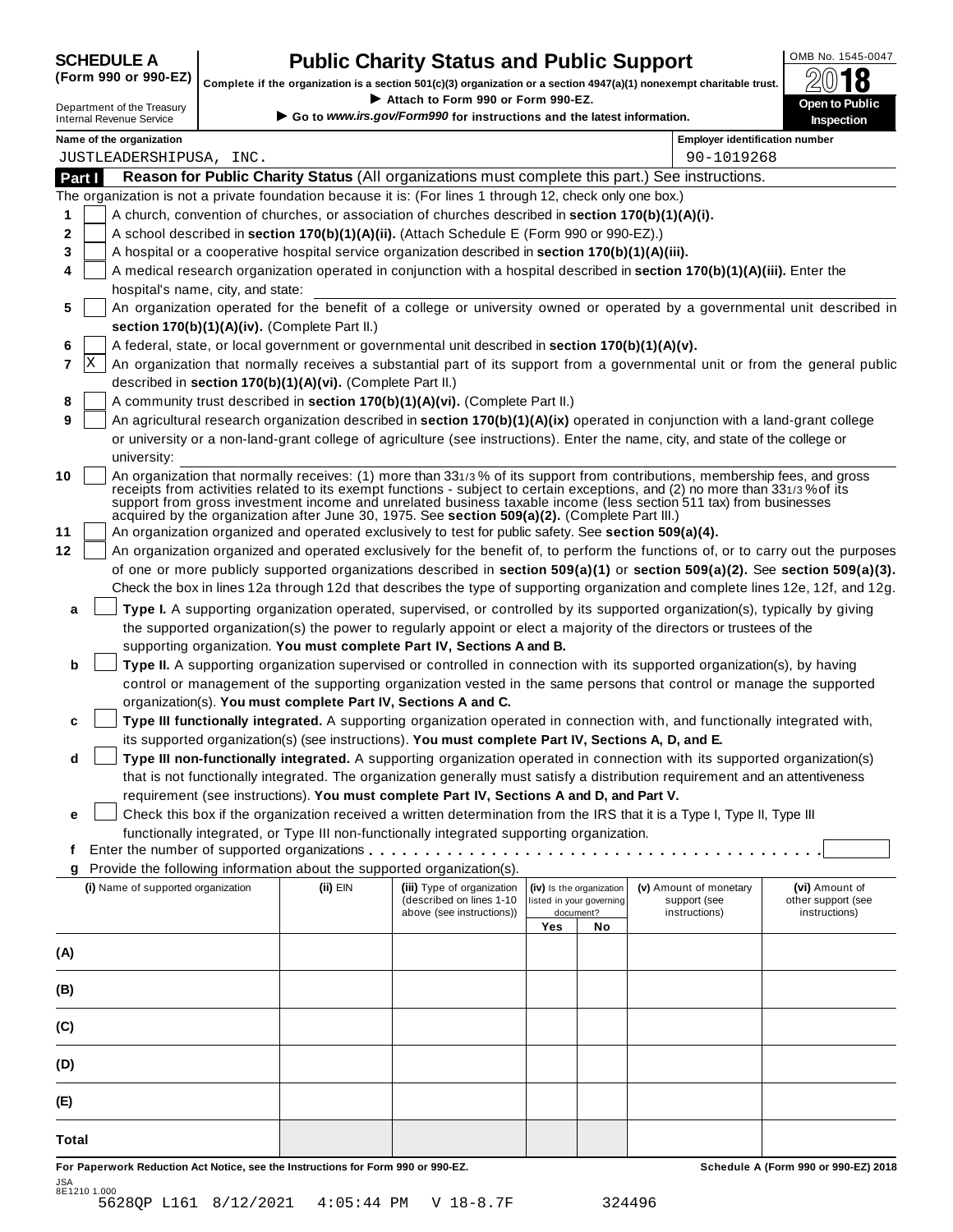Schedule <sup>A</sup> (Form <sup>990</sup> or 990-EZ) <sup>2018</sup> Page **2**

**Support Schedule for Organizations Described in Sections 170(b)(1)(A)(iv) and 170(b)(1)(A)(vi)** Complete only if you checked the box on line 5, 7, or 8 of Part I or if the organization failed to qualify under Part III. If the organization fails to qualify under the tests listed below, please complete Part III.) **Part II**

|              | <b>Section A. Public Support</b>                                                                                                                                                                                                                                                                                |            |            |            |             |            |               |
|--------------|-----------------------------------------------------------------------------------------------------------------------------------------------------------------------------------------------------------------------------------------------------------------------------------------------------------------|------------|------------|------------|-------------|------------|---------------|
|              | Calendar year (or fiscal year beginning in) ▶                                                                                                                                                                                                                                                                   | (a) $2014$ | (b) $2015$ | $(c)$ 2016 | $(d)$ 2017  | (e) 2018   | (f) Total     |
| 1            | Gifts,<br>grants,<br>contributions,<br>and<br>membership fees received. (Do not<br>include any "unusual grants.")                                                                                                                                                                                               | $0$ .      | 2,364,944. | 7,102,228. | 12,196,904. | 1,619,389. | 23, 283, 465. |
| $\mathbf{2}$ | Tax<br>revenues<br>levied<br>for<br>the<br>organization's benefit and either paid<br>to or expended on its behalf                                                                                                                                                                                               |            |            |            |             |            | 0.            |
| 3            | The value of services or facilities<br>furnished by a governmental unit to the<br>organization without charge                                                                                                                                                                                                   |            |            |            |             |            | 0.            |
| 4            | <b>Total.</b> Add lines 1 through 3                                                                                                                                                                                                                                                                             |            | 2,364,944. | 7,102,228. | 12,196,904. | 1,619,389  | 23, 283, 465. |
| 5            | The portion of total contributions by<br>person<br>(other<br>than<br>each<br>a<br>governmental<br>unit<br>publicly<br>or<br>supported organization) included on<br>line 1 that exceeds 2% of the amount<br>shown on line 11, column (f).                                                                        |            |            |            |             |            | 13,074,825.   |
| 6            | Public support. Subtract line 5 from line 4                                                                                                                                                                                                                                                                     |            |            |            |             |            | 10, 208, 640. |
|              | <b>Section B. Total Support</b>                                                                                                                                                                                                                                                                                 |            |            |            |             |            |               |
|              | Calendar year (or fiscal year beginning in)                                                                                                                                                                                                                                                                     | (a) $2014$ | (b) 2015   | $(c)$ 2016 | $(d)$ 2017  | (e) $2018$ | (f) Total     |
| 7            | Amounts from line 4                                                                                                                                                                                                                                                                                             |            | 2,364,944. | 7,102,228  | 12,196,904  | 1,619,389  | 23, 283, 465. |
| 8            | Gross income from interest, dividends,<br>payments received on securities loans,<br>rents, royalties, and income from<br>similar sources experiences                                                                                                                                                            |            |            |            | 2,303.      | 58,840.    | 61, 143.      |
| 9            | Net income from unrelated business<br>activities, whether or not the business<br>is regularly carried on the control of the state of the state of the state of the state of the state of the state of the state of the state of the state of the state of the state of the state of the state of the state of t |            |            |            |             |            | 0.            |
| 10           | Other income. Do not include gain or<br>loss from the sale of capital assets<br>(Explain in Part VI.) ATCH 1                                                                                                                                                                                                    |            |            |            |             | 3,000.     | 3,000.        |
| 11           | <b>Total support.</b> Add lines 7 through 10                                                                                                                                                                                                                                                                    |            |            |            |             |            | 23, 347, 608. |
| 12           |                                                                                                                                                                                                                                                                                                                 |            |            |            |             | 12         |               |
| 13           | First five years. If the Form 990 is for the organization's first, second, third, fourth, or fifth tax year as a section 501(c)(3)<br>organization, check this box and stop here $\ldots \ldots \ldots \ldots \ldots \ldots \ldots \ldots \ldots \ldots \ldots \ldots \ldots$                                   |            |            |            |             |            |               |
|              | <b>Section C. Computation of Public Support Percentage</b>                                                                                                                                                                                                                                                      |            |            |            |             |            |               |
| 14<br>15     | Public support percentage for 2018 (line 6, column (f) divided by line 11, column (f)).                                                                                                                                                                                                                         |            |            |            |             | 14         | 43.72%<br>%   |
|              | 16a 331/3% support test - 2018. If the organization did not check the box on line 13, and line 14 is 331/3% or more, check this                                                                                                                                                                                 |            |            |            |             |            |               |
|              | box and stop here. The organization qualifies as a publicly supported organization                                                                                                                                                                                                                              |            |            |            |             |            | Χ             |
|              | b 331/3% support test - 2017. If the organization did not check a box on line 13 or 16a, and line 15 is 331/3% or more, check                                                                                                                                                                                   |            |            |            |             |            |               |
|              |                                                                                                                                                                                                                                                                                                                 |            |            |            |             |            |               |
|              | 17a 10%-facts-and-circumstances test - 2018. If the organization did not check a box on line 13, 16a, or 16b, and line 14 is                                                                                                                                                                                    |            |            |            |             |            |               |
|              | 10% or more, and if the organization meets the "facts-and-circumstances" test, check this box and stop here. Explain in                                                                                                                                                                                         |            |            |            |             |            |               |
|              | Part VI how the organization meets the "facts-and-circumstances" test. The organization qualifies as a publicly supported                                                                                                                                                                                       |            |            |            |             |            |               |
|              |                                                                                                                                                                                                                                                                                                                 |            |            |            |             |            |               |
|              | b 10%-facts-and-circumstances test - 2017. If the organization did not check a box on line 13, 16a, 16b, or 17a, and line                                                                                                                                                                                       |            |            |            |             |            |               |
|              | 15 is 10% or more, and if the organization meets the "facts-and-circumstances" test, check this box and stop here.                                                                                                                                                                                              |            |            |            |             |            |               |
|              | Explain in Part VI how the organization meets the "facts-and-circumstances" test. The organization qualifies as a publicly                                                                                                                                                                                      |            |            |            |             |            |               |
| 18           | Private foundation. If the organization did not check a box on line 13, 16a, 16b, 17a, or 17b, check this box and see                                                                                                                                                                                           |            |            |            |             |            |               |
|              |                                                                                                                                                                                                                                                                                                                 |            |            |            |             |            |               |

**Schedule A (Form 990 or 990-EZ) 2018**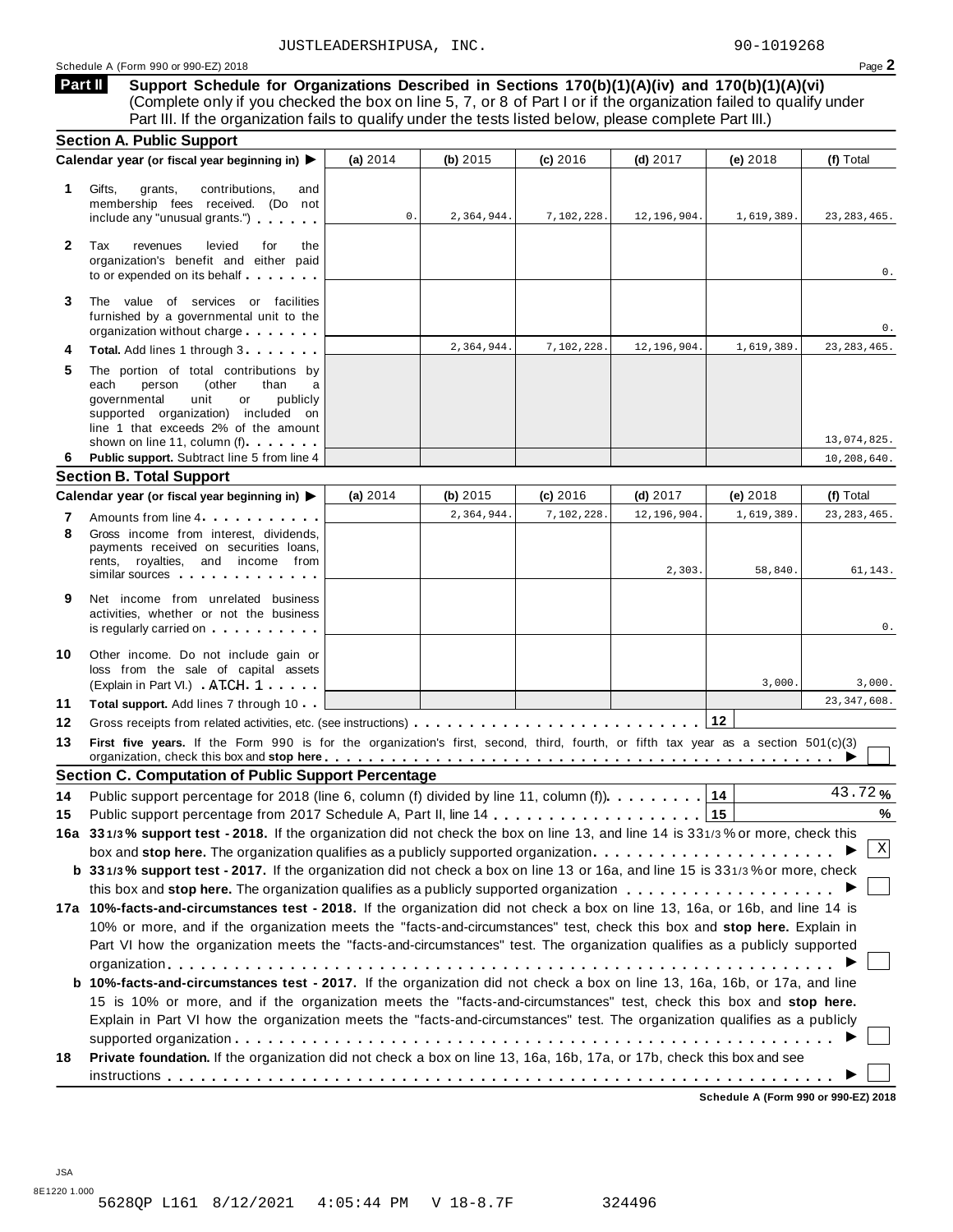#### Schedule <sup>A</sup> (Form <sup>990</sup> or 990-EZ) <sup>2018</sup> Page **3**

#### **Support Schedule for Organizations Described in Section 509(a)(2) Part III**

(Complete only if you checked the box on line 10 of Part I or if the organization failed to qualify under Part II. If the organization fails to qualify under the tests listed below, please complete Part II.)

|    | Calendar year (or fiscal year beginning in) $\blacktriangleright$                                                                                                                                                                   | (a) 2014   | (b) $2015$ | (c) 2016   | $(d)$ 2017 | $(e)$ 2018 | (f) Total |
|----|-------------------------------------------------------------------------------------------------------------------------------------------------------------------------------------------------------------------------------------|------------|------------|------------|------------|------------|-----------|
|    | 1 Gifts, grants, contributions, and membership fees                                                                                                                                                                                 |            |            |            |            |            |           |
|    | received. (Do not include any "unusual grants.")                                                                                                                                                                                    |            |            |            |            |            |           |
| 2  | Gross receipts from admissions, merchandise                                                                                                                                                                                         |            |            |            |            |            |           |
|    | sold or services performed, or facilities                                                                                                                                                                                           |            |            |            |            |            |           |
|    | furnished in any activity that is related to the                                                                                                                                                                                    |            |            |            |            |            |           |
|    | organization's tax-exempt purpose                                                                                                                                                                                                   |            |            |            |            |            |           |
| 3  | Gross receipts from activities that are not an                                                                                                                                                                                      |            |            |            |            |            |           |
|    | unrelated trade or business under section 513 -                                                                                                                                                                                     |            |            |            |            |            |           |
| 4  | Tax<br>revenues<br>levied<br>for<br>the                                                                                                                                                                                             |            |            |            |            |            |           |
|    | organization's benefit and either paid to                                                                                                                                                                                           |            |            |            |            |            |           |
|    | or expended on its behalf <b>contained</b> by the set of the set of the set of the set of the set of the set of the set of the set of the set of the set of the set of the set of the set of the set of the set of the set of the s |            |            |            |            |            |           |
| 5  | The value of services or facilities                                                                                                                                                                                                 |            |            |            |            |            |           |
|    | furnished by a governmental unit to the                                                                                                                                                                                             |            |            |            |            |            |           |
|    | organization without charge                                                                                                                                                                                                         |            |            |            |            |            |           |
| 6  | <b>Total.</b> Add lines 1 through 5                                                                                                                                                                                                 |            |            |            |            |            |           |
|    | 7a Amounts included on lines 1, 2, and 3                                                                                                                                                                                            |            |            |            |            |            |           |
|    | received from disqualified persons                                                                                                                                                                                                  |            |            |            |            |            |           |
|    | Amounts included on lines 2 and 3<br>received from other than disqualified                                                                                                                                                          |            |            |            |            |            |           |
|    | persons that exceed the greater of \$5,000                                                                                                                                                                                          |            |            |            |            |            |           |
|    | or 1% of the amount on line 13 for the year                                                                                                                                                                                         |            |            |            |            |            |           |
|    | c Add lines $7a$ and $7b$                                                                                                                                                                                                           |            |            |            |            |            |           |
| 8  | <b>Public support.</b> (Subtract line 7c from                                                                                                                                                                                       |            |            |            |            |            |           |
|    | $line 6.)$ $\ldots$ $\ldots$ $\ldots$ $\ldots$ $\ldots$                                                                                                                                                                             |            |            |            |            |            |           |
|    | <b>Section B. Total Support</b>                                                                                                                                                                                                     |            |            |            |            |            |           |
|    | Calendar year (or fiscal year beginning in) ▶                                                                                                                                                                                       | (a) $2014$ | (b) 2015   | $(c)$ 2016 | (d) $2017$ | $(e)$ 2018 | (f) Total |
| 9  | Amounts from line 6.                                                                                                                                                                                                                |            |            |            |            |            |           |
|    | 10a Gross income from interest, dividends,<br>payments received on securities loans,                                                                                                                                                |            |            |            |            |            |           |
|    | rents, royalties, and income from similar                                                                                                                                                                                           |            |            |            |            |            |           |
|    | $sources$                                                                                                                                                                                                                           |            |            |            |            |            |           |
|    | <b>b</b> Unrelated business taxable income (less                                                                                                                                                                                    |            |            |            |            |            |           |
|    | section 511 taxes) from businesses                                                                                                                                                                                                  |            |            |            |            |            |           |
|    | acquired after June 30, 1975                                                                                                                                                                                                        |            |            |            |            |            |           |
|    | c Add lines 10a and 10b                                                                                                                                                                                                             |            |            |            |            |            |           |
| 11 | Net income from unrelated business<br>activities not included in line 10b,                                                                                                                                                          |            |            |            |            |            |           |
|    | whether or not the business is regularly                                                                                                                                                                                            |            |            |            |            |            |           |
|    | carried on each contract to the carried on                                                                                                                                                                                          |            |            |            |            |            |           |
| 12 | Other income. Do not include gain or                                                                                                                                                                                                |            |            |            |            |            |           |
|    | loss from the sale of capital assets                                                                                                                                                                                                |            |            |            |            |            |           |
|    | (Explain in Part VI.) <b>All Accords</b>                                                                                                                                                                                            |            |            |            |            |            |           |
| 13 | Total support. (Add lines 9, 10c, 11,                                                                                                                                                                                               |            |            |            |            |            |           |
|    | and $12.$ ) $\cdots$ $\cdots$ $\cdots$ $\cdots$ $\cdots$                                                                                                                                                                            |            |            |            |            |            |           |
| 14 | First five years. If the Form 990 is for the organization's first, second, third, fourth, or fifth tax year as a section 501(c)(3)                                                                                                  |            |            |            |            |            |           |
|    | <b>Section C. Computation of Public Support Percentage</b>                                                                                                                                                                          |            |            |            |            |            |           |
| 15 | Public support percentage for 2018 (line 8, column (f), divided by line 13, column (f))                                                                                                                                             |            |            |            |            | 15         | %         |
| 16 | Public support percentage from 2017 Schedule A, Part III, line 15                                                                                                                                                                   |            |            |            |            | 16         | %         |
|    | Section D. Computation of Investment Income Percentage                                                                                                                                                                              |            |            |            |            |            |           |
|    | Investment income percentage for 2018 (line 10c, column (f), divided by line 13, column (f)), $\ldots$ , , , , , , ,                                                                                                                |            |            |            |            | 17         | %         |
| 17 |                                                                                                                                                                                                                                     |            |            |            |            | 18         | %         |
| 18 | 19a 331/3% support tests - 2018. If the organization did not check the box on line 14, and line 15 is more than 331/3%, and line                                                                                                    |            |            |            |            |            |           |
|    |                                                                                                                                                                                                                                     |            |            |            |            |            |           |
|    | 17 is not more than 331/3%, check this box and stop here. The organization qualifies as a publicly supported organization                                                                                                           |            |            |            |            |            |           |
|    | b 331/3% support tests - 2017. If the organization did not check a box on line 14 or line 19a, and line 16 is more than 331/3%, and                                                                                                 |            |            |            |            |            |           |
|    | line 18 is not more than 331/3%, check this box and stop here. The organization qualifies as a publicly supported organization                                                                                                      |            |            |            |            |            |           |
| 20 | Private foundation. If the organization did not check a box on line 14, 19a, or 19b, check this box and see instructions ▶                                                                                                          |            |            |            |            |            |           |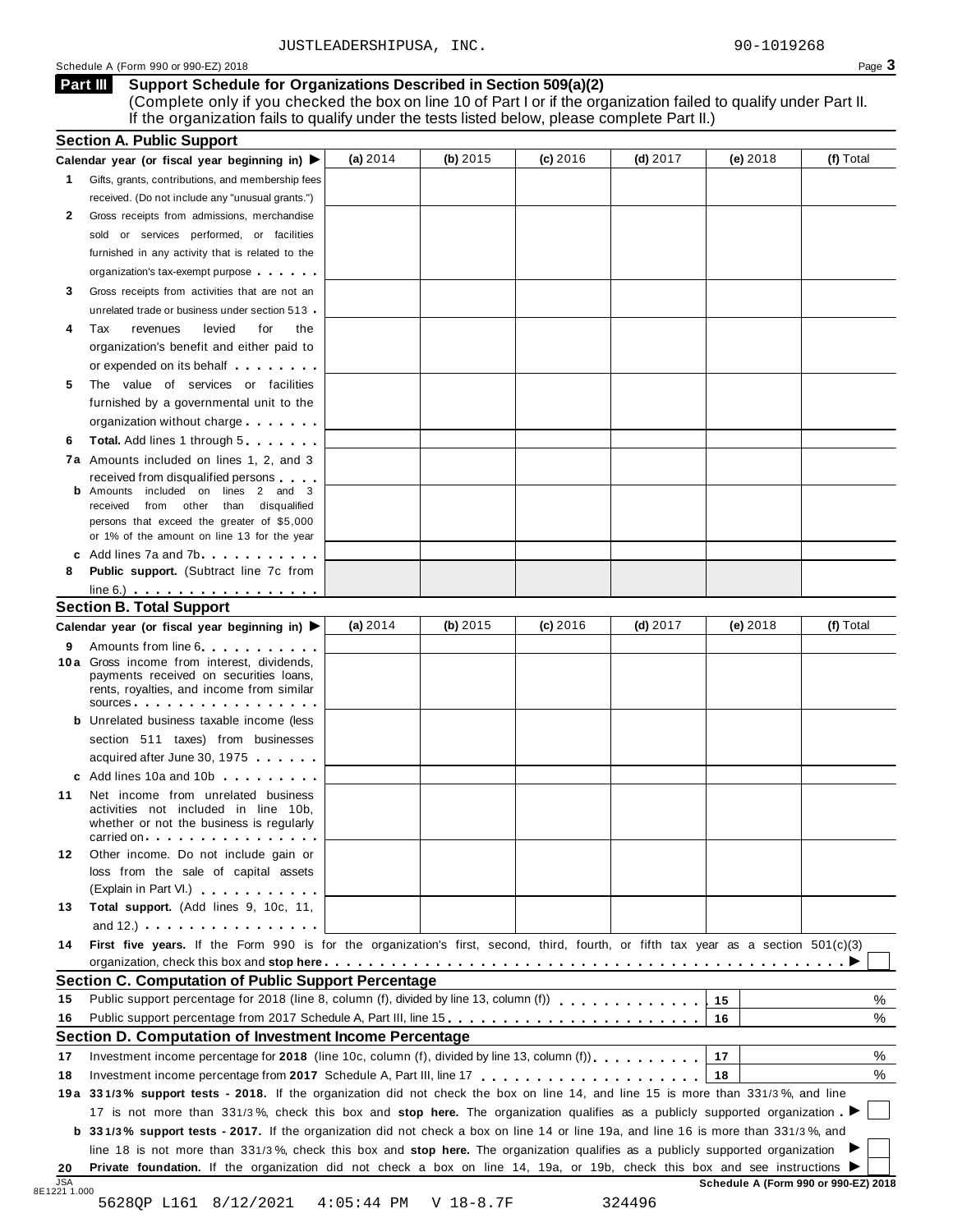#### **Part IV Supporting Organizations**

(Complete only if you checked a box in line 12 on Part I. If you checked 12a of Part I, complete Sections A and B. If you checked 12b of Part I, complete Sections A and C. If you checked 12c of Part I, complete Sections A, D, and E. If you checked 12d of Part I, complete Sections A and D, and complete Part V.)

#### **Section A. All Supporting Organizations**

- **1** Are all of the organization's supported organizations listed by name in the organization's governing documents? *If "No," describe in Part VI how the supported organizations are designated. If designated by class or purpose, describe the designation. If historic and continuing relationship, explain.* **1**
- **2** Did the organization have any supported organization that does not have an IRS determination of status under section 509(a)(1) or (2)? *If"Yes," explain in Part VI how the organization determined that the supported organization was described in section 509(a)(1) or (2).*
- **3 a** Did the organization have a supported organization described in section 501(c)(4), (5), or (6)? *If "Yes," answer (b) and (c) below.*
- **b** Did the organization confirm that each supported organization qualified under section 501(c)(4), (5), or (6) and | satisfied the public support tests under section 509(a)(2)? *If "Yes," describe in Part VI when and how the organization made the determination.*
- **c** Did the organization ensure that all support to such organizations was used exclusively for section 170(c)(2)(B) purposes? *If"Yes," explain in Part VI what controls the organization put in place to ensure such use.*
- **4 a** Was any supported organization not organized in the United States ("foreign supported organization")? *If "Yes," and if you checked 12a or 12b in Part I, answer (b) and (c) below.*
- **b** Did the organization have ultimate control and discretion in deciding whether to make grants to the foreign | supported organization? *If "Yes," describe in Part VI how the organization had such control and discretion despite being controlled or supervised by or in connection with its supported organizations.*
- **c** Did the organization support any foreign supported organization that does not have an IRS determination | under sections 501(c)(3) and 509(a)(1) or (2)? *If "Yes," explain in Part VI what controls the organization used to ensure that all support to the foreign supported organization was used exclusively for section 170(c)(2)(B) purposes.*
- **5 a** Did the organization add, substitute, or remove any supported organizations during the tax year? *If "Yes,"* answer (b) and (c) below (if applicable). Also, provide detail in Part VI, including (i) the names and EIN *numbers of the supported organizations added, substituted, or removed; (ii) the reasons for each such action;* (iii) the authority under the organization's organizing document authorizing such action; and (iv) how the action *was accomplished (such as by amendment to the organizing document).*
- **b Type I or Type II only.** Was any added or substituted supported organization part of a class already designated in the organization's organizing document?
- **c Substitutions only.** Was the substitution the result of an event beyond the organization's control?
- **6** Did the organization provide support (whether in the form of grants or the provision of services or facilities) to anyone other than (i) its supported organizations, (ii) individuals that are part of the charitable class benefited by one or more of its supported organizations, or (iii) other supporting organizations that also support or benefit one or more of the filing organization's supported organizations? *If"Yes," provide detail in Part VI.*
- **7** Did the organization provide a grant, loan, compensation, or other similar payment to a substantial contributor (as defined in section 4958(c)(3)(C)), a family member of a substantial contributor, or a 35% controlled entity with regard to a substantial contributor? *If"Yes," complete Part I of Schedule L (Form 990 or 990-EZ).*
- **8** Did the organization make a loan to a disqualified person (as defined in section 4958) not described in line 7? *If "Yes," complete Part I of Schedule L (Form 990 or 990-EZ).*
- **9a** Was the organization controlled directly or indirectly at any time during the tax year by one or more | disqualified persons as defined in section 4946 (other than foundation managers and organizations described in section 509(a)(1) or (2))? *If"Yes," provide detail in Part VI.*
- **b** Did one or more disqualified persons (as defined in line 9a) hold a controlling interest in any entity in which | the supporting organization had an interest? *If"Yes," provide detail in Part VI.*
- **c** Did a disqualified person (as defined in line 9a) have an ownership interest in, or derive any personal benefit from, assets in which the supporting organization also had an interest? *If"Yes," provide detail in Part VI.*
- **10a** Was the organization subject to the excess business holdings rules of section 4943 because of section | 4943(f) (regarding certain Type II supporting organizations, and all Type III non-functionally integrated supporting organizations)? *If"Yes," answer 10b below.*
	- **b** Did the organization have any excess business holdings in the tax year? *(Use Schedule C, Form 4720, to determine whether the organization had excess business holdings.)*

**Yes No**

**2**

**3a**

**3b**

**3c**

**4a**

**4b**

**4c**

**5a**

**5b 5c**

**6**

**7**

**8**

**9a**

**9b**

**9c**

**10a**

JSA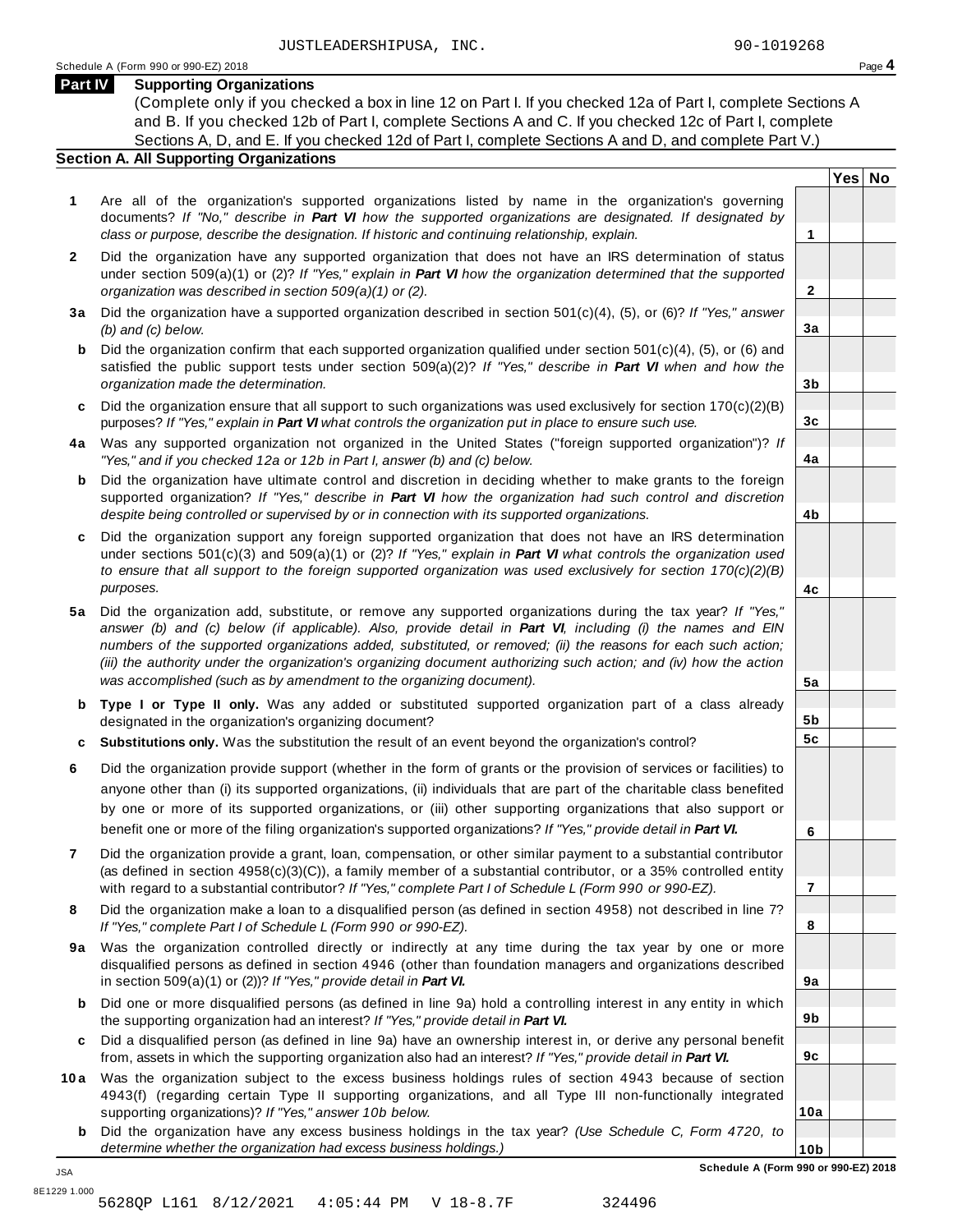|              | Schedule A (Form 990 or 990-EZ) 2018                                                                                                                                                                                                     |                 |        | Page 5 |
|--------------|------------------------------------------------------------------------------------------------------------------------------------------------------------------------------------------------------------------------------------------|-----------------|--------|--------|
| Part IV      | <b>Supporting Organizations (continued)</b>                                                                                                                                                                                              |                 |        |        |
|              |                                                                                                                                                                                                                                          |                 | Yes No |        |
| 11           | Has the organization accepted a gift or contribution from any of the following persons?                                                                                                                                                  |                 |        |        |
| a            | A person who directly or indirectly controls, either alone or together with persons described in (b) and (c)                                                                                                                             |                 |        |        |
|              | below, the governing body of a supported organization?                                                                                                                                                                                   | 11a             |        |        |
| b            | A family member of a person described in (a) above?                                                                                                                                                                                      | 11 <sub>b</sub> |        |        |
| c            | A 35% controlled entity of a person described in (a) or (b) above? If "Yes" to a, b, or c, provide detail in Part VI.                                                                                                                    | 11c             |        |        |
|              | <b>Section B. Type I Supporting Organizations</b>                                                                                                                                                                                        |                 |        |        |
|              |                                                                                                                                                                                                                                          |                 | Yes No |        |
| 1            | Did the directors, trustees, or membership of one or more supported organizations have the power to                                                                                                                                      |                 |        |        |
|              | regularly appoint or elect at least a majority of the organization's directors or trustees at all times during the                                                                                                                       |                 |        |        |
|              | tax year? If "No," describe in Part VI how the supported organization(s) effectively operated, supervised, or                                                                                                                            |                 |        |        |
|              | controlled the organization's activities. If the organization had more than one supported organization,                                                                                                                                  |                 |        |        |
|              | describe how the powers to appoint and/or remove directors or trustees were allocated among the supported                                                                                                                                |                 |        |        |
|              | organizations and what conditions or restrictions, if any, applied to such powers during the tax year.                                                                                                                                   | 1               |        |        |
| $\mathbf{2}$ | Did the organization operate for the benefit of any supported organization other than the supported                                                                                                                                      |                 |        |        |
|              | organization(s) that operated, supervised, or controlled the supporting organization? If "Yes," explain in Part                                                                                                                          |                 |        |        |
|              | VI how providing such benefit carried out the purposes of the supported organization(s) that operated,                                                                                                                                   |                 |        |        |
|              | supervised, or controlled the supporting organization.                                                                                                                                                                                   | 2               |        |        |
|              | <b>Section C. Type II Supporting Organizations</b>                                                                                                                                                                                       |                 |        |        |
|              |                                                                                                                                                                                                                                          |                 | Yes No |        |
| 1            | Were a majority of the organization's directors or trustees during the tax year also a majority of the directors                                                                                                                         |                 |        |        |
|              | or trustees of each of the organization's supported organization(s)? If "No," describe in Part VI how control                                                                                                                            |                 |        |        |
|              | or management of the supporting organization was vested in the same persons that controlled or managed                                                                                                                                   |                 |        |        |
|              | the supported organization(s).                                                                                                                                                                                                           | 1               |        |        |
|              | <b>Section D. All Type III Supporting Organizations</b>                                                                                                                                                                                  |                 |        |        |
|              |                                                                                                                                                                                                                                          |                 | Yes No |        |
| 1            | Did the organization provide to each of its supported organizations, by the last day of the fifth month of the<br>organization's tax year, (i) a written notice describing the type and amount of support provided during the prior      |                 |        |        |
|              | tax year, (ii) a copy of the Form 990 that was most recently filed as of the date of notification, and (iii) copies of                                                                                                                   |                 |        |        |
|              | the organization's governing documents in effect on the date of notification, to the extent not previously                                                                                                                               |                 |        |        |
|              | provided?                                                                                                                                                                                                                                | 1               |        |        |
| $\mathbf{2}$ | Were any of the organization's officers, directors, or trustees either (i) appointed or elected by the supported                                                                                                                         |                 |        |        |
|              | organization(s) or (ii) serving on the governing body of a supported organization? If "No," explain in Part VI how                                                                                                                       |                 |        |        |
|              | the organization maintained a close and continuous working relationship with the supported organization(s).                                                                                                                              | 2               |        |        |
| 3            | By reason of the relationship described in (2), did the organization's supported organizations have a                                                                                                                                    |                 |        |        |
|              | significant voice in the organization's investment policies and in directing the use of the organization's                                                                                                                               |                 |        |        |
|              | income or assets at all times during the tax year? If "Yes," describe in Part VI the role the organization's                                                                                                                             |                 |        |        |
|              | supported organizations played in this regard.                                                                                                                                                                                           | 3               |        |        |
|              | Section E. Type III Functionally Integrated Supporting Organizations                                                                                                                                                                     |                 |        |        |
| 1            | Check the box next to the method that the organization used to satisfy the Integral Part Test during the year (see instructions).                                                                                                        |                 |        |        |
| a            | The organization satisfied the Activities Test. Complete line 2 below.                                                                                                                                                                   |                 |        |        |
|              |                                                                                                                                                                                                                                          |                 |        |        |
| b            | The organization is the parent of each of its supported organizations. Complete line 3 below.                                                                                                                                            |                 |        |        |
| c            | The organization supported a governmental entity. Describe in Part VI how you supported a government entity (see instructions).                                                                                                          |                 |        |        |
|              |                                                                                                                                                                                                                                          |                 | Yes No |        |
| 2            | Activities Test. Answer (a) and (b) below.                                                                                                                                                                                               |                 |        |        |
| a            | Did substantially all of the organization's activities during the tax year directly further the exempt purposes of                                                                                                                       |                 |        |        |
|              | the supported organization(s) to which the organization was responsive? If "Yes," then in Part VI identify                                                                                                                               |                 |        |        |
|              | those supported organizations and explain how these activities directly furthered their exempt purposes,                                                                                                                                 |                 |        |        |
|              | how the organization was responsive to those supported organizations, and how the organization determined                                                                                                                                |                 |        |        |
|              | that these activities constituted substantially all of its activities.                                                                                                                                                                   | 2a              |        |        |
| b            | Did the activities described in (a) constitute activities that, but for the organization's involvement, one or more                                                                                                                      |                 |        |        |
|              | of the organization's supported organization(s) would have been engaged in? If "Yes," explain in Part VI the                                                                                                                             |                 |        |        |
|              | reasons for the organization's position that its supported organization(s) would have engaged in these                                                                                                                                   |                 |        |        |
|              | activities but for the organization's involvement.                                                                                                                                                                                       | 2 <sub>b</sub>  |        |        |
| 3            | Parent of Supported Organizations. Answer (a) and (b) below.                                                                                                                                                                             |                 |        |        |
| a            | Did the organization have the power to regularly appoint or elect a majority of the officers, directors, or                                                                                                                              |                 |        |        |
|              | trustees of each of the supported organizations? Provide details in Part VI.                                                                                                                                                             | 3a              |        |        |
| b            | Did the organization exercise a substantial degree of direction over the policies, programs, and activities of each<br>of its supported organizations? If "Yes," describe in Part VI the role played by the organization in this regard. | 3b              |        |        |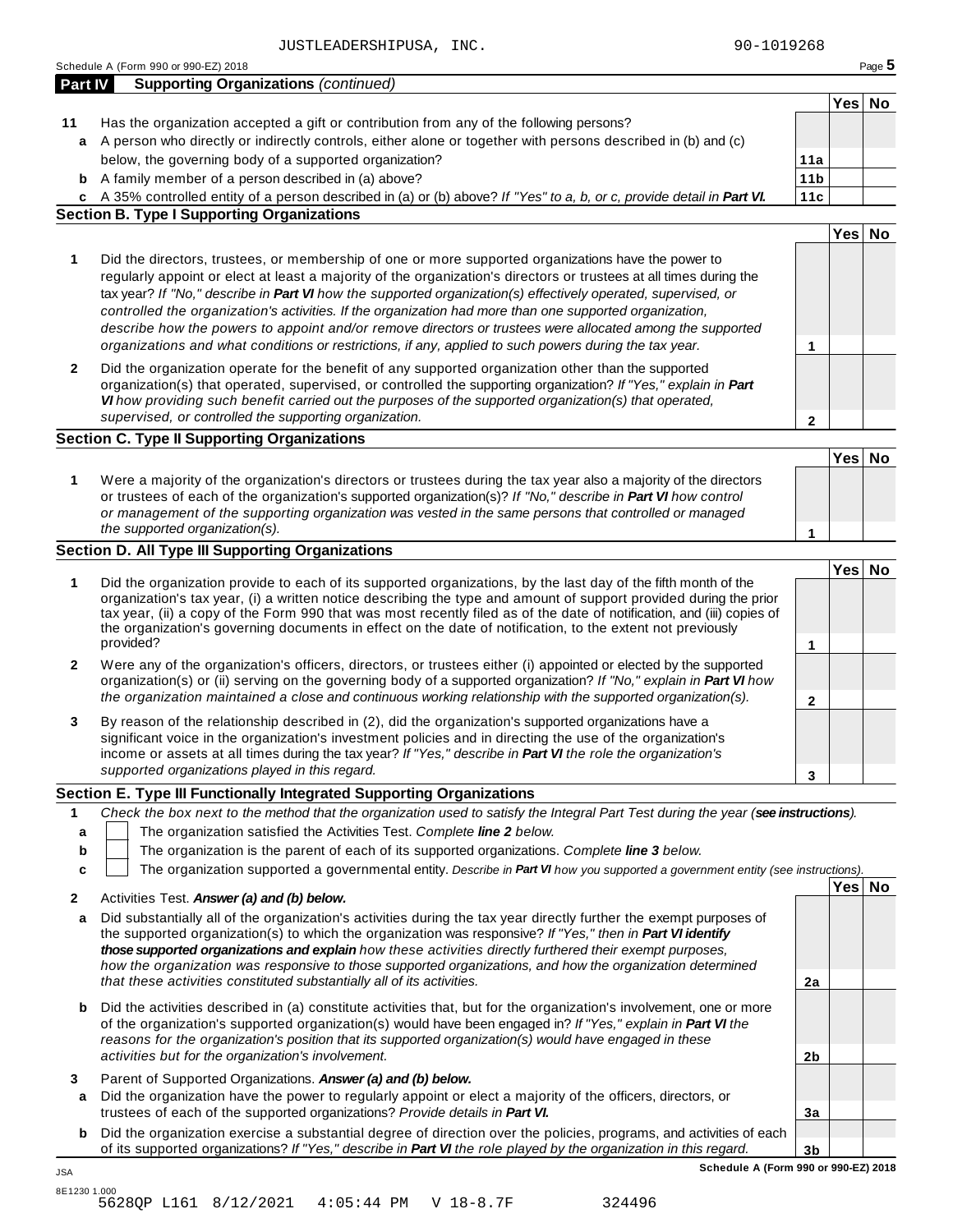| Schedule A (Form 990 or 990-EZ) 2018                                                                                                            |                         |                | Page $6$                       |
|-------------------------------------------------------------------------------------------------------------------------------------------------|-------------------------|----------------|--------------------------------|
| Type III Non-Functionally Integrated 509(a)(3) Supporting Organizations<br><b>Part V</b>                                                        |                         |                |                                |
| $\mathbf 1$<br>Check here if the organization satisfied the Integral Part Test as a qualifying trust on Nov. 20, 1970 (explain in Part VI). See |                         |                |                                |
| instructions. All other Type III non-functionally integrated supporting organizations must complete Sections A through E.                       |                         |                |                                |
| <b>Section A - Adjusted Net Income</b>                                                                                                          |                         | (A) Prior Year | (B) Current Year               |
|                                                                                                                                                 |                         |                | (optional)                     |
| 1 Net short-term capital gain                                                                                                                   | 1                       |                |                                |
| 2 Recoveries of prior-year distributions                                                                                                        | $\overline{\mathbf{2}}$ |                |                                |
| 3 Other gross income (see instructions)                                                                                                         | 3                       |                |                                |
| 4 Add lines 1 through 3.                                                                                                                        | 4                       |                |                                |
| 5 Depreciation and depletion                                                                                                                    | 5                       |                |                                |
| 6 Portion of operating expenses paid or incurred for production or                                                                              |                         |                |                                |
| collection of gross income or for management, conservation, or                                                                                  |                         |                |                                |
| maintenance of property held for production of income (see instructions)                                                                        | 6                       |                |                                |
| 7 Other expenses (see instructions)                                                                                                             | $\overline{7}$          |                |                                |
| 8 Adjusted Net Income (subtract lines 5, 6, and 7 from line 4)                                                                                  | 8                       |                |                                |
| <b>Section B - Minimum Asset Amount</b>                                                                                                         |                         | (A) Prior Year | (B) Current Year<br>(optional) |
| 1 Aggregate fair market value of all non-exempt-use assets (see                                                                                 |                         |                |                                |
| instructions for short tax year or assets held for part of year):                                                                               |                         |                |                                |
| a Average monthly value of securities                                                                                                           | 1a                      |                |                                |
| <b>b</b> Average monthly cash balances                                                                                                          | 1 <sub>b</sub>          |                |                                |
| c Fair market value of other non-exempt-use assets                                                                                              | 1c                      |                |                                |
| d Total (add lines 1a, 1b, and 1c)                                                                                                              | 1d                      |                |                                |
| e Discount claimed for blockage or other                                                                                                        |                         |                |                                |
| factors (explain in detail in Part VI):                                                                                                         |                         |                |                                |
| 2 Acquisition indebtedness applicable to non-exempt-use assets                                                                                  | $\mathbf{2}$            |                |                                |
| 3 Subtract line 2 from line 1d.                                                                                                                 | 3                       |                |                                |
| 4 Cash deemed held for exempt use. Enter 1-1/2% of line 3 (for greater amount,<br>see instructions).                                            | 4                       |                |                                |
| 5 Net value of non-exempt-use assets (subtract line 4 from line 3)                                                                              | 5                       |                |                                |
| 6 Multiply line 5 by .035.                                                                                                                      | 6                       |                |                                |
| 7 Recoveries of prior-year distributions                                                                                                        | $\overline{7}$          |                |                                |
| 8 Minimum Asset Amount (add line 7 to line 6)                                                                                                   | 8                       |                |                                |
| <b>Section C - Distributable Amount</b>                                                                                                         |                         |                | <b>Current Year</b>            |
| 1 Adjusted net income for prior year (from Section A, line 8, Column A)                                                                         | $\mathbf{1}$            |                |                                |
| 2 Enter 85% of line 1.                                                                                                                          | $\mathbf{2}$            |                |                                |
| 3 Minimum asset amount for prior year (from Section B, line 8, Column A)                                                                        | 3                       |                |                                |
| 4 Enter greater of line 2 or line 3.                                                                                                            | 4                       |                |                                |
| 5 Income tax imposed in prior year                                                                                                              | 5                       |                |                                |
| 6 Distributable Amount. Subtract line 5 from line 4, unless subject to                                                                          |                         |                |                                |
| emergency temporary reduction (see instructions).                                                                                               | 6                       |                |                                |

**7** | Check here if the current year is the organization's first as a non-functionally integrated Type III supporting organization (see instructions).

**Schedule A (Form 990 or 990-EZ) 2018**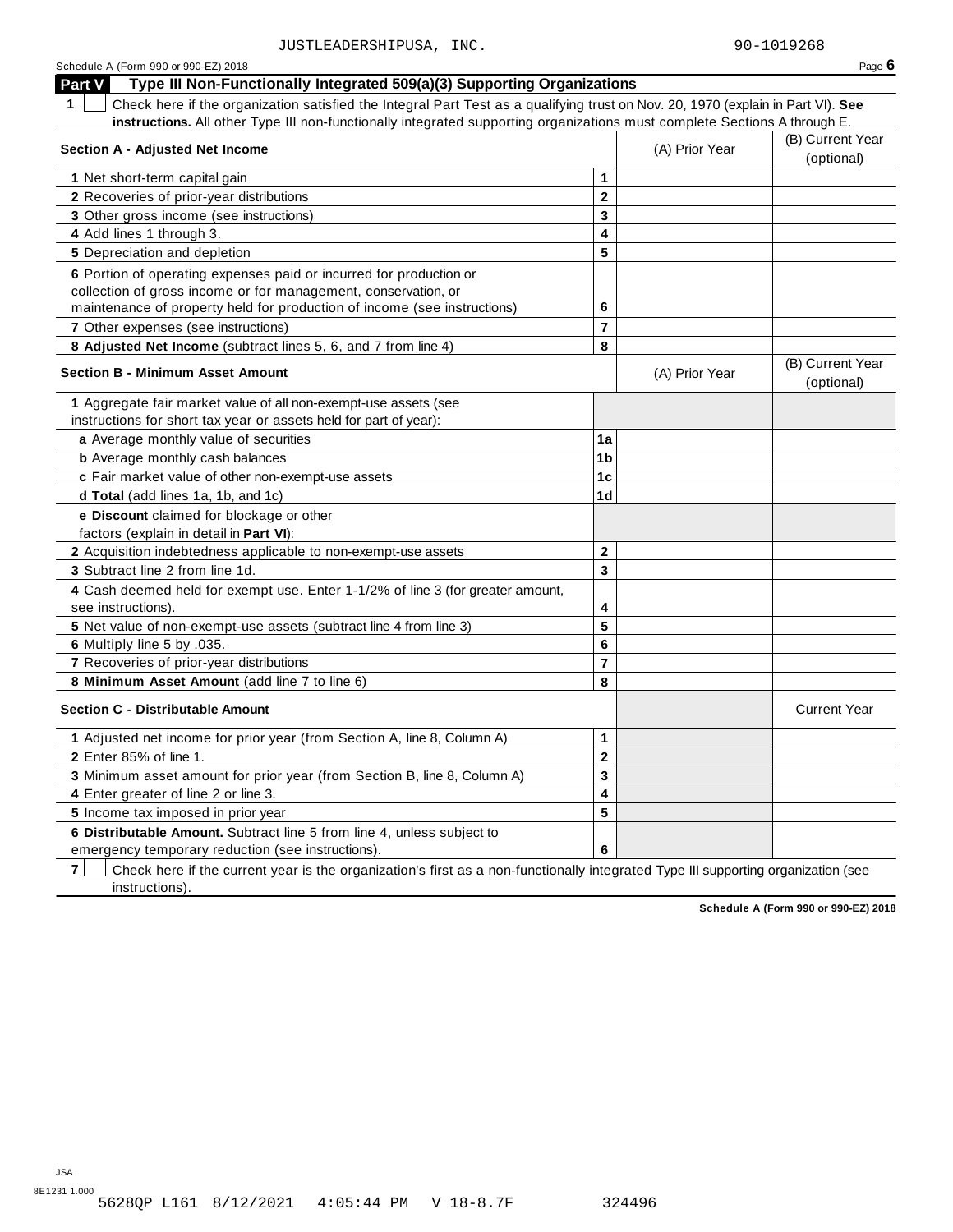|                    | Schedule A (Form 990 or 990-EZ) 2018                                                                                                                          |                                    |                                               | Page 7                                           |
|--------------------|---------------------------------------------------------------------------------------------------------------------------------------------------------------|------------------------------------|-----------------------------------------------|--------------------------------------------------|
| <b>Part V</b>      | Type III Non-Functionally Integrated 509(a)(3) Supporting Organizations (continued)<br><b>Section D - Distributions</b>                                       |                                    |                                               | <b>Current Year</b>                              |
|                    |                                                                                                                                                               |                                    |                                               |                                                  |
| 1.<br>$\mathbf{2}$ | Amounts paid to supported organizations to accomplish exempt purposes<br>Amounts paid to perform activity that directly furthers exempt purposes of supported |                                    |                                               |                                                  |
|                    | organizations, in excess of income from activity                                                                                                              |                                    |                                               |                                                  |
|                    |                                                                                                                                                               |                                    |                                               |                                                  |
| 3                  | Administrative expenses paid to accomplish exempt purposes of supported organizations                                                                         |                                    |                                               |                                                  |
| 4<br>5             | Amounts paid to acquire exempt-use assets<br>Qualified set-aside amounts (prior IRS approval required)                                                        |                                    |                                               |                                                  |
|                    |                                                                                                                                                               |                                    |                                               |                                                  |
| 6                  | Other distributions (describe in Part VI). See instructions.                                                                                                  |                                    |                                               |                                                  |
| 7                  | Total annual distributions. Add lines 1 through 6.<br>Distributions to attentive supported organizations to which the organization is responsive              |                                    |                                               |                                                  |
| 8                  | (provide details in Part VI). See instructions.                                                                                                               |                                    |                                               |                                                  |
|                    | Distributable amount for 2018 from Section C, line 6                                                                                                          |                                    |                                               |                                                  |
| 9                  |                                                                                                                                                               |                                    |                                               |                                                  |
| 10                 | Line 8 amount divided by line 9 amount                                                                                                                        |                                    |                                               |                                                  |
|                    | <b>Section E - Distribution Allocations (see instructions)</b>                                                                                                | (i)<br><b>Excess Distributions</b> | (ii)<br><b>Underdistributions</b><br>Pre-2018 | (iii)<br><b>Distributable</b><br>Amount for 2018 |
| 1                  | Distributable amount for 2018 from Section C, line 6                                                                                                          |                                    |                                               |                                                  |
| $\mathbf{2}$       | Underdistributions, if any, for years prior to 2018                                                                                                           |                                    |                                               |                                                  |
|                    | (reasonable cause required - explain in Part VI). See                                                                                                         |                                    |                                               |                                                  |
|                    | instructions.                                                                                                                                                 |                                    |                                               |                                                  |
| 3                  | Excess distributions carryover, if any, to 2018                                                                                                               |                                    |                                               |                                                  |
| a                  | From 2013                                                                                                                                                     |                                    |                                               |                                                  |
| b                  | From 2014 $\frac{1}{\sqrt{2}}$                                                                                                                                |                                    |                                               |                                                  |
| c                  | From 2015 $\frac{1}{2}$                                                                                                                                       |                                    |                                               |                                                  |
| d                  | From 2016                                                                                                                                                     |                                    |                                               |                                                  |
| е                  | From 2017 <b>Canadian Prompt 2017</b>                                                                                                                         |                                    |                                               |                                                  |
| f                  | Total of lines 3a through e                                                                                                                                   |                                    |                                               |                                                  |
| g                  | Applied to underdistributions of prior years                                                                                                                  |                                    |                                               |                                                  |
| h                  | Applied to 2018 distributable amount                                                                                                                          |                                    |                                               |                                                  |
| j.                 | Carryover from 2013 not applied (see instructions)                                                                                                            |                                    |                                               |                                                  |
|                    | Remainder. Subtract lines 3g, 3h, and 3i from 3f.                                                                                                             |                                    |                                               |                                                  |
| 4                  | Distributions for 2018 from                                                                                                                                   |                                    |                                               |                                                  |
|                    | Section D, line 7:<br>\$                                                                                                                                      |                                    |                                               |                                                  |
| a                  | Applied to underdistributions of prior years                                                                                                                  |                                    |                                               |                                                  |
| b                  | Applied to 2018 distributable amount                                                                                                                          |                                    |                                               |                                                  |
| c                  | Remainder. Subtract lines 4a and 4b from 4.                                                                                                                   |                                    |                                               |                                                  |
| 5                  | Remaining underdistributions for years prior to 2018, if                                                                                                      |                                    |                                               |                                                  |
|                    | any. Subtract lines 3g and 4a from line 2. For result                                                                                                         |                                    |                                               |                                                  |
|                    | greater than zero, explain in Part VI. See instructions.                                                                                                      |                                    |                                               |                                                  |
| 6                  | Remaining underdistributions for 2018. Subtract lines 3h                                                                                                      |                                    |                                               |                                                  |
|                    | and 4b from line 1. For result greater than zero, explain in                                                                                                  |                                    |                                               |                                                  |
|                    | Part VI. See instructions.                                                                                                                                    |                                    |                                               |                                                  |
| 7                  | Excess distributions carryover to 2019. Add lines 3j                                                                                                          |                                    |                                               |                                                  |
|                    | and 4c.                                                                                                                                                       |                                    |                                               |                                                  |
| 8                  | Breakdown of line 7:                                                                                                                                          |                                    |                                               |                                                  |
| a                  | Excess from 2014                                                                                                                                              |                                    |                                               |                                                  |
| b                  | Excess from 2015                                                                                                                                              |                                    |                                               |                                                  |
| c                  | Excess from 2016                                                                                                                                              |                                    |                                               |                                                  |
| d                  | Excess from 2017                                                                                                                                              |                                    |                                               |                                                  |
| е                  | Excess from 2018                                                                                                                                              |                                    |                                               |                                                  |

**Schedule A (Form 990 or 990-EZ) 2018**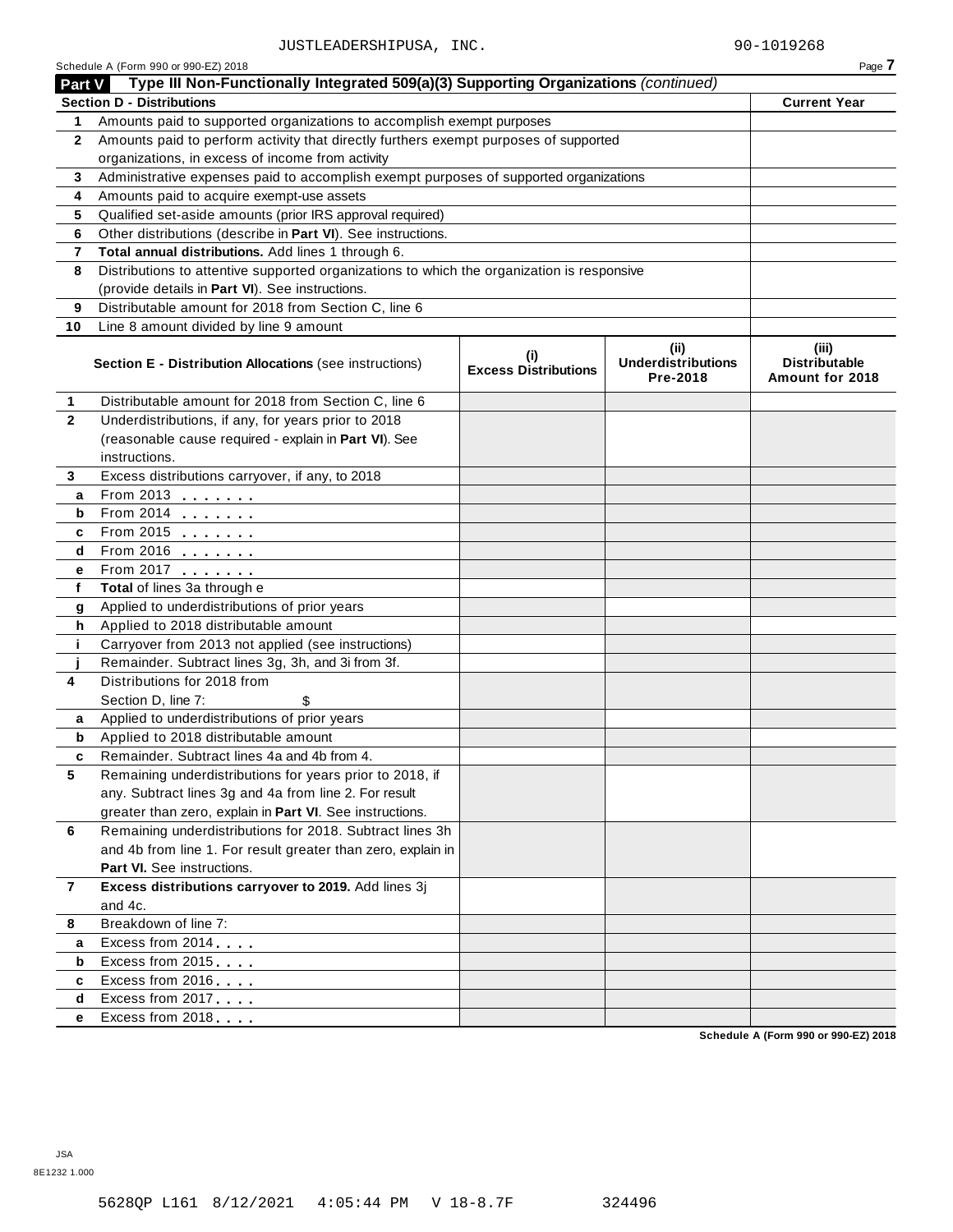<span id="page-19-0"></span>

| Schedule A (Form 990 or 990-EZ) 2018 | Page <b>o</b> |
|--------------------------------------|---------------|
|--------------------------------------|---------------|

**Supplemental Information.** Provide the explanations required by Part II, line 10; Part II, line 17a or 17b; Part III, line 12; Part IV, Section A, lines 1, 2, 3b, 3c, 4b, 4c, 5a, 6, 9a, 9b, 9c, 11a, 11b, and 11c; Part IV, Section B, lines 1 and 2; Part IV, Section C, line 1; Part IV, Section D, lines 2 and 3; Part IV, Section E, lines 1c, 2a, 2b, 3a and 3b; Part V, line 1; Part V, Section B, line 1e; Part V, Section D, lines 5, 6, and 8; and Part V, Section E, lines 2, 5, and 6. Also complete this part for any additional information. (See instructions.) **Part VI**

|                                    |      |      |      |      | ATTACHMENT |        |
|------------------------------------|------|------|------|------|------------|--------|
| SCHEDULE A, PART II - OTHER INCOME |      |      |      |      |            |        |
| DESCRIPTION                        | 2014 | 2015 | 2016 | 2017 | 2018       | TOTAL  |
| UBI TAX REFUND                     |      |      |      |      | 3,000.     | 3,000. |
| TOTALS                             |      |      |      |      | 3,000.     | 3,000. |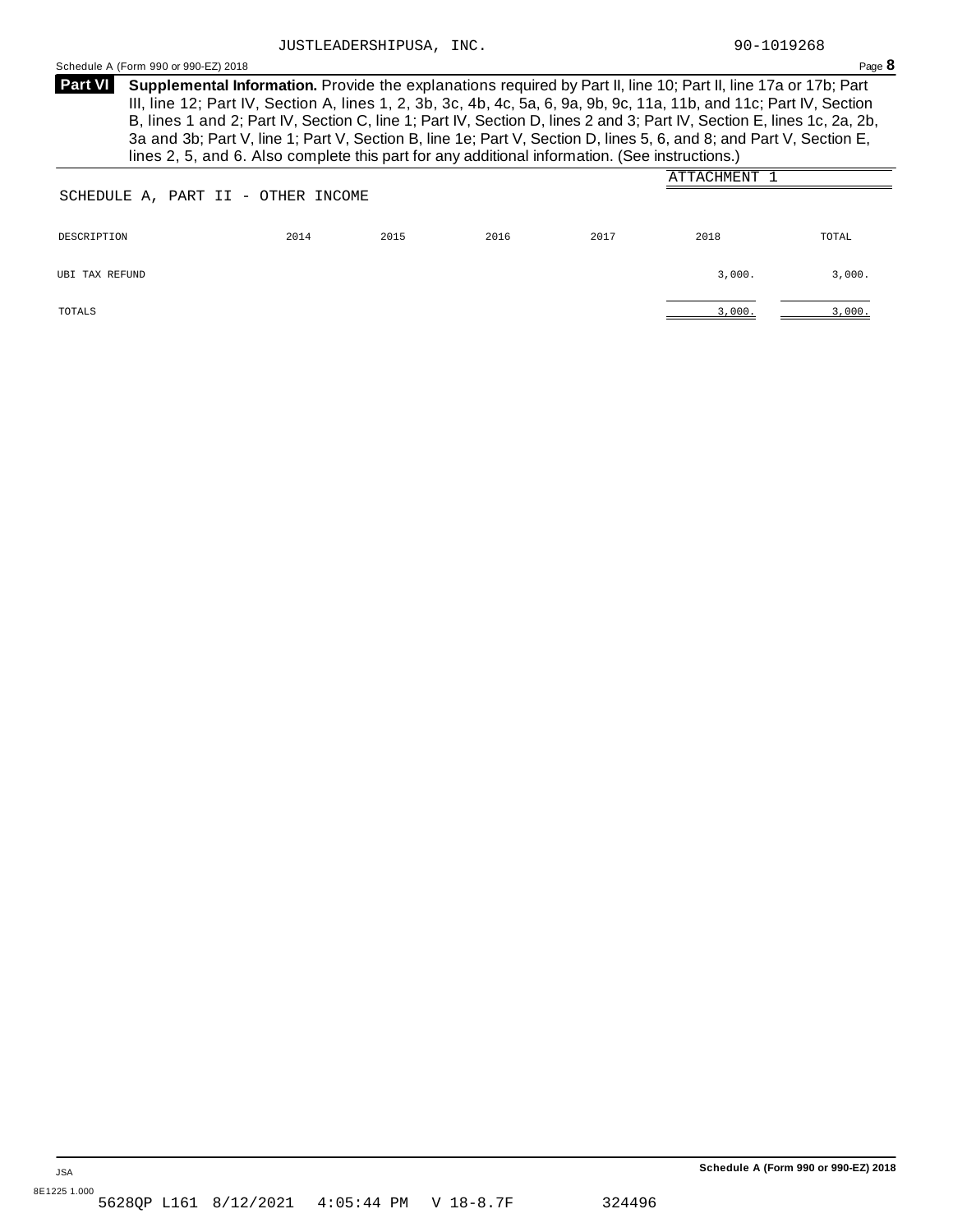## **(Form 990, 990-EZ,**

| $(1 \cup 1111 \cup 300, 300 - 14,$ |
|------------------------------------|
| or 990-PF)                         |
| Department of the Treasury         |
| <b>Internal Revenue Service</b>    |

## **Schedule B chedule of Contributors**

(Point issue, sub-Ez,<br>Department of the Treasury internal Revenue Service<br>Department of the Treasury internal Revenue Service internal Revenue Service internal Revenue Service internal<br>Name of the organization internal Re

**2018** 

90-1019268

JUSTLEADERSHIPUSA, INC.

#### **Organization type** (check one):

| Filers of:         | Section:                                                                    |
|--------------------|-----------------------------------------------------------------------------|
| Form 990 or 990-EZ | $\mathbf{X}$<br>$501(c)$ (3<br>) (enter number) organization                |
|                    | $4947(a)(1)$ nonexempt charitable trust not treated as a private foundation |
|                    | 527 political organization                                                  |
| Form 990-PF        | $501(c)(3)$ exempt private foundation                                       |
|                    | 4947(a)(1) nonexempt charitable trust treated as a private foundation       |
|                    | $501(c)(3)$ taxable private foundation                                      |

Check if your organization is covered by the **General Rule** or a **Special Rule.**

**Note:** Only a section 501(c)(7), (8), or (10) organization can check boxes for both the General Rule and a Special Rule. See instructions.

#### **General Rule**

For an organization filing Form 990, 990-EZ, or 990-PF that received, during the year, contributions totaling \$5,000 or more (in money or property) from any one contributor. Complete Parts I and II. See instructions for determining a contributor's total contributions.

#### **Special Rules**

 $\text{X}$  For an organization described in section 501(c)(3) filing Form 990 or 990-EZ that met the 33 1/3% support test of the regulations under sections 509(a)(1) and 170(b)(1)(A)(vi), that checked Schedule A (Form 990 or 990-EZ), Part II, line 13, 16a, or 16b, and that received from any one contributor, during the year, total contributions of the greater of **(1)** \$5,000; or **(2)** 2% of the amount on (i) Form 990, Part VIII, line 1h; or (ii) Form 990-EZ, line 1. Complete Parts I and II.

For an organization described in section 501(c)(7), (8), or (10) filing Form 990 or 990-EZ that received from any one contributor, during the year, total contributions of more than \$1,000 *exclusively* for religious, charitable, scientific, literary, or educational purposes, or for the prevention of cruelty to children or animals. Complete Parts I (entering "N/A" in column (b) instead of the contributor name and address), II, and III.

For an organization described in section 501(c)(7), (8), or (10) filing Form 990 or 990-EZ that received from any one contributor, during the year, contributions *exclusively* for religious, charitable, etc., purposes, but no such contributions totaled more than \$1,000. If this box is checked, enter here the total contributions that were received during the year for an *exclusively* religious, charitable, etc., purpose. Don't complete any of the parts unless the **General Rule** applies to this organization because it received *nonexclusively* religious, charitable, etc., contributions totaling \$5,000 or more during the year m m m m m m m m m m m m m m m m m m m m m m m m m m m m m m m I \$

**Caution:** An organization that isn't covered by the General Rule and/or the Special Rules doesn't file Schedule B (Form 990, 990-EZ, or 990-PF), but it **must** answer "No" on Part IV, line 2, of its Form 990; or check the box on line H of its Form 990-EZ or on its Form 990-PF, Part I, line 2, to certify that it doesn't meet the filing requirements of Schedule B (Form 990, 990-EZ, or 990-PF).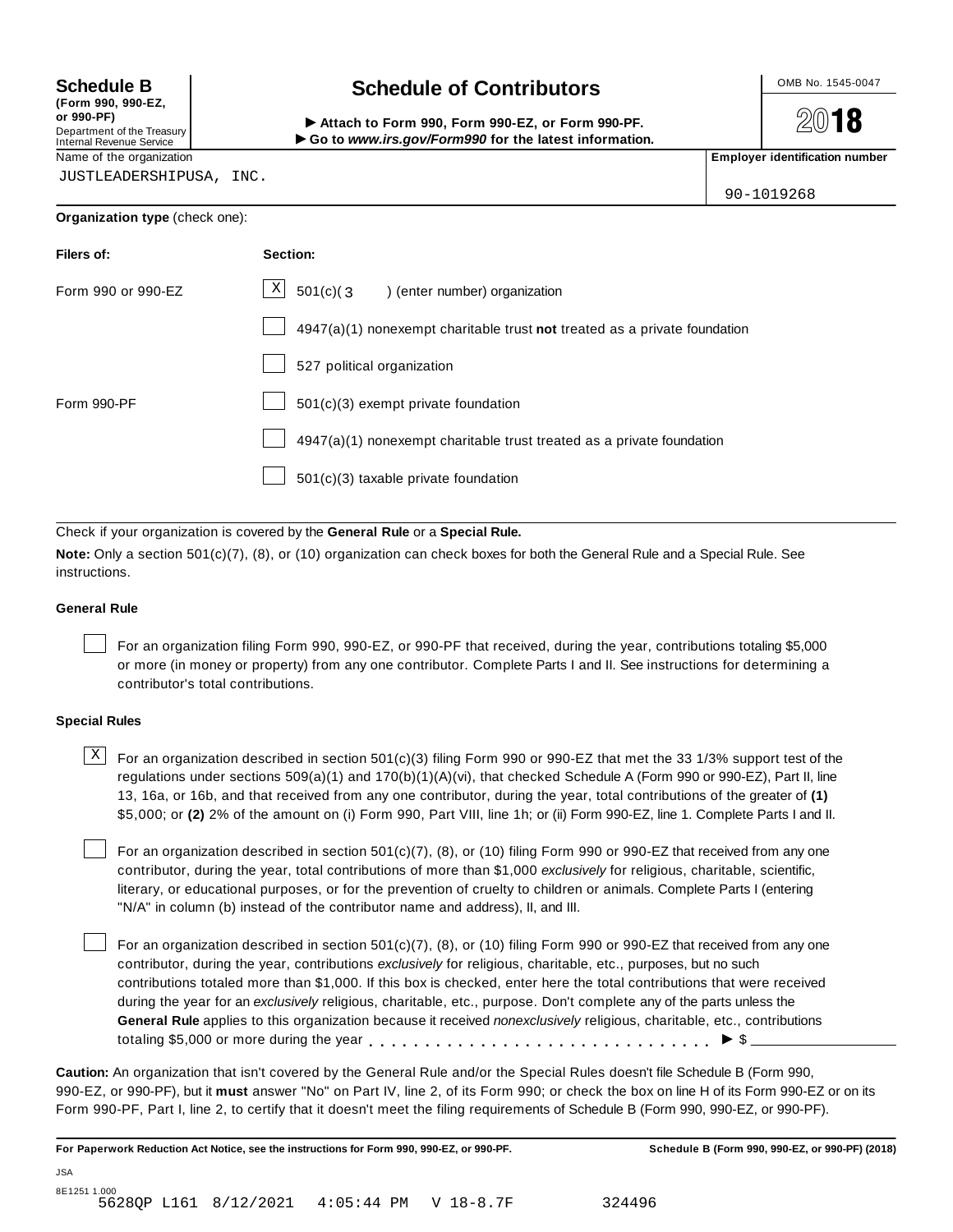| Schedule B (Form 990, 990-EZ, or 990-PF) (2018) |                            | $P$ age $\blacktriangle$                           |
|-------------------------------------------------|----------------------------|----------------------------------------------------|
| Name of organization                            | INC.<br>JUSTLEADERSHIPUSA, | <b>Employer identification number</b><br>00.101000 |

| <b>Employer identification number</b> |
|---------------------------------------|
| 90-1019268                            |

| Part I     | Contributors (see instructions). Use duplicate copies of Part I if additional space is needed. |                                   |                                                                                       |
|------------|------------------------------------------------------------------------------------------------|-----------------------------------|---------------------------------------------------------------------------------------|
| (a)<br>No. | (b)<br>Name, address, and ZIP + 4                                                              | (c)<br><b>Total contributions</b> | (d)<br>Type of contribution                                                           |
| 1          |                                                                                                | 300,000.<br>\$                    | X<br>Person<br>Payroll<br>Noncash<br>(Complete Part II for<br>noncash contributions.) |
| (a)<br>No. | (b)<br>Name, address, and ZIP + 4                                                              | (c)<br><b>Total contributions</b> | (d)<br>Type of contribution                                                           |
| 2          |                                                                                                | 125,000.<br>\$                    | X<br>Person<br>Payroll<br>Noncash<br>(Complete Part II for<br>noncash contributions.) |
| (a)<br>No. | (b)<br>Name, address, and ZIP + 4                                                              | (c)<br><b>Total contributions</b> | (d)<br>Type of contribution                                                           |
| 3          |                                                                                                | 100,000.<br>\$                    | X<br>Person<br>Payroll<br>Noncash<br>(Complete Part II for<br>noncash contributions.) |
| (a)<br>No. | (b)<br>Name, address, and ZIP + 4                                                              | (c)<br><b>Total contributions</b> | (d)<br>Type of contribution                                                           |
| 4          |                                                                                                | 90,000.<br>\$                     | X<br>Person<br>Payroll<br>Noncash<br>(Complete Part II for<br>noncash contributions.) |
| (a)<br>No. | (b)<br>Name, address, and ZIP + 4                                                              | (c)<br><b>Total contributions</b> | (d)<br><b>Type of contribution</b>                                                    |
| 5          |                                                                                                | 60,000.<br>\$                     | Χ<br>Person<br>Payroll<br>Noncash<br>(Complete Part II for<br>noncash contributions.) |
| (a)<br>No. | (b)<br>Name, address, and ZIP + 4                                                              | (c)<br><b>Total contributions</b> | (d)<br>Type of contribution                                                           |
| 6          |                                                                                                | 50,000.<br>\$                     | X<br>Person<br>Payroll<br>Noncash<br>(Complete Part II for<br>noncash contributions.) |

**Schedule B (Form 990, 990-EZ, or 990-PF) (2018)** JSA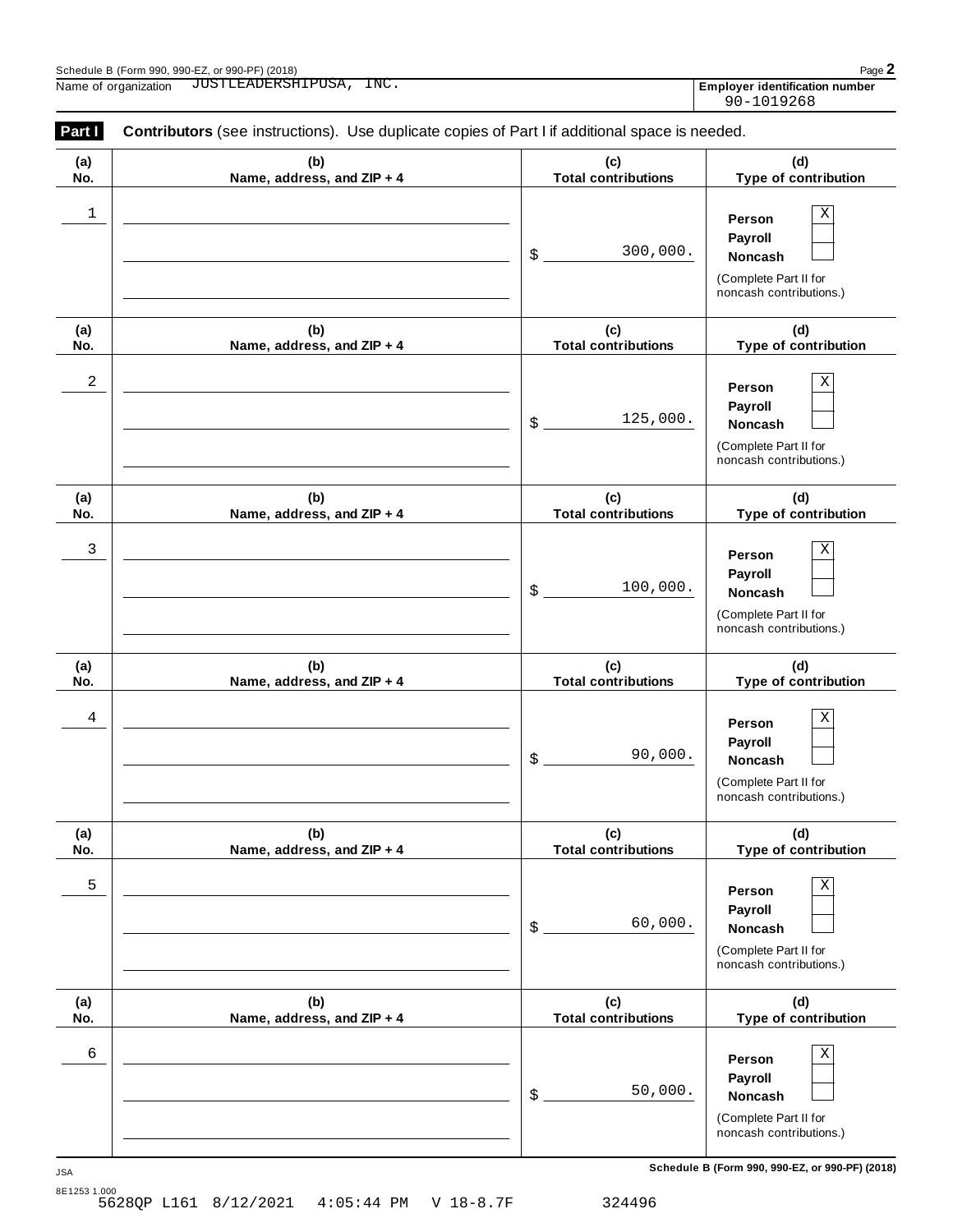|              |  |                                            | \$              |
|--------------|--|--------------------------------------------|-----------------|
|              |  |                                            |                 |
| <b>JSA</b>   |  |                                            | <b>Schedule</b> |
| 8E1253 1.000 |  | 5628QP L161 8/12/2021 4:05:44 PM V 18-8.7F | 324496          |

| (a)        | (b)                               | (c)                               | (d)                                                                                                    |
|------------|-----------------------------------|-----------------------------------|--------------------------------------------------------------------------------------------------------|
| No.        | Name, address, and ZIP + 4        | <b>Total contributions</b>        | Type of contribution                                                                                   |
| 7          |                                   | 50,000.<br>\$                     | $\mathbf X$<br>Person<br>Payroll<br><b>Noncash</b><br>(Complete Part II for<br>noncash contributions.) |
| (a)<br>No. | (b)<br>Name, address, and ZIP + 4 | (c)<br><b>Total contributions</b> | (d)<br>Type of contribution                                                                            |
| 8          |                                   | 678, 375.<br>$\frac{1}{2}$        | $\mathbf X$<br>Person<br>Payroll<br><b>Noncash</b><br>(Complete Part II for<br>noncash contributions.) |
| (a)<br>No. | (b)<br>Name, address, and ZIP + 4 | (c)<br><b>Total contributions</b> | (d)<br>Type of contribution                                                                            |
|            |                                   | \$                                | Person<br>Payroll<br><b>Noncash</b><br>(Complete Part II for<br>noncash contributions.)                |
| (a)<br>No. | (b)<br>Name, address, and ZIP + 4 | (c)<br><b>Total contributions</b> | (d)<br>Type of contribution                                                                            |
|            |                                   | \$                                | Person<br>Payroll<br><b>Noncash</b><br>(Complete Part II for<br>noncash contributions.)                |
| (a)<br>No. | (b)<br>Name, address, and ZIP + 4 | (c)<br><b>Total contributions</b> | (d)<br>Type of contribution                                                                            |
|            |                                   | \$                                | Person<br>Payroll<br><b>Noncash</b><br>(Complete Part II for<br>noncash contributions.)                |
| (a)<br>No. | (b)<br>Name, address, and ZIP + 4 | (c)<br><b>Total contributions</b> | (d)<br>Type of contribution                                                                            |
|            |                                   | \$                                | Person<br>Payroll<br><b>Noncash</b><br>(Complete Part II for<br>noncash contributions.)                |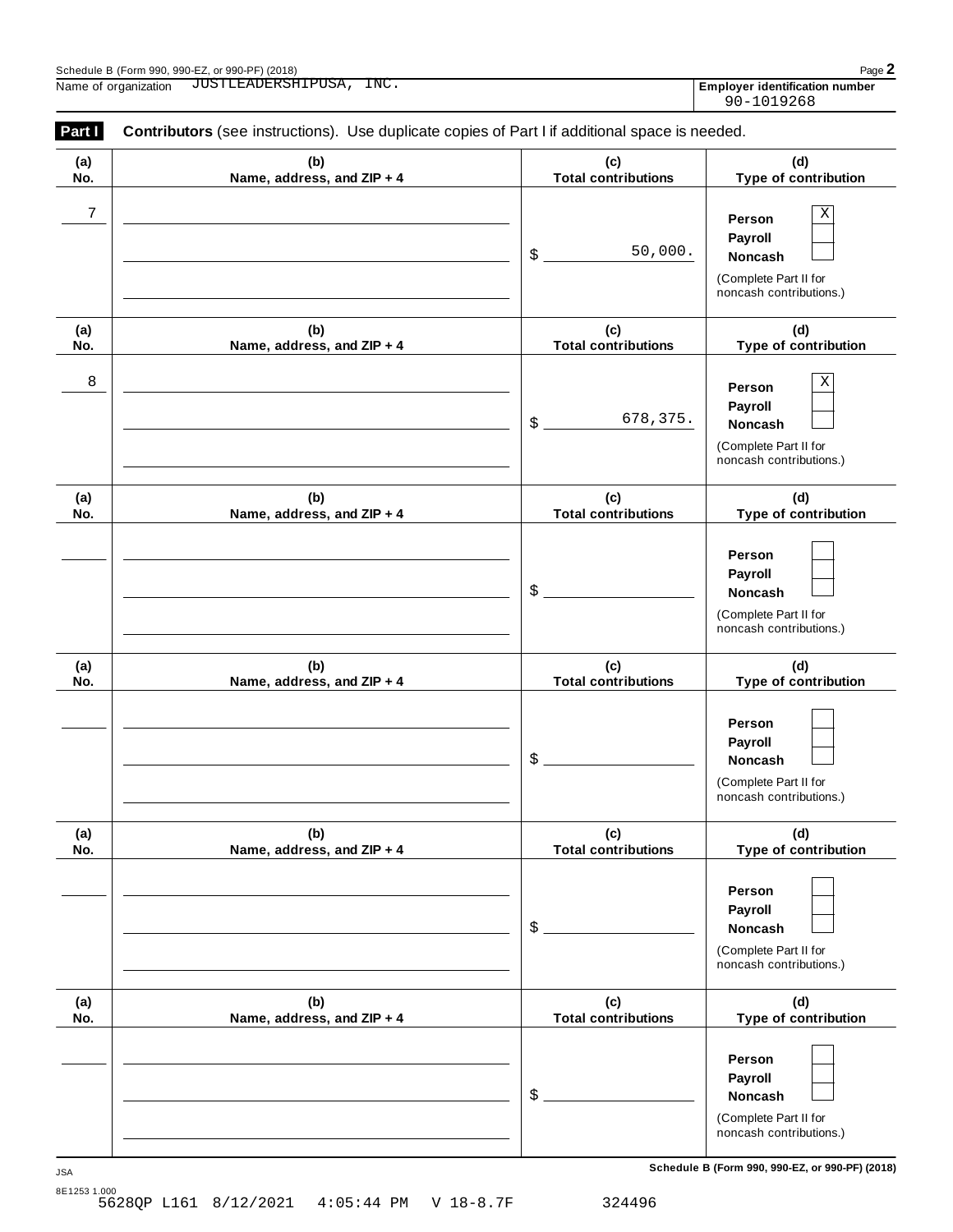| or 990-PF) (2018)<br>Schedule B<br>990-EZ<br>le B (Form 990.<br>Page | - - |
|----------------------------------------------------------------------|-----|
|----------------------------------------------------------------------|-----|

| Name of organization | JUSTLEADERSHIPUSA, INC. |  |
|----------------------|-------------------------|--|
|                      |                         |  |

Name of organization **JUSTLEADERSHIPUSA**, INC. 90-1019268

| Part II                   | Noncash Property (see instructions). Use duplicate copies of Part II if additional space is needed. |                                                 |                      |
|---------------------------|-----------------------------------------------------------------------------------------------------|-------------------------------------------------|----------------------|
| (a) No.<br>from<br>Part I | (b)<br>Description of noncash property given                                                        | (c)<br>FMV (or estimate)<br>(See instructions.) | (d)<br>Date received |
|                           |                                                                                                     | $\frac{1}{2}$                                   |                      |
| (a) No.<br>from<br>Part I | (b)<br>Description of noncash property given                                                        | (c)<br>FMV (or estimate)<br>(See instructions.) | (d)<br>Date received |
|                           |                                                                                                     | $\mathcal{L}$                                   |                      |
| (a) No.<br>from<br>Part I | (b)<br>Description of noncash property given                                                        | (c)<br>FMV (or estimate)<br>(See instructions.) | (d)<br>Date received |
|                           |                                                                                                     | $\mathcal{L}$                                   |                      |
| (a) No.<br>from<br>Part I | (b)<br>Description of noncash property given                                                        | (c)<br>FMV (or estimate)<br>(See instructions.) | (d)<br>Date received |
|                           |                                                                                                     | \$                                              |                      |
| (a) No.<br>from<br>Part I | (b)<br>Description of noncash property given                                                        | (c)<br>FMV (or estimate)<br>(See instructions.) | (d)<br>Date received |
|                           |                                                                                                     | \$                                              |                      |
| (a) No.<br>from<br>Part I | (b)<br>Description of noncash property given                                                        | (c)<br>FMV (or estimate)<br>(See instructions.) | (d)<br>Date received |
|                           |                                                                                                     | $$$ .                                           |                      |

**Schedule B (Form 990, 990-EZ, or 990-PF) (2018)** JSA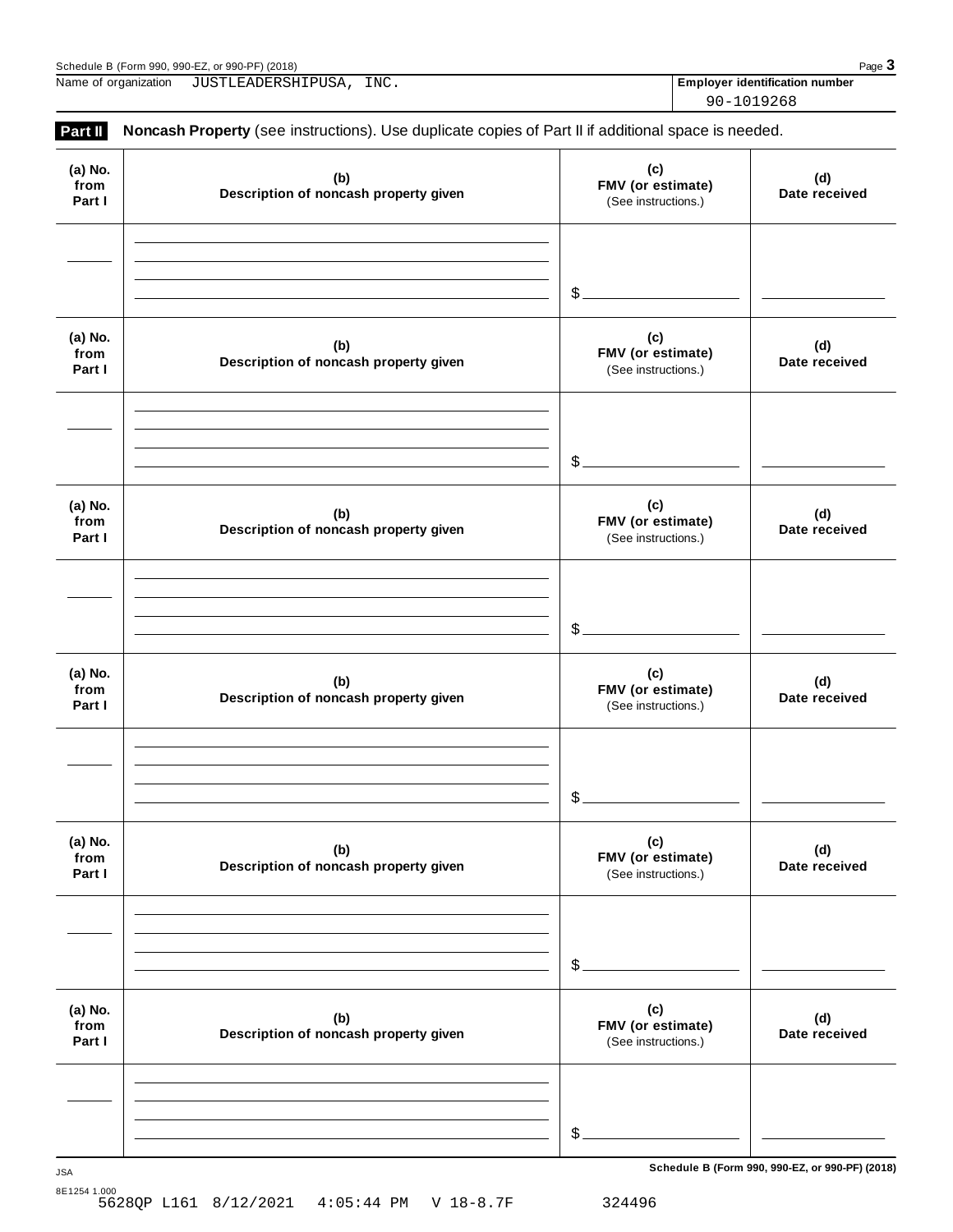|                            | Schedule B (Form 990, 990-EZ, or 990-PF) (2018)                                                                                                                                                                                                                                                           |                      | Page 4                                                                                                                                                                                                                                        |
|----------------------------|-----------------------------------------------------------------------------------------------------------------------------------------------------------------------------------------------------------------------------------------------------------------------------------------------------------|----------------------|-----------------------------------------------------------------------------------------------------------------------------------------------------------------------------------------------------------------------------------------------|
|                            | Name of organization JUSTLEADERSHIPUSA, INC.                                                                                                                                                                                                                                                              |                      | Employer identification number<br>90-1019268                                                                                                                                                                                                  |
| Part III                   | Exclusively religious, charitable, etc., contributions to organizations described in section 501(c)(7), (8), or<br>contributions of \$1,000 or less for the year. (Enter this information once. See instructions.) $\triangleright$ \$<br>Use duplicate copies of Part III if additional space is needed. |                      | (10) that total more than \$1,000 for the year from any one contributor. Complete columns (a) through (e) and<br>the following line entry. For organizations completing Part III, enter the total of exclusively religious, charitable, etc., |
| (a) No.<br>from<br>Part I  | (b) Purpose of gift                                                                                                                                                                                                                                                                                       | (c) Use of gift      | (d) Description of how gift is held                                                                                                                                                                                                           |
|                            |                                                                                                                                                                                                                                                                                                           | (e) Transfer of gift |                                                                                                                                                                                                                                               |
|                            | Transferee's name, address, and ZIP + 4                                                                                                                                                                                                                                                                   |                      | Relationship of transferor to transferee                                                                                                                                                                                                      |
| (a) No.<br>from<br>Part I  | (b) Purpose of gift                                                                                                                                                                                                                                                                                       | (c) Use of gift      | (d) Description of how gift is held                                                                                                                                                                                                           |
|                            |                                                                                                                                                                                                                                                                                                           | (e) Transfer of gift |                                                                                                                                                                                                                                               |
|                            | Transferee's name, address, and ZIP + 4                                                                                                                                                                                                                                                                   |                      | Relationship of transferor to transferee                                                                                                                                                                                                      |
| (a) No.<br>from<br>Part I  | (b) Purpose of gift                                                                                                                                                                                                                                                                                       | (c) Use of gift      | (d) Description of how gift is held                                                                                                                                                                                                           |
|                            |                                                                                                                                                                                                                                                                                                           | (e) Transfer of gift |                                                                                                                                                                                                                                               |
|                            | Transferee's name, address, and ZIP + 4                                                                                                                                                                                                                                                                   |                      | Relationship of transferor to transferee                                                                                                                                                                                                      |
| (a) No.<br>`from<br>Part I | (b) Purpose of gift                                                                                                                                                                                                                                                                                       | (c) Use of gift      | (d) Description of how gift is held                                                                                                                                                                                                           |
|                            |                                                                                                                                                                                                                                                                                                           | (e) Transfer of gift |                                                                                                                                                                                                                                               |
|                            | Transferee's name, address, and ZIP + 4                                                                                                                                                                                                                                                                   |                      | Relationship of transferor to transferee                                                                                                                                                                                                      |
|                            |                                                                                                                                                                                                                                                                                                           |                      |                                                                                                                                                                                                                                               |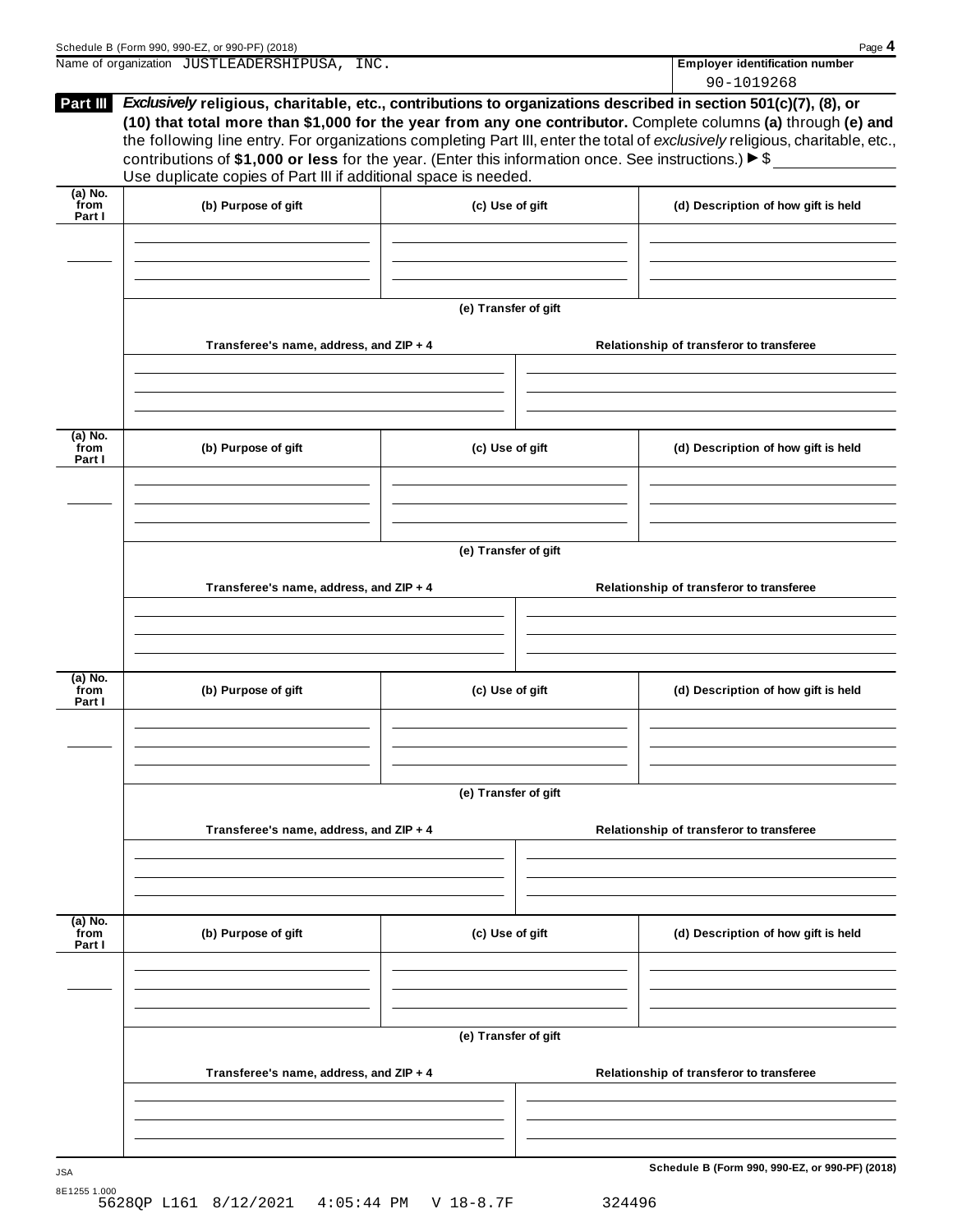| (Form 990 or 990-EZ)                                          | For Organizations Exempt From Income Tax Under section 501(c) and section 527                                                                                                                                                                                                                                                                                                                                                                                                                                                                        |           |                                                                             |                                                                                                                                                             |
|---------------------------------------------------------------|------------------------------------------------------------------------------------------------------------------------------------------------------------------------------------------------------------------------------------------------------------------------------------------------------------------------------------------------------------------------------------------------------------------------------------------------------------------------------------------------------------------------------------------------------|-----------|-----------------------------------------------------------------------------|-------------------------------------------------------------------------------------------------------------------------------------------------------------|
| Department of the Treasury<br><b>Internal Revenue Service</b> | $\triangleright$ Complete if the organization is described below.<br>Go to www.irs.gov/Form990 for instructions and the latest information.                                                                                                                                                                                                                                                                                                                                                                                                          |           | Attach to Form 990 or Form 990-EZ.                                          | Open to Public<br><b>Inspection</b>                                                                                                                         |
|                                                               | If the organization answered "Yes," on Form 990, Part IV, line 3, or Form 990-EZ, Part V, line 46 (Political Campaign Activities), then                                                                                                                                                                                                                                                                                                                                                                                                              |           |                                                                             |                                                                                                                                                             |
|                                                               | • Section 501(c)(3) organizations: Complete Parts I-A and B. Do not complete Part I-C.                                                                                                                                                                                                                                                                                                                                                                                                                                                               |           |                                                                             |                                                                                                                                                             |
|                                                               | ● Section 501(c) (other than section 501(c)(3)) organizations: Complete Parts I-A and C below. Do not complete Part I-B.                                                                                                                                                                                                                                                                                                                                                                                                                             |           |                                                                             |                                                                                                                                                             |
|                                                               | • Section 527 organizations: Complete Part I-A only.                                                                                                                                                                                                                                                                                                                                                                                                                                                                                                 |           |                                                                             |                                                                                                                                                             |
|                                                               | If the organization answered "Yes," on Form 990, Part IV, line 4, or Form 990-EZ, Part VI, line 47 (Lobbying Activities), then<br>• Section 501(c)(3) organizations that have filed Form 5768 (election under section 501(h)): Complete Part II-A. Do not complete Part II-B.                                                                                                                                                                                                                                                                        |           |                                                                             |                                                                                                                                                             |
|                                                               | • Section 501(c)(3) organizations that have NOT filed Form 5768 (election under section 501(h)): Complete Part II-B. Do not complete Part II-A.                                                                                                                                                                                                                                                                                                                                                                                                      |           |                                                                             |                                                                                                                                                             |
| Tax) (see separate instructions), then                        | If the organization answered "Yes," on Form 990, Part IV, line 5 (Proxy Tax) (see separate instructions) or Form 990-EZ, Part V, line 35c (Proxy                                                                                                                                                                                                                                                                                                                                                                                                     |           |                                                                             |                                                                                                                                                             |
|                                                               | • Section 501(c)(4), (5), or (6) organizations: Complete Part III.                                                                                                                                                                                                                                                                                                                                                                                                                                                                                   |           |                                                                             |                                                                                                                                                             |
| Name of organization                                          |                                                                                                                                                                                                                                                                                                                                                                                                                                                                                                                                                      |           |                                                                             | <b>Employer identification number</b>                                                                                                                       |
| JUSTLEADERSHIPUSA, INC.                                       |                                                                                                                                                                                                                                                                                                                                                                                                                                                                                                                                                      |           | 90-1019268                                                                  |                                                                                                                                                             |
| Part I-A                                                      | Complete if the organization is exempt under section 501(c) or is a section 527 organization.                                                                                                                                                                                                                                                                                                                                                                                                                                                        |           |                                                                             |                                                                                                                                                             |
| 1                                                             | Provide a description of the organization's direct and indirect political campaign activities in Part IV. (see instructions for                                                                                                                                                                                                                                                                                                                                                                                                                      |           |                                                                             |                                                                                                                                                             |
|                                                               | definition of "political campaign activities")                                                                                                                                                                                                                                                                                                                                                                                                                                                                                                       |           |                                                                             |                                                                                                                                                             |
| $\mathbf{2}$                                                  |                                                                                                                                                                                                                                                                                                                                                                                                                                                                                                                                                      |           |                                                                             |                                                                                                                                                             |
| 3                                                             |                                                                                                                                                                                                                                                                                                                                                                                                                                                                                                                                                      |           |                                                                             |                                                                                                                                                             |
| Part I-B                                                      | Complete if the organization is exempt under section 501(c)(3).                                                                                                                                                                                                                                                                                                                                                                                                                                                                                      |           |                                                                             |                                                                                                                                                             |
| 1                                                             | Enter the amount of any excise tax incurred by the organization under section 4955. $\triangleright$ \$                                                                                                                                                                                                                                                                                                                                                                                                                                              |           |                                                                             |                                                                                                                                                             |
| 2                                                             | Enter the amount of any excise tax incurred by organization managers under section 4955 $\triangleright$ \$                                                                                                                                                                                                                                                                                                                                                                                                                                          |           |                                                                             |                                                                                                                                                             |
| 3                                                             |                                                                                                                                                                                                                                                                                                                                                                                                                                                                                                                                                      |           |                                                                             | No<br>Yes                                                                                                                                                   |
|                                                               |                                                                                                                                                                                                                                                                                                                                                                                                                                                                                                                                                      |           |                                                                             | Yes<br>No                                                                                                                                                   |
| <b>b</b> If "Yes," describe in Part IV.                       |                                                                                                                                                                                                                                                                                                                                                                                                                                                                                                                                                      |           |                                                                             |                                                                                                                                                             |
| Part I-C I                                                    | Complete if the organization is exempt under section 501(c), except section 501(c)(3).                                                                                                                                                                                                                                                                                                                                                                                                                                                               |           |                                                                             |                                                                                                                                                             |
| 1                                                             | Enter the amount directly expended by the filing organization for section 527 exempt function                                                                                                                                                                                                                                                                                                                                                                                                                                                        |           |                                                                             | $\triangleright$ \$                                                                                                                                         |
| 2                                                             | Enter the amount of the filing organization's funds contributed to other organizations for section                                                                                                                                                                                                                                                                                                                                                                                                                                                   |           |                                                                             |                                                                                                                                                             |
| 3                                                             | Total exempt function expenditures. Add lines 1 and 2. Enter here and on Form 1120-POL,                                                                                                                                                                                                                                                                                                                                                                                                                                                              |           |                                                                             |                                                                                                                                                             |
| 4<br>5                                                        | Enter the names, addresses and employer identification number (EIN) of all section 527 political organizations to which the filing<br>organization made payments. For each organization listed, enter the amount paid from the filing organization's funds. Also enter<br>the amount of political contributions received that were promptly and directly delivered to a separate political organization, such<br>as a separate segregated fund or a political action committee (PAC). If additional space is needed, provide information in Part IV. |           |                                                                             | <b>No</b><br>Yes                                                                                                                                            |
| (a) Name                                                      | (b) Address                                                                                                                                                                                                                                                                                                                                                                                                                                                                                                                                          | $(c)$ EIN | (d) Amount paid from<br>filing organization's<br>funds. If none, enter -0-. | (e) Amount of political<br>contributions received and<br>promptly and directly<br>delivered to a separate<br>political organization. If<br>none, enter -0-. |
| (1)                                                           |                                                                                                                                                                                                                                                                                                                                                                                                                                                                                                                                                      |           |                                                                             |                                                                                                                                                             |
| (2)                                                           |                                                                                                                                                                                                                                                                                                                                                                                                                                                                                                                                                      |           |                                                                             |                                                                                                                                                             |
| (3)                                                           |                                                                                                                                                                                                                                                                                                                                                                                                                                                                                                                                                      |           |                                                                             |                                                                                                                                                             |
| (4)                                                           |                                                                                                                                                                                                                                                                                                                                                                                                                                                                                                                                                      |           |                                                                             |                                                                                                                                                             |
|                                                               |                                                                                                                                                                                                                                                                                                                                                                                                                                                                                                                                                      |           |                                                                             |                                                                                                                                                             |
| (5)                                                           |                                                                                                                                                                                                                                                                                                                                                                                                                                                                                                                                                      |           |                                                                             |                                                                                                                                                             |

**SCHEDULE COMB No. 1545-0047 CONDULA CAMPAIGN AND <b>CONDUCT CONDUCT CONDUCT CONDUCT CONDUCT CONDUCT CONDUCT CONDUCT CONDUCT CONDUCT CONDUCT CONDUCT CONDUCT CONDUCT CONDUCT CONDUCT CONDUCT** 

**(Form 990 or 990-EZ)**

| <b>JSA</b>   |  |                                            |  |        |
|--------------|--|--------------------------------------------|--|--------|
| 8E1264 1.000 |  | 56280P L161 8/12/2021 4:05:44 PM V 18-8.7F |  | 324496 |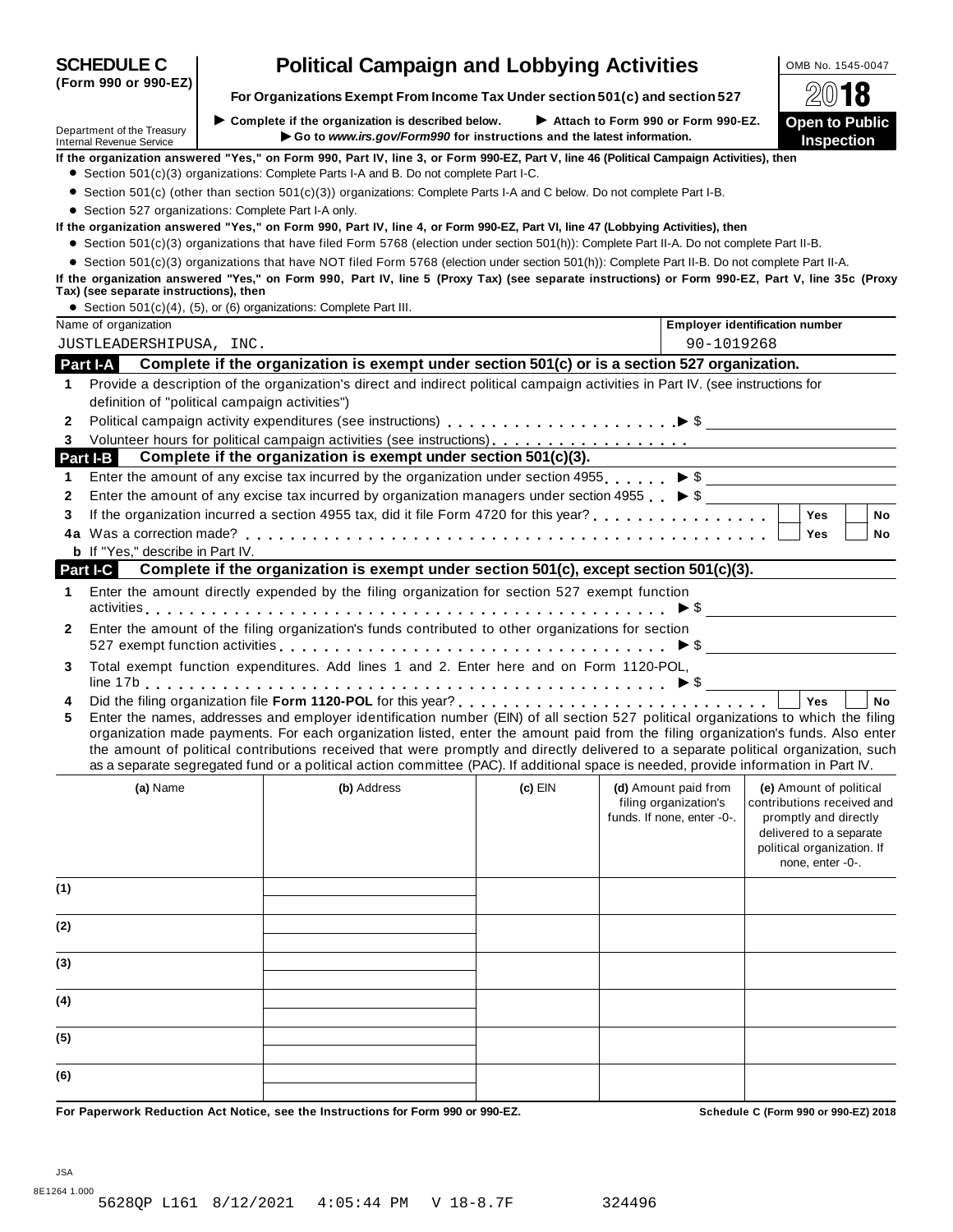| Part II-A<br>section 501(h)).                                                      | Complete if the organization is exempt under section 501(c)(3) and filed Form 5768 (election under                                                                                                                                 |                                     |                                |
|------------------------------------------------------------------------------------|------------------------------------------------------------------------------------------------------------------------------------------------------------------------------------------------------------------------------------|-------------------------------------|--------------------------------|
| A Check $\blacktriangleright$                                                      | if the filing organization belongs to an affiliated group (and list in Part IV each affiliated group member's name,<br>address, EIN, expenses, and share of excess lobbying expenditures).                                         |                                     |                                |
| <b>B</b> Check $\blacktriangleright$                                               | if the filing organization checked box A and "limited control" provisions apply.                                                                                                                                                   |                                     |                                |
|                                                                                    | <b>Limits on Lobbying Expenditures</b><br>(The term "expenditures" means amounts paid or incurred.)                                                                                                                                | (a) Filing<br>organization's totals | (b) Affiliated<br>group totals |
|                                                                                    | 1a Total lobbying expenditures to influence public opinion (grass roots lobbying)<br><b>b</b> Total lobbying expenditures to influence a legislative body (direct lobbying)<br>c Total lobbying expenditures (add lines 1a and 1b) |                                     |                                |
|                                                                                    | e Total exempt purpose expenditures (add lines 1c and 1d)<br>Lobbying nontaxable amount. Enter the amount from the following table in both                                                                                         |                                     |                                |
| columns.                                                                           |                                                                                                                                                                                                                                    |                                     |                                |
| If the amount on line 1e, column (a) or (b) is: The lobbying nontaxable amount is: |                                                                                                                                                                                                                                    |                                     |                                |
| Not over \$500,000                                                                 | 20% of the amount on line 1e.                                                                                                                                                                                                      |                                     |                                |
| Over \$500,000 but not over \$1,000,000                                            | \$100,000 plus 15% of the excess over \$500,000.                                                                                                                                                                                   |                                     |                                |
| Over \$1,000,000 but not over \$1,500,000                                          | \$175,000 plus 10% of the excess over \$1,000,000.                                                                                                                                                                                 |                                     |                                |
| Over \$1,500,000 but not over \$17,000,000                                         | \$225,000 plus 5% of the excess over \$1,500,000.                                                                                                                                                                                  |                                     |                                |
| Over \$17,000,000                                                                  | \$1.000.000.                                                                                                                                                                                                                       |                                     |                                |
|                                                                                    | g Grassroots nontaxable amount (enter 25% of line 1f)                                                                                                                                                                              |                                     |                                |
|                                                                                    | h Subtract line 1g from line 1a. If zero or less, enter -0- <b>contract and report in the Subtract in</b>                                                                                                                          |                                     |                                |
|                                                                                    |                                                                                                                                                                                                                                    |                                     |                                |
|                                                                                    | If there is an amount other than zero on either line 1h or line 1i, did the organization file Form 4720                                                                                                                            |                                     |                                |
|                                                                                    |                                                                                                                                                                                                                                    |                                     | Yes<br>No                      |
|                                                                                    | 4-Year Averaging Period Under Section 501(h)                                                                                                                                                                                       |                                     |                                |

# (Some organizations that made a section 501(h) election do not have to complete all of the five columns below.

**See the separate instructions for lines 2a through 2f.)**

| Lobbying Expenditures During 4-Year Averaging Period                                   |            |          |            |            |           |  |  |  |  |
|----------------------------------------------------------------------------------------|------------|----------|------------|------------|-----------|--|--|--|--|
| Calendar year (or fiscal year<br>beginning in)                                         | (a) $2015$ | (b) 2016 | $(c)$ 2017 | $(d)$ 2018 | (e) Total |  |  |  |  |
| 2a Lobbying nontaxable amount                                                          |            |          |            |            |           |  |  |  |  |
| <b>b</b> Lobbying ceiling amount<br>$(150\% \text{ of line } 2a, \text{ column } (e))$ |            |          |            |            |           |  |  |  |  |
| c Total lobbying expenditures                                                          |            |          |            |            |           |  |  |  |  |
| <b>d</b> Grassroots nontaxable amount                                                  |            |          |            |            |           |  |  |  |  |
| e Grassroots ceiling amount<br>$(150\% \text{ of line } 2d, \text{ column } (e))$      |            |          |            |            |           |  |  |  |  |
| Grassroots lobbying expenditures                                                       |            |          |            |            |           |  |  |  |  |

**Schedule C (Form 990 or 990-EZ) 2018**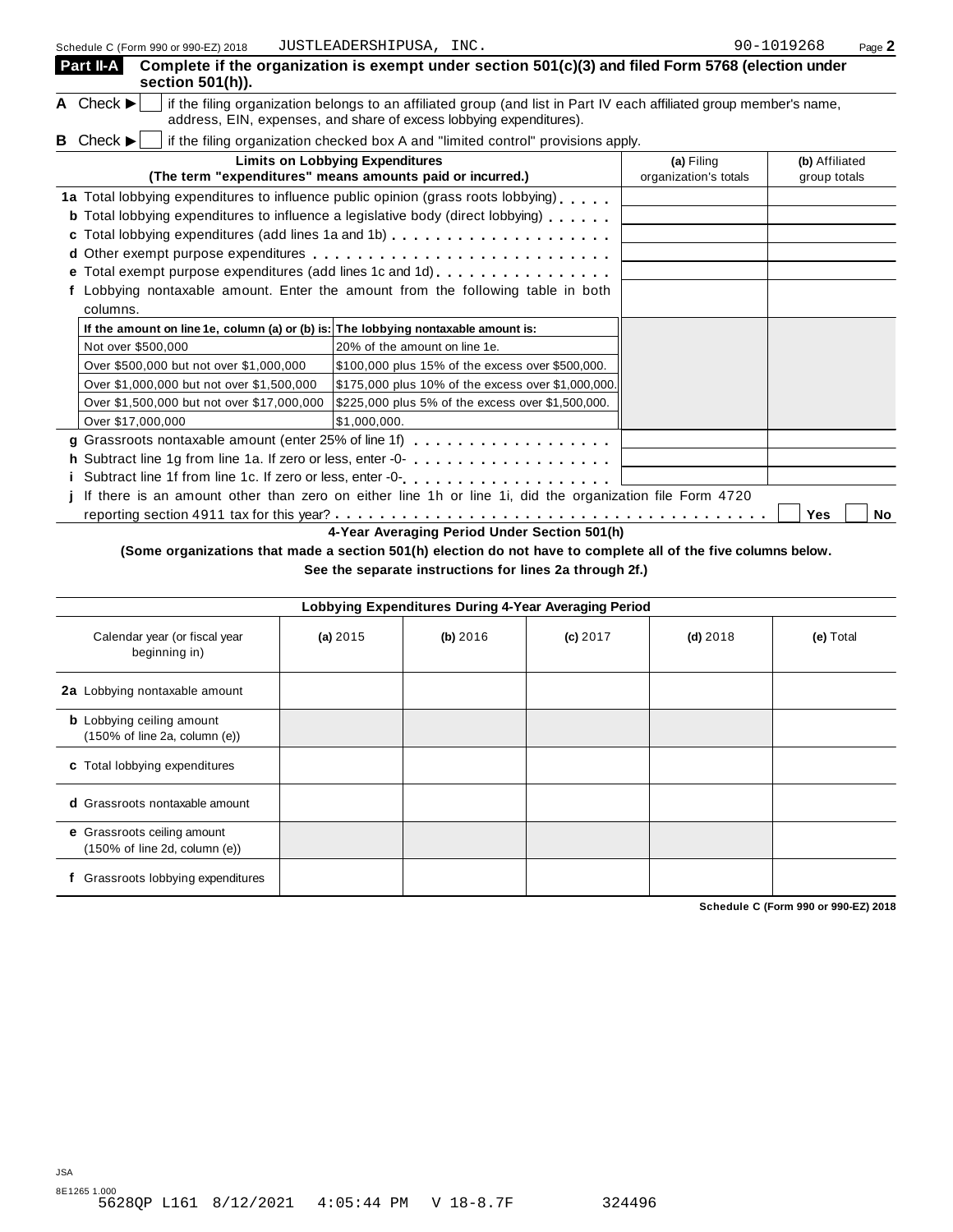| Schedule C (Form 990 or 990-EZ) 2018<br>Part II-B<br>Complete if the organization is exempt under section 501(c)(3) and has NOT filed Form 5768<br>(election under section 501(h)).<br>(a)<br>(b)<br>For each "Yes," response on lines 1a through 1i below, provide in Part IV a detailed<br>Yes<br>No<br>Amount<br>description of the lobbying activity.<br>During the year, did the filing organization attempt to influence foreign, national, state, or local<br>1<br>legislation, including any attempt to influence public opinion on a legislative matter or<br>referendum, through the use of:<br>Χ<br>a<br>$\mathbf X$<br>Paid staff or management (include compensation in expenses reported on lines 1c through 1i)?<br>b<br>$\mathbf X$<br>c<br>$\mathbf X$<br>d<br>$\mathbf{X}$<br>Publications, or published or broadcast statements?<br>$\ldots, \ldots, \ldots, \ldots, \ldots, \ldots, \ldots, \ldots$<br>е<br>$\mathbf X$<br>187,688.<br>f<br>$\mathbf{x}$<br>111,000.<br>Direct contact with legislators, their staffs, government officials, or a legislative body?<br>g<br>X<br>Rallies, demonstrations, seminars, conventions, speeches, lectures, or any similar means?<br>h<br>X<br>j.<br>298,688.<br>j<br>X<br>Did the activities in line 1 cause the organization to be not described in section $501(c)(3)? \ldots$<br>2a<br>If "Yes," enter the amount of any tax incurred under section 4912.<br>b<br>If "Yes," enter the amount of any tax incurred by organization managers under section 4912<br>c<br>X<br>If the filing organization incurred a section 4912 tax, did it file Form 4720 for this year?<br>d<br>Part III-A Complete if the organization is exempt under section 501(c)(4), section 501(c)(5), or section<br>$501(c)(6)$ .<br>Yes<br>$\blacktriangleleft$<br>1<br>$\overline{2}$<br>Did the organization make only in-house lobbying expenditures of \$2,000 or less?<br><br>2<br>Did the organization agree to carry over lobbying and political campaign activity expenditures from the prior year?<br>3<br>3<br><b>Part III-B</b><br>Complete if the organization is exempt under section 501(c)(4), section 501(c)(5), or section<br>501(c)(6) and if either (a) BOTH Part III-A, lines 1 and 2, are answered "No," OR (b) Part III-A, line 3, is<br>answered "Yes."<br>$\mathbf{1}$<br>Dues, assessments and similar amounts from members entitled vinces of the series of the series of the series o<br>1<br>Section 162(e) nondeductible lobbying and political expenditures (do not include amounts of<br>2<br>political expenses for which the section 527(f) tax was paid).<br>2a<br>a<br>2b<br>b<br>2c<br>c<br>3<br>Aggregate amount reported in section $6033(e)(1)(A)$ notices of nondeductible section $162(e)$ dues $\cdots$<br>3<br>If notices were sent and the amount on line 2c exceeds the amount on line 3, what portion of the<br>4<br>excess does the organization agree to carryover to the reasonable estimate of nondeductible lobbying | JUSTLEADERSHIPUSA, INC. |  | 90-1019268 |        |
|------------------------------------------------------------------------------------------------------------------------------------------------------------------------------------------------------------------------------------------------------------------------------------------------------------------------------------------------------------------------------------------------------------------------------------------------------------------------------------------------------------------------------------------------------------------------------------------------------------------------------------------------------------------------------------------------------------------------------------------------------------------------------------------------------------------------------------------------------------------------------------------------------------------------------------------------------------------------------------------------------------------------------------------------------------------------------------------------------------------------------------------------------------------------------------------------------------------------------------------------------------------------------------------------------------------------------------------------------------------------------------------------------------------------------------------------------------------------------------------------------------------------------------------------------------------------------------------------------------------------------------------------------------------------------------------------------------------------------------------------------------------------------------------------------------------------------------------------------------------------------------------------------------------------------------------------------------------------------------------------------------------------------------------------------------------------------------------------------------------------------------------------------------------------------------------------------------------------------------------------------------------------------------------------------------------------------------------------------------------------------------------------------------------------------------------------------------------------------------------------------------------------------------------------------------------------------------------------------------------------------------------------------------------------------------------------------------------------------------------------------------------------------------------------------------------------------------------------------------------------------------------------------------------------------------------------------------------------------------------------------------------|-------------------------|--|------------|--------|
|                                                                                                                                                                                                                                                                                                                                                                                                                                                                                                                                                                                                                                                                                                                                                                                                                                                                                                                                                                                                                                                                                                                                                                                                                                                                                                                                                                                                                                                                                                                                                                                                                                                                                                                                                                                                                                                                                                                                                                                                                                                                                                                                                                                                                                                                                                                                                                                                                                                                                                                                                                                                                                                                                                                                                                                                                                                                                                                                                                                                                  |                         |  |            | Page 3 |
|                                                                                                                                                                                                                                                                                                                                                                                                                                                                                                                                                                                                                                                                                                                                                                                                                                                                                                                                                                                                                                                                                                                                                                                                                                                                                                                                                                                                                                                                                                                                                                                                                                                                                                                                                                                                                                                                                                                                                                                                                                                                                                                                                                                                                                                                                                                                                                                                                                                                                                                                                                                                                                                                                                                                                                                                                                                                                                                                                                                                                  |                         |  |            |        |
|                                                                                                                                                                                                                                                                                                                                                                                                                                                                                                                                                                                                                                                                                                                                                                                                                                                                                                                                                                                                                                                                                                                                                                                                                                                                                                                                                                                                                                                                                                                                                                                                                                                                                                                                                                                                                                                                                                                                                                                                                                                                                                                                                                                                                                                                                                                                                                                                                                                                                                                                                                                                                                                                                                                                                                                                                                                                                                                                                                                                                  |                         |  |            |        |
|                                                                                                                                                                                                                                                                                                                                                                                                                                                                                                                                                                                                                                                                                                                                                                                                                                                                                                                                                                                                                                                                                                                                                                                                                                                                                                                                                                                                                                                                                                                                                                                                                                                                                                                                                                                                                                                                                                                                                                                                                                                                                                                                                                                                                                                                                                                                                                                                                                                                                                                                                                                                                                                                                                                                                                                                                                                                                                                                                                                                                  |                         |  |            |        |
|                                                                                                                                                                                                                                                                                                                                                                                                                                                                                                                                                                                                                                                                                                                                                                                                                                                                                                                                                                                                                                                                                                                                                                                                                                                                                                                                                                                                                                                                                                                                                                                                                                                                                                                                                                                                                                                                                                                                                                                                                                                                                                                                                                                                                                                                                                                                                                                                                                                                                                                                                                                                                                                                                                                                                                                                                                                                                                                                                                                                                  |                         |  |            |        |
|                                                                                                                                                                                                                                                                                                                                                                                                                                                                                                                                                                                                                                                                                                                                                                                                                                                                                                                                                                                                                                                                                                                                                                                                                                                                                                                                                                                                                                                                                                                                                                                                                                                                                                                                                                                                                                                                                                                                                                                                                                                                                                                                                                                                                                                                                                                                                                                                                                                                                                                                                                                                                                                                                                                                                                                                                                                                                                                                                                                                                  |                         |  |            |        |
|                                                                                                                                                                                                                                                                                                                                                                                                                                                                                                                                                                                                                                                                                                                                                                                                                                                                                                                                                                                                                                                                                                                                                                                                                                                                                                                                                                                                                                                                                                                                                                                                                                                                                                                                                                                                                                                                                                                                                                                                                                                                                                                                                                                                                                                                                                                                                                                                                                                                                                                                                                                                                                                                                                                                                                                                                                                                                                                                                                                                                  |                         |  |            |        |
|                                                                                                                                                                                                                                                                                                                                                                                                                                                                                                                                                                                                                                                                                                                                                                                                                                                                                                                                                                                                                                                                                                                                                                                                                                                                                                                                                                                                                                                                                                                                                                                                                                                                                                                                                                                                                                                                                                                                                                                                                                                                                                                                                                                                                                                                                                                                                                                                                                                                                                                                                                                                                                                                                                                                                                                                                                                                                                                                                                                                                  |                         |  |            |        |
|                                                                                                                                                                                                                                                                                                                                                                                                                                                                                                                                                                                                                                                                                                                                                                                                                                                                                                                                                                                                                                                                                                                                                                                                                                                                                                                                                                                                                                                                                                                                                                                                                                                                                                                                                                                                                                                                                                                                                                                                                                                                                                                                                                                                                                                                                                                                                                                                                                                                                                                                                                                                                                                                                                                                                                                                                                                                                                                                                                                                                  |                         |  |            |        |
|                                                                                                                                                                                                                                                                                                                                                                                                                                                                                                                                                                                                                                                                                                                                                                                                                                                                                                                                                                                                                                                                                                                                                                                                                                                                                                                                                                                                                                                                                                                                                                                                                                                                                                                                                                                                                                                                                                                                                                                                                                                                                                                                                                                                                                                                                                                                                                                                                                                                                                                                                                                                                                                                                                                                                                                                                                                                                                                                                                                                                  |                         |  |            |        |
|                                                                                                                                                                                                                                                                                                                                                                                                                                                                                                                                                                                                                                                                                                                                                                                                                                                                                                                                                                                                                                                                                                                                                                                                                                                                                                                                                                                                                                                                                                                                                                                                                                                                                                                                                                                                                                                                                                                                                                                                                                                                                                                                                                                                                                                                                                                                                                                                                                                                                                                                                                                                                                                                                                                                                                                                                                                                                                                                                                                                                  |                         |  |            |        |
|                                                                                                                                                                                                                                                                                                                                                                                                                                                                                                                                                                                                                                                                                                                                                                                                                                                                                                                                                                                                                                                                                                                                                                                                                                                                                                                                                                                                                                                                                                                                                                                                                                                                                                                                                                                                                                                                                                                                                                                                                                                                                                                                                                                                                                                                                                                                                                                                                                                                                                                                                                                                                                                                                                                                                                                                                                                                                                                                                                                                                  |                         |  |            |        |
|                                                                                                                                                                                                                                                                                                                                                                                                                                                                                                                                                                                                                                                                                                                                                                                                                                                                                                                                                                                                                                                                                                                                                                                                                                                                                                                                                                                                                                                                                                                                                                                                                                                                                                                                                                                                                                                                                                                                                                                                                                                                                                                                                                                                                                                                                                                                                                                                                                                                                                                                                                                                                                                                                                                                                                                                                                                                                                                                                                                                                  |                         |  |            |        |
|                                                                                                                                                                                                                                                                                                                                                                                                                                                                                                                                                                                                                                                                                                                                                                                                                                                                                                                                                                                                                                                                                                                                                                                                                                                                                                                                                                                                                                                                                                                                                                                                                                                                                                                                                                                                                                                                                                                                                                                                                                                                                                                                                                                                                                                                                                                                                                                                                                                                                                                                                                                                                                                                                                                                                                                                                                                                                                                                                                                                                  |                         |  |            |        |
|                                                                                                                                                                                                                                                                                                                                                                                                                                                                                                                                                                                                                                                                                                                                                                                                                                                                                                                                                                                                                                                                                                                                                                                                                                                                                                                                                                                                                                                                                                                                                                                                                                                                                                                                                                                                                                                                                                                                                                                                                                                                                                                                                                                                                                                                                                                                                                                                                                                                                                                                                                                                                                                                                                                                                                                                                                                                                                                                                                                                                  |                         |  |            |        |
|                                                                                                                                                                                                                                                                                                                                                                                                                                                                                                                                                                                                                                                                                                                                                                                                                                                                                                                                                                                                                                                                                                                                                                                                                                                                                                                                                                                                                                                                                                                                                                                                                                                                                                                                                                                                                                                                                                                                                                                                                                                                                                                                                                                                                                                                                                                                                                                                                                                                                                                                                                                                                                                                                                                                                                                                                                                                                                                                                                                                                  |                         |  |            |        |
|                                                                                                                                                                                                                                                                                                                                                                                                                                                                                                                                                                                                                                                                                                                                                                                                                                                                                                                                                                                                                                                                                                                                                                                                                                                                                                                                                                                                                                                                                                                                                                                                                                                                                                                                                                                                                                                                                                                                                                                                                                                                                                                                                                                                                                                                                                                                                                                                                                                                                                                                                                                                                                                                                                                                                                                                                                                                                                                                                                                                                  |                         |  |            |        |
|                                                                                                                                                                                                                                                                                                                                                                                                                                                                                                                                                                                                                                                                                                                                                                                                                                                                                                                                                                                                                                                                                                                                                                                                                                                                                                                                                                                                                                                                                                                                                                                                                                                                                                                                                                                                                                                                                                                                                                                                                                                                                                                                                                                                                                                                                                                                                                                                                                                                                                                                                                                                                                                                                                                                                                                                                                                                                                                                                                                                                  |                         |  |            |        |
|                                                                                                                                                                                                                                                                                                                                                                                                                                                                                                                                                                                                                                                                                                                                                                                                                                                                                                                                                                                                                                                                                                                                                                                                                                                                                                                                                                                                                                                                                                                                                                                                                                                                                                                                                                                                                                                                                                                                                                                                                                                                                                                                                                                                                                                                                                                                                                                                                                                                                                                                                                                                                                                                                                                                                                                                                                                                                                                                                                                                                  |                         |  |            |        |
|                                                                                                                                                                                                                                                                                                                                                                                                                                                                                                                                                                                                                                                                                                                                                                                                                                                                                                                                                                                                                                                                                                                                                                                                                                                                                                                                                                                                                                                                                                                                                                                                                                                                                                                                                                                                                                                                                                                                                                                                                                                                                                                                                                                                                                                                                                                                                                                                                                                                                                                                                                                                                                                                                                                                                                                                                                                                                                                                                                                                                  |                         |  |            |        |
|                                                                                                                                                                                                                                                                                                                                                                                                                                                                                                                                                                                                                                                                                                                                                                                                                                                                                                                                                                                                                                                                                                                                                                                                                                                                                                                                                                                                                                                                                                                                                                                                                                                                                                                                                                                                                                                                                                                                                                                                                                                                                                                                                                                                                                                                                                                                                                                                                                                                                                                                                                                                                                                                                                                                                                                                                                                                                                                                                                                                                  |                         |  |            |        |
|                                                                                                                                                                                                                                                                                                                                                                                                                                                                                                                                                                                                                                                                                                                                                                                                                                                                                                                                                                                                                                                                                                                                                                                                                                                                                                                                                                                                                                                                                                                                                                                                                                                                                                                                                                                                                                                                                                                                                                                                                                                                                                                                                                                                                                                                                                                                                                                                                                                                                                                                                                                                                                                                                                                                                                                                                                                                                                                                                                                                                  |                         |  |            | No     |
|                                                                                                                                                                                                                                                                                                                                                                                                                                                                                                                                                                                                                                                                                                                                                                                                                                                                                                                                                                                                                                                                                                                                                                                                                                                                                                                                                                                                                                                                                                                                                                                                                                                                                                                                                                                                                                                                                                                                                                                                                                                                                                                                                                                                                                                                                                                                                                                                                                                                                                                                                                                                                                                                                                                                                                                                                                                                                                                                                                                                                  |                         |  |            |        |
|                                                                                                                                                                                                                                                                                                                                                                                                                                                                                                                                                                                                                                                                                                                                                                                                                                                                                                                                                                                                                                                                                                                                                                                                                                                                                                                                                                                                                                                                                                                                                                                                                                                                                                                                                                                                                                                                                                                                                                                                                                                                                                                                                                                                                                                                                                                                                                                                                                                                                                                                                                                                                                                                                                                                                                                                                                                                                                                                                                                                                  |                         |  |            |        |
|                                                                                                                                                                                                                                                                                                                                                                                                                                                                                                                                                                                                                                                                                                                                                                                                                                                                                                                                                                                                                                                                                                                                                                                                                                                                                                                                                                                                                                                                                                                                                                                                                                                                                                                                                                                                                                                                                                                                                                                                                                                                                                                                                                                                                                                                                                                                                                                                                                                                                                                                                                                                                                                                                                                                                                                                                                                                                                                                                                                                                  |                         |  |            |        |
|                                                                                                                                                                                                                                                                                                                                                                                                                                                                                                                                                                                                                                                                                                                                                                                                                                                                                                                                                                                                                                                                                                                                                                                                                                                                                                                                                                                                                                                                                                                                                                                                                                                                                                                                                                                                                                                                                                                                                                                                                                                                                                                                                                                                                                                                                                                                                                                                                                                                                                                                                                                                                                                                                                                                                                                                                                                                                                                                                                                                                  |                         |  |            |        |
|                                                                                                                                                                                                                                                                                                                                                                                                                                                                                                                                                                                                                                                                                                                                                                                                                                                                                                                                                                                                                                                                                                                                                                                                                                                                                                                                                                                                                                                                                                                                                                                                                                                                                                                                                                                                                                                                                                                                                                                                                                                                                                                                                                                                                                                                                                                                                                                                                                                                                                                                                                                                                                                                                                                                                                                                                                                                                                                                                                                                                  |                         |  |            |        |
|                                                                                                                                                                                                                                                                                                                                                                                                                                                                                                                                                                                                                                                                                                                                                                                                                                                                                                                                                                                                                                                                                                                                                                                                                                                                                                                                                                                                                                                                                                                                                                                                                                                                                                                                                                                                                                                                                                                                                                                                                                                                                                                                                                                                                                                                                                                                                                                                                                                                                                                                                                                                                                                                                                                                                                                                                                                                                                                                                                                                                  |                         |  |            |        |
|                                                                                                                                                                                                                                                                                                                                                                                                                                                                                                                                                                                                                                                                                                                                                                                                                                                                                                                                                                                                                                                                                                                                                                                                                                                                                                                                                                                                                                                                                                                                                                                                                                                                                                                                                                                                                                                                                                                                                                                                                                                                                                                                                                                                                                                                                                                                                                                                                                                                                                                                                                                                                                                                                                                                                                                                                                                                                                                                                                                                                  |                         |  |            |        |
|                                                                                                                                                                                                                                                                                                                                                                                                                                                                                                                                                                                                                                                                                                                                                                                                                                                                                                                                                                                                                                                                                                                                                                                                                                                                                                                                                                                                                                                                                                                                                                                                                                                                                                                                                                                                                                                                                                                                                                                                                                                                                                                                                                                                                                                                                                                                                                                                                                                                                                                                                                                                                                                                                                                                                                                                                                                                                                                                                                                                                  |                         |  |            |        |
|                                                                                                                                                                                                                                                                                                                                                                                                                                                                                                                                                                                                                                                                                                                                                                                                                                                                                                                                                                                                                                                                                                                                                                                                                                                                                                                                                                                                                                                                                                                                                                                                                                                                                                                                                                                                                                                                                                                                                                                                                                                                                                                                                                                                                                                                                                                                                                                                                                                                                                                                                                                                                                                                                                                                                                                                                                                                                                                                                                                                                  |                         |  |            |        |
|                                                                                                                                                                                                                                                                                                                                                                                                                                                                                                                                                                                                                                                                                                                                                                                                                                                                                                                                                                                                                                                                                                                                                                                                                                                                                                                                                                                                                                                                                                                                                                                                                                                                                                                                                                                                                                                                                                                                                                                                                                                                                                                                                                                                                                                                                                                                                                                                                                                                                                                                                                                                                                                                                                                                                                                                                                                                                                                                                                                                                  |                         |  |            |        |
|                                                                                                                                                                                                                                                                                                                                                                                                                                                                                                                                                                                                                                                                                                                                                                                                                                                                                                                                                                                                                                                                                                                                                                                                                                                                                                                                                                                                                                                                                                                                                                                                                                                                                                                                                                                                                                                                                                                                                                                                                                                                                                                                                                                                                                                                                                                                                                                                                                                                                                                                                                                                                                                                                                                                                                                                                                                                                                                                                                                                                  |                         |  |            |        |
| 4                                                                                                                                                                                                                                                                                                                                                                                                                                                                                                                                                                                                                                                                                                                                                                                                                                                                                                                                                                                                                                                                                                                                                                                                                                                                                                                                                                                                                                                                                                                                                                                                                                                                                                                                                                                                                                                                                                                                                                                                                                                                                                                                                                                                                                                                                                                                                                                                                                                                                                                                                                                                                                                                                                                                                                                                                                                                                                                                                                                                                |                         |  |            |        |
| 5<br>5                                                                                                                                                                                                                                                                                                                                                                                                                                                                                                                                                                                                                                                                                                                                                                                                                                                                                                                                                                                                                                                                                                                                                                                                                                                                                                                                                                                                                                                                                                                                                                                                                                                                                                                                                                                                                                                                                                                                                                                                                                                                                                                                                                                                                                                                                                                                                                                                                                                                                                                                                                                                                                                                                                                                                                                                                                                                                                                                                                                                           |                         |  |            |        |

### SCHEDULE C, PART II-B, LINE G

JSA

RAISING AWARENESS ABOUT THE IMPACT OF BAIL REFORM AND DECARCERATING LOCAL

JAILS AND ADVOCATING FOR LEGISLATIVE CHANGE ON THESE ISSUES.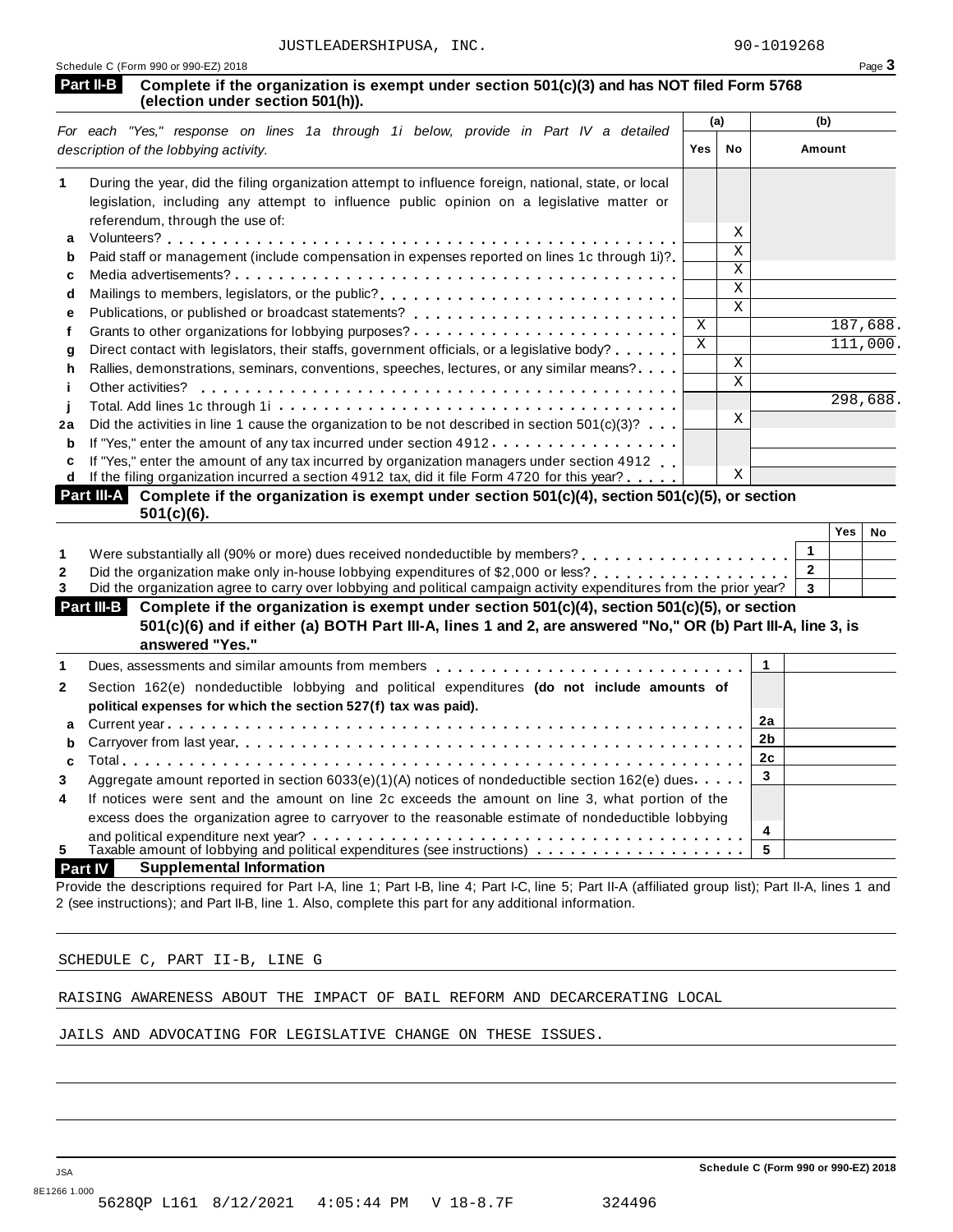**Part IV Supplemental Information** *(continued)*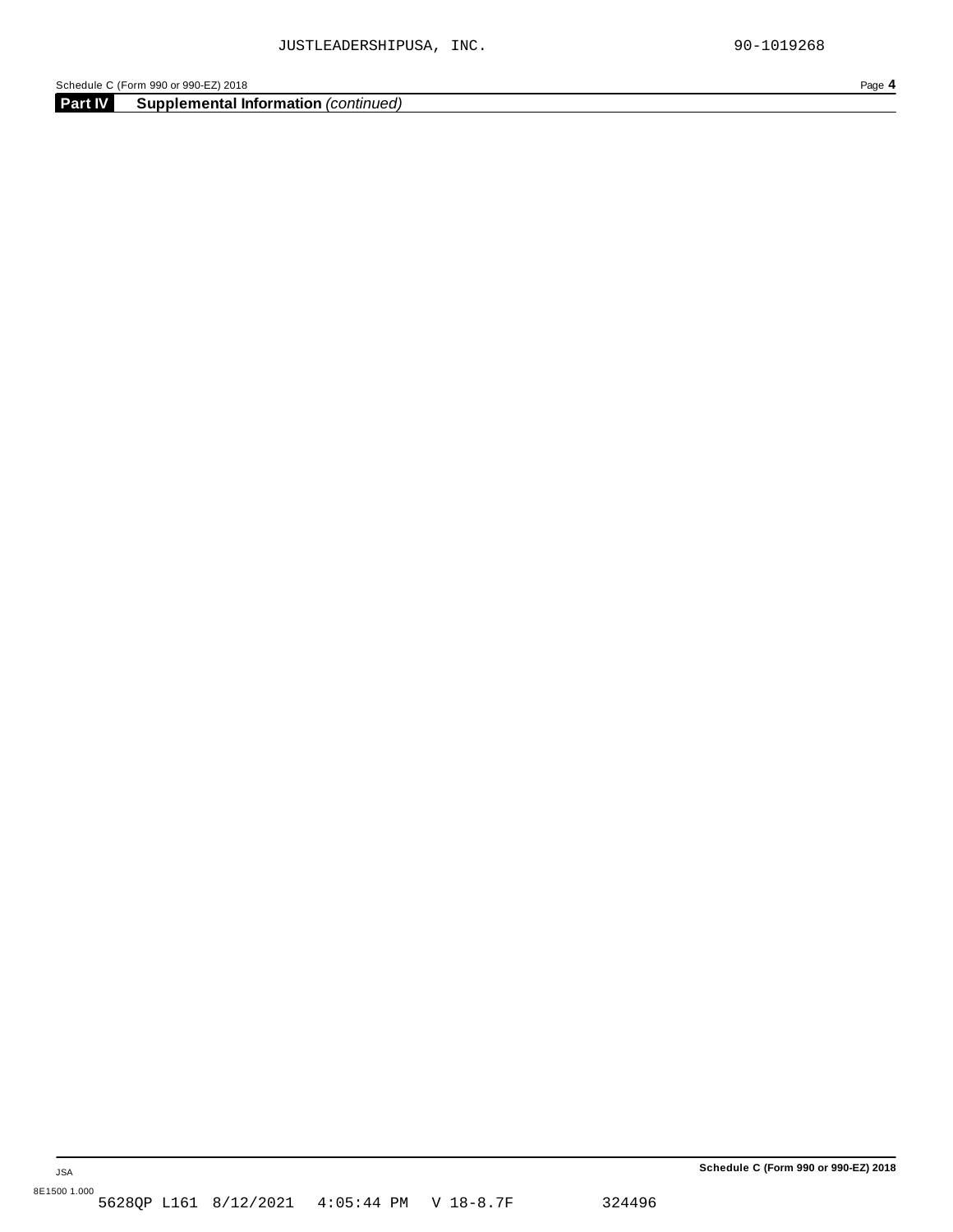| <b>SCHEDULE D</b> |  |
|-------------------|--|
| (Form 990)        |  |

# SCHEDULE D<br>
Supplemental Financial Statements<br>
Form 990)<br>
Part IV, line 6, 7, 8, 9, 10, 11a, 11b, 11c, 11d, 11e, 11f, 12a, or 12b.<br>
Part IV, line 6, 7, 8, 9, 10, 11a, 11b, 11c, 11d, 11e, 11f, 12a, or 12b.

|                |                                                               |                                                                                                                                           | Part IV, line 6, 7, 8, 9, 10, 11a, 11b, 11c, 11d, 11e, 11f, 12a, or 12b.                      |                |                                                                                                                                                                                                                                                              |
|----------------|---------------------------------------------------------------|-------------------------------------------------------------------------------------------------------------------------------------------|-----------------------------------------------------------------------------------------------|----------------|--------------------------------------------------------------------------------------------------------------------------------------------------------------------------------------------------------------------------------------------------------------|
|                | Department of the Treasury<br><b>Internal Revenue Service</b> |                                                                                                                                           | Attach to Form 990.<br>Go to www.irs.gov/Form990 for instructions and the latest information. |                | <b>Open to Public</b><br><b>Inspection</b>                                                                                                                                                                                                                   |
|                | Name of the organization                                      |                                                                                                                                           |                                                                                               |                | <b>Employer identification number</b>                                                                                                                                                                                                                        |
|                | JUSTLEADERSHIPUSA, INC.                                       |                                                                                                                                           |                                                                                               |                | 90-1019268                                                                                                                                                                                                                                                   |
| Part I         |                                                               | Organizations Maintaining Donor Advised Funds or Other Similar Funds or Accounts.                                                         |                                                                                               |                |                                                                                                                                                                                                                                                              |
|                |                                                               | Complete if the organization answered "Yes" on Form 990, Part IV, line 6.                                                                 |                                                                                               |                |                                                                                                                                                                                                                                                              |
|                |                                                               |                                                                                                                                           | (a) Donor advised funds                                                                       |                | (b) Funds and other accounts                                                                                                                                                                                                                                 |
| 1              |                                                               | Total number at end of year example.                                                                                                      |                                                                                               |                |                                                                                                                                                                                                                                                              |
| $\mathbf{2}$   |                                                               | Aggregate value of contributions to (during year)                                                                                         |                                                                                               |                |                                                                                                                                                                                                                                                              |
| 3              |                                                               | Aggregate value of grants from (during year)                                                                                              |                                                                                               |                |                                                                                                                                                                                                                                                              |
| 4              |                                                               | Aggregate value at end of year                                                                                                            |                                                                                               |                |                                                                                                                                                                                                                                                              |
| 5              |                                                               | Did the organization inform all donors and donor advisors in writing that the assets held in donor advised                                |                                                                                               |                |                                                                                                                                                                                                                                                              |
|                |                                                               | funds are the organization's property, subject to the organization's exclusive legal control?                                             |                                                                                               |                | Yes<br>No                                                                                                                                                                                                                                                    |
| 6              |                                                               | Did the organization inform all grantees, donors, and donor advisors in writing that grant funds can be used                              |                                                                                               |                |                                                                                                                                                                                                                                                              |
|                |                                                               | only for charitable purposes and not for the benefit of the donor or donor advisor, or for any other purpose                              |                                                                                               |                |                                                                                                                                                                                                                                                              |
|                |                                                               |                                                                                                                                           |                                                                                               |                | Yes<br>No                                                                                                                                                                                                                                                    |
| Part II        |                                                               | <b>Conservation Easements.</b>                                                                                                            |                                                                                               |                |                                                                                                                                                                                                                                                              |
|                |                                                               | Complete if the organization answered "Yes" on Form 990, Part IV, line 7.                                                                 |                                                                                               |                |                                                                                                                                                                                                                                                              |
| 1              |                                                               | Purpose(s) of conservation easements held by the organization (check all that apply).                                                     |                                                                                               |                |                                                                                                                                                                                                                                                              |
|                |                                                               | Preservation of land for public use (e.g., recreation or education)                                                                       |                                                                                               |                | Preservation of a historically important land area                                                                                                                                                                                                           |
|                |                                                               | Protection of natural habitat                                                                                                             |                                                                                               |                | Preservation of a certified historic structure                                                                                                                                                                                                               |
|                |                                                               | Preservation of open space                                                                                                                |                                                                                               |                |                                                                                                                                                                                                                                                              |
| $\mathbf{2}$   |                                                               | Complete lines 2a through 2d if the organization held a qualified conservation contribution in the form of a conservation                 |                                                                                               |                | Held at the End of the Tax Year                                                                                                                                                                                                                              |
|                |                                                               | easement on the last day of the tax year.                                                                                                 |                                                                                               |                |                                                                                                                                                                                                                                                              |
| a              |                                                               |                                                                                                                                           |                                                                                               | 2a             |                                                                                                                                                                                                                                                              |
| b              |                                                               | Total acreage restricted by conservation easements                                                                                        |                                                                                               | 2b             |                                                                                                                                                                                                                                                              |
| c              |                                                               | Number of conservation easements on a certified historic structure included in (a)                                                        |                                                                                               | 2 <sub>c</sub> |                                                                                                                                                                                                                                                              |
| d              |                                                               | Number of conservation easements included in (c) acquired after 7/25/06, and not on a                                                     |                                                                                               |                |                                                                                                                                                                                                                                                              |
|                |                                                               |                                                                                                                                           |                                                                                               | <b>2d</b>      |                                                                                                                                                                                                                                                              |
| 3              |                                                               | Number of conservation easements modified, transferred, released, extinguished, or terminated by the organization during the              |                                                                                               |                |                                                                                                                                                                                                                                                              |
|                | tax year                                                      |                                                                                                                                           |                                                                                               |                |                                                                                                                                                                                                                                                              |
| 4              |                                                               | Number of states where property subject to conservation easement is located >                                                             |                                                                                               |                |                                                                                                                                                                                                                                                              |
| 5              |                                                               | Does the organization have a written policy regarding the periodic monitoring, inspection, handling of                                    |                                                                                               |                |                                                                                                                                                                                                                                                              |
|                |                                                               | violations, and enforcement of the conservation easements it holds?                                                                       |                                                                                               |                | Yes<br><b>No</b>                                                                                                                                                                                                                                             |
| 6              |                                                               | Staff and volunteer hours devoted to monitoring, inspecting, handling of violations, and enforcing conservation easements during the year |                                                                                               |                |                                                                                                                                                                                                                                                              |
| $\overline{7}$ |                                                               |                                                                                                                                           |                                                                                               |                | Amount of expenses incurred in monitoring, inspecting, handling of violations, and enforcing conservation easements during the year                                                                                                                          |
|                |                                                               |                                                                                                                                           |                                                                                               |                |                                                                                                                                                                                                                                                              |
| 8              |                                                               | Does each conservation easement reported on line 2(d) above satisfy the requirements of section 170(h)(4)(B)(i)                           |                                                                                               |                |                                                                                                                                                                                                                                                              |
|                |                                                               |                                                                                                                                           |                                                                                               |                | <b>No</b><br><b>Yes</b>                                                                                                                                                                                                                                      |
| 9              |                                                               | In Part XIII, describe how the organization reports conservation easements in its revenue and expense statement, and                      |                                                                                               |                |                                                                                                                                                                                                                                                              |
|                |                                                               | balance sheet, and include, if applicable, the text of the footnote to the organization's financial statements that describes the         |                                                                                               |                |                                                                                                                                                                                                                                                              |
|                |                                                               | organization's accounting for conservation easements.                                                                                     |                                                                                               |                |                                                                                                                                                                                                                                                              |
| Part III       |                                                               | Organizations Maintaining Collections of Art, Historical Treasures, or Other Similar Assets.                                              |                                                                                               |                |                                                                                                                                                                                                                                                              |
|                |                                                               | Complete if the organization answered "Yes" on Form 990, Part IV, line 8.                                                                 |                                                                                               |                |                                                                                                                                                                                                                                                              |
| 1а             |                                                               | public service, provide, in Part XIII, the text of the footnote to its financial statements that describes these items.                   |                                                                                               |                | If the organization elected, as permitted under SFAS 116 (ASC 958), not to report in its revenue statement and balance sheet works of art, historical treasures, or other similar assets held for public exhibition, education                               |
| b              |                                                               | public service, provide the following amounts relating to these items:                                                                    |                                                                                               |                | If the organization elected, as permitted under SFAS 116 (ASC 958), to report in its revenue statement and balance sheet<br>works of art, historical treasures, or other similar assets held for public exhibition, education, or research in furtherance of |
|                |                                                               |                                                                                                                                           |                                                                                               |                |                                                                                                                                                                                                                                                              |
|                |                                                               |                                                                                                                                           |                                                                                               |                |                                                                                                                                                                                                                                                              |
| $\mathbf{2}$   |                                                               |                                                                                                                                           |                                                                                               |                | If the organization received or held works of art, historical treasures, or other similar assets for financial gain, provide the                                                                                                                             |
|                |                                                               | following amounts required to be reported under SFAS 116 (ASC 958) relating to these items:                                               |                                                                                               |                |                                                                                                                                                                                                                                                              |
|                |                                                               |                                                                                                                                           |                                                                                               |                |                                                                                                                                                                                                                                                              |
| а              |                                                               |                                                                                                                                           |                                                                                               |                |                                                                                                                                                                                                                                                              |

**For Paperwork Reduction Act Notice, see the Instructions for Form 990. Schedule D (Form 990) 2018**

| . JSA<br>8E1268 1.000 |  |                                            |  |        |
|-----------------------|--|--------------------------------------------|--|--------|
|                       |  | 56280P L161 8/12/2021 4:05:44 PM V 18-8.7F |  | 324496 |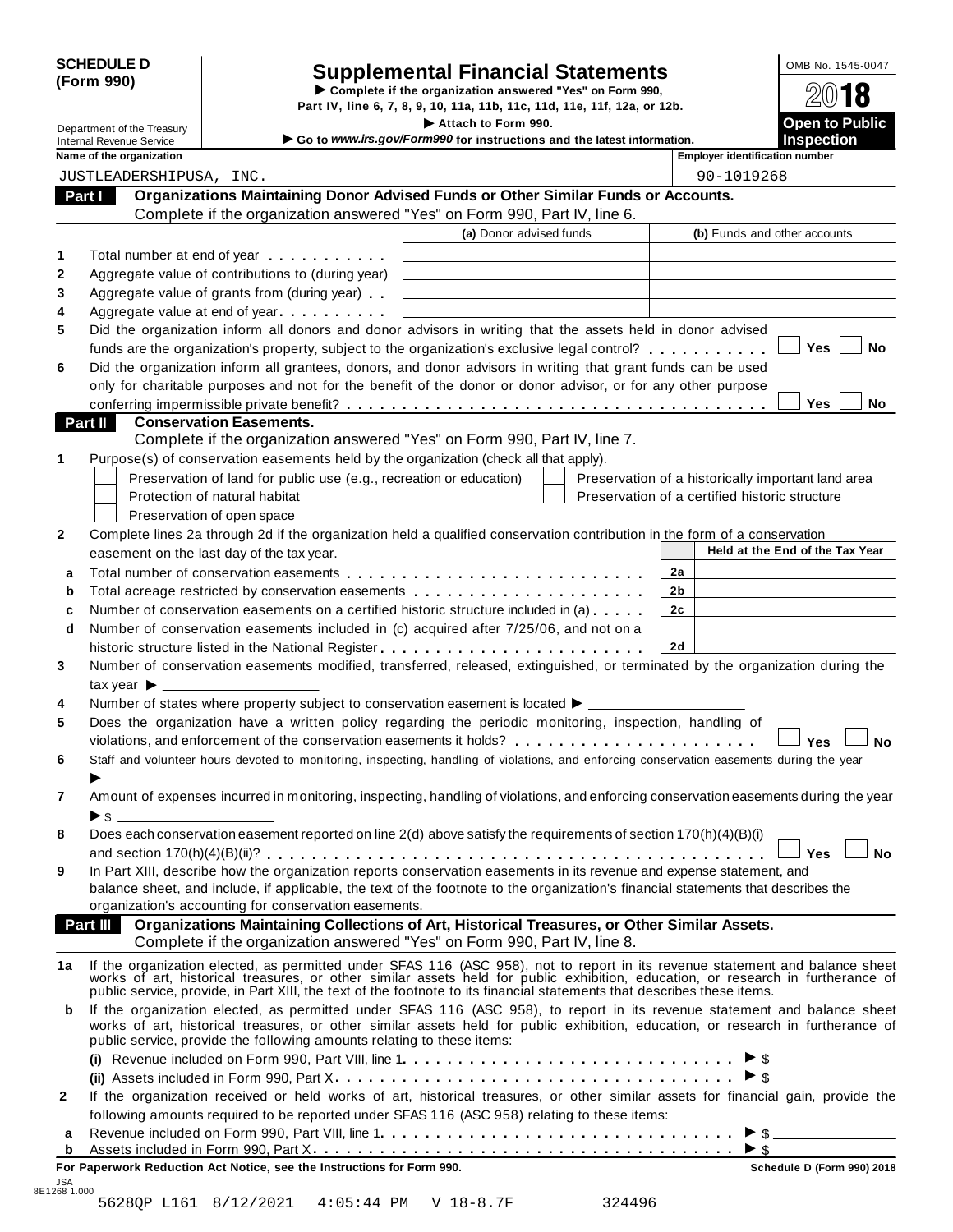|      | Schedule D (Form 990) 2018                                                                                                                                      | UILLENDERUILLEUUA,                           |                         |                |                         |                           |                                                 |                            |            | Page 2    |
|------|-----------------------------------------------------------------------------------------------------------------------------------------------------------------|----------------------------------------------|-------------------------|----------------|-------------------------|---------------------------|-------------------------------------------------|----------------------------|------------|-----------|
|      | Part III Organizations Maintaining Collections of Art, Historical Treasures, or Other Similar Assets (continued)                                                |                                              |                         |                |                         |                           |                                                 |                            |            |           |
| 3    | Using the organization's acquisition, accession, and other records, check any of the following that are a significant use of its                                |                                              |                         |                |                         |                           |                                                 |                            |            |           |
|      | collection items (check all that apply):                                                                                                                        |                                              |                         |                |                         |                           |                                                 |                            |            |           |
| a    | Public exhibition                                                                                                                                               |                                              | d                       |                |                         | Loan or exchange programs |                                                 |                            |            |           |
| b    | Scholarly research                                                                                                                                              |                                              | e                       | Other          |                         |                           | <u> 1980 - Jan Stein Berlin, amerikan bisan</u> |                            |            |           |
| c    | Preservation for future generations                                                                                                                             |                                              |                         |                |                         |                           |                                                 |                            |            |           |
| 4    | Provide a description of the organization's collections and explain how they further the organization's exempt purpose in Part                                  |                                              |                         |                |                         |                           |                                                 |                            |            |           |
|      | XIII.                                                                                                                                                           |                                              |                         |                |                         |                           |                                                 |                            |            |           |
| 5    | During the year, did the organization solicit or receive donations of art, historical treasures, or other similar                                               |                                              |                         |                |                         |                           |                                                 |                            |            |           |
|      | assets to be sold to raise funds rather than to be maintained as part of the organization's collection?                                                         |                                              |                         |                |                         |                           |                                                 | <b>Yes</b>                 |            | No        |
|      | <b>Escrow and Custodial Arrangements.</b><br><b>Part IV</b>                                                                                                     |                                              |                         |                |                         |                           |                                                 |                            |            |           |
|      | Complete if the organization answered "Yes" on Form 990, Part IV, line 9, or reported an amount on Form                                                         |                                              |                         |                |                         |                           |                                                 |                            |            |           |
|      | 990, Part X, line 21.                                                                                                                                           |                                              |                         |                |                         |                           |                                                 |                            |            |           |
|      | 1a Is the organization an agent, trustee, custodian or other intermediary for contributions or other assets not                                                 |                                              |                         |                |                         |                           |                                                 |                            |            |           |
|      |                                                                                                                                                                 |                                              |                         |                |                         |                           |                                                 | Yes                        |            | <b>No</b> |
|      | b If "Yes," explain the arrangement in Part XIII and complete the following table:                                                                              |                                              |                         |                |                         |                           |                                                 |                            |            |           |
|      |                                                                                                                                                                 |                                              |                         |                |                         |                           | Amount                                          |                            |            |           |
| c    |                                                                                                                                                                 |                                              |                         |                |                         | 1c                        |                                                 |                            |            |           |
|      | d Additions during the year                                                                                                                                     |                                              |                         |                |                         | 1d                        |                                                 |                            |            |           |
| е    |                                                                                                                                                                 |                                              |                         |                |                         | 1е                        |                                                 |                            |            |           |
| f    |                                                                                                                                                                 |                                              |                         |                |                         | 1f                        |                                                 |                            |            |           |
| 2a l | Did the organization include an amount on Form 990, Part X, line 21, for escrow or custodial account liability?                                                 |                                              |                         |                |                         |                           |                                                 | Yes                        |            | No        |
|      | <b>b</b> If "Yes," explain the arrangement in Part XIII. Check here if the explanation has been provided on Part XIII                                           |                                              |                         |                |                         |                           |                                                 |                            |            |           |
|      | Part V<br><b>Endowment Funds.</b>                                                                                                                               |                                              |                         |                |                         |                           |                                                 |                            |            |           |
|      | Complete if the organization answered "Yes" on Form 990, Part IV, line 10.                                                                                      |                                              |                         |                |                         |                           |                                                 |                            |            |           |
|      |                                                                                                                                                                 | (a) Current year                             |                         | (b) Prior year |                         | (c) Two years back        | (d) Three years back                            | (e) Four years back        |            |           |
|      | <b>1a</b> Beginning of year balance                                                                                                                             |                                              |                         |                |                         |                           |                                                 |                            |            |           |
| b    | Contributions                                                                                                                                                   |                                              |                         |                |                         |                           |                                                 |                            |            |           |
| c    | Net investment earnings, gains,                                                                                                                                 |                                              |                         |                |                         |                           |                                                 |                            |            |           |
|      | and losses                                                                                                                                                      |                                              |                         |                |                         |                           |                                                 |                            |            |           |
|      | d Grants or scholarships                                                                                                                                        |                                              |                         |                |                         |                           |                                                 |                            |            |           |
| е    | Other expenditures for facilities                                                                                                                               |                                              |                         |                |                         |                           |                                                 |                            |            |           |
|      | and programs                                                                                                                                                    |                                              |                         |                |                         |                           |                                                 |                            |            |           |
|      | Administrative expenses                                                                                                                                         | the control of the control of the control of |                         |                |                         |                           |                                                 |                            |            |           |
|      | $\mathbf g$ End of year balance $\Box$                                                                                                                          |                                              |                         |                |                         |                           |                                                 |                            |            |           |
|      | Provide the estimated percentage of the current year end balance (line 1g, column (a)) held as:                                                                 |                                              |                         |                |                         |                           |                                                 |                            |            |           |
| a    | Board designated or quasi-endowment >                                                                                                                           |                                              |                         |                |                         |                           |                                                 |                            |            |           |
|      | Permanent endowment ▶                                                                                                                                           | ℅                                            |                         |                |                         |                           |                                                 |                            |            |           |
|      | Temporarily restricted endowment ▶                                                                                                                              | %                                            |                         |                |                         |                           |                                                 |                            |            |           |
|      | The percentages on lines 2a, 2b, and 2c should equal 100%.                                                                                                      |                                              |                         |                |                         |                           |                                                 |                            |            |           |
|      | 3a Are there endowment funds not in the possession of the organization that are held and administered for the                                                   |                                              |                         |                |                         |                           |                                                 |                            |            |           |
|      | organization by:                                                                                                                                                |                                              |                         |                |                         |                           |                                                 |                            | <b>Yes</b> | No        |
|      |                                                                                                                                                                 |                                              |                         |                |                         |                           |                                                 | 3a(i)                      |            |           |
|      |                                                                                                                                                                 |                                              |                         |                |                         |                           |                                                 | 3a(ii)                     |            |           |
|      | <b>b</b> If "Yes" on line 3a(ii), are the related organizations listed as required on Schedule R?                                                               |                                              |                         |                |                         |                           |                                                 | 3b                         |            |           |
| 4    | Describe in Part XIII the intended uses of the organization's endowment funds.                                                                                  |                                              |                         |                |                         |                           |                                                 |                            |            |           |
|      | Land, Buildings, and Equipment.<br><b>Part VI</b><br>Complete if the organization answered "Yes" on Form 990, Part IV, line 11a. See Form 990, Part X, line 10. |                                              |                         |                |                         |                           |                                                 |                            |            |           |
|      | Description of property                                                                                                                                         |                                              | (a) Cost or other basis |                | (b) Cost or other basis |                           | (c) Accumulated                                 | (d) Book value             |            |           |
|      |                                                                                                                                                                 |                                              | (investment)            |                | (other)                 |                           | depreciation                                    |                            |            |           |
| 1a   | $Land, , , , , , , , , , , , , , , , , , , ,$                                                                                                                   |                                              |                         |                |                         |                           |                                                 |                            |            |           |
| b    | Buildings                                                                                                                                                       |                                              |                         |                |                         |                           |                                                 |                            |            |           |
|      | Leasehold improvements <b>Leasehold</b> improvements                                                                                                            |                                              |                         |                | 53,827.                 |                           | 12,210                                          |                            | 41,617.    |           |
| d    | Equipment                                                                                                                                                       |                                              |                         |                |                         |                           |                                                 |                            |            |           |
|      |                                                                                                                                                                 |                                              |                         |                | 32,291.                 |                           | 2,936.                                          |                            | 29,355.    |           |
|      | Total. Add lines 1a through 1e. (Column (d) must equal Form 990, Part X, column (B), line 10c.)                                                                 |                                              |                         |                |                         |                           |                                                 | Schedule D (Form 000) 2018 | 70,972.    |           |

**Schedule D (Form 990) 2018**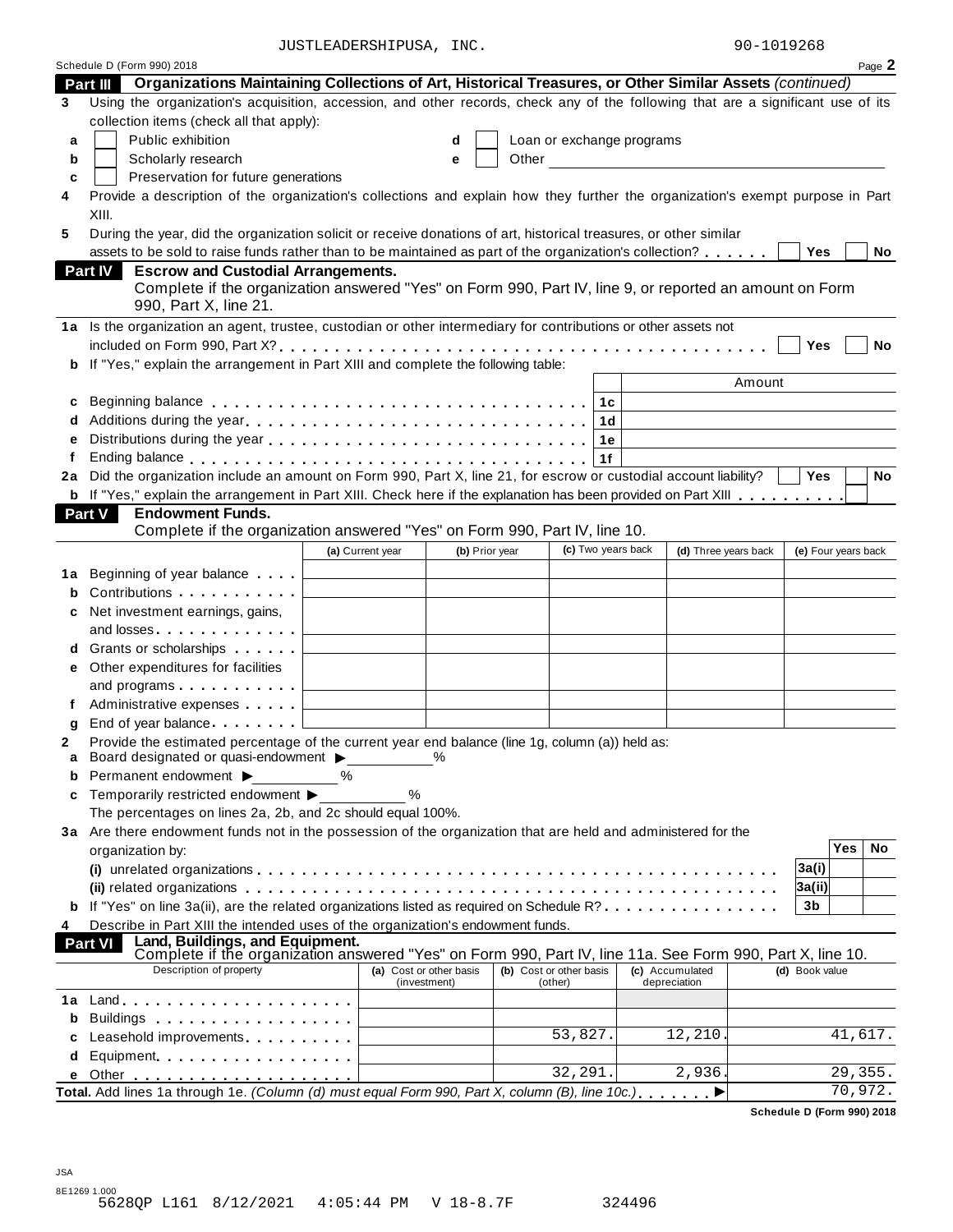| Schedule D (Form 990) 2018 |  |  |
|----------------------------|--|--|
|                            |  |  |

| Schedule D (Form 990) 2018                                            |                                                                                          |                 |                                                                                                            |
|-----------------------------------------------------------------------|------------------------------------------------------------------------------------------|-----------------|------------------------------------------------------------------------------------------------------------|
| <b>Part VII</b>                                                       | <b>Investments - Other Securities.</b>                                                   |                 | Page $3$                                                                                                   |
|                                                                       |                                                                                          |                 | Complete if the organization answered "Yes" on Form 990, Part IV, line 11b. See Form 990, Part X, line 12. |
|                                                                       | (a) Description of security or category<br>(including name of security)                  | (b) Book value  | (c) Method of valuation:<br>Cost or end-of-year market value                                               |
|                                                                       | (1) Financial derivatives                                                                |                 |                                                                                                            |
|                                                                       | (2) Closely-held equity interests entitled and closely-held equity interests             |                 |                                                                                                            |
|                                                                       | $(3)$ Other                                                                              |                 |                                                                                                            |
| (A)                                                                   |                                                                                          |                 |                                                                                                            |
| (B)                                                                   |                                                                                          |                 |                                                                                                            |
| (C)                                                                   |                                                                                          |                 |                                                                                                            |
| (D)                                                                   |                                                                                          |                 |                                                                                                            |
| (E)                                                                   |                                                                                          |                 |                                                                                                            |
| (F)                                                                   |                                                                                          |                 |                                                                                                            |
| (G)                                                                   |                                                                                          |                 |                                                                                                            |
| (H)                                                                   |                                                                                          |                 |                                                                                                            |
|                                                                       | Total. (Column (b) must equal Form 990, Part X, col. (B) line 12.) $\blacktriangleright$ |                 |                                                                                                            |
|                                                                       | Part VIII Investments - Program Related.                                                 |                 | Complete if the organization answered "Yes" on Form 990, Part IV, line 11c. See Form 990, Part X, line 13. |
|                                                                       | (a) Description of investment                                                            | (b) Book value  | (c) Method of valuation:<br>Cost or end-of-year market value                                               |
| (1)                                                                   |                                                                                          |                 |                                                                                                            |
| (2)                                                                   |                                                                                          |                 |                                                                                                            |
| (3)                                                                   |                                                                                          |                 |                                                                                                            |
| (4)                                                                   |                                                                                          |                 |                                                                                                            |
| (5)                                                                   |                                                                                          |                 |                                                                                                            |
| (6)                                                                   |                                                                                          |                 |                                                                                                            |
| (7)                                                                   |                                                                                          |                 |                                                                                                            |
| (8)                                                                   |                                                                                          |                 |                                                                                                            |
| (9)                                                                   |                                                                                          |                 |                                                                                                            |
|                                                                       | Total. (Column (b) must equal Form 990, Part X, col. (B) line 13.) $\blacktriangleright$ |                 |                                                                                                            |
| <b>Part IX</b>                                                        | <b>Other Assets.</b>                                                                     |                 | Complete if the organization answered "Yes" on Form 990, Part IV, line 11d. See Form 990, Part X, line 15. |
|                                                                       |                                                                                          |                 |                                                                                                            |
|                                                                       |                                                                                          | (a) Description | (b) Book value                                                                                             |
|                                                                       |                                                                                          |                 |                                                                                                            |
|                                                                       |                                                                                          |                 |                                                                                                            |
|                                                                       |                                                                                          |                 |                                                                                                            |
|                                                                       |                                                                                          |                 |                                                                                                            |
|                                                                       |                                                                                          |                 |                                                                                                            |
|                                                                       |                                                                                          |                 |                                                                                                            |
|                                                                       |                                                                                          |                 |                                                                                                            |
|                                                                       |                                                                                          |                 |                                                                                                            |
|                                                                       |                                                                                          |                 |                                                                                                            |
|                                                                       |                                                                                          |                 |                                                                                                            |
| (1)<br>(2)<br>(3)<br>(4)<br>(5)<br>(6)<br>(7)<br>(8)<br>(9)<br>Part X | <b>Other Liabilities.</b><br>line 25.                                                    |                 | Complete if the organization answered "Yes" on Form 990, Part IV, line 11e or 11f. See Form 990, Part X,   |
|                                                                       |                                                                                          | (b) Book value  |                                                                                                            |
|                                                                       | (a) Description of liability<br>(1) Federal income taxes                                 |                 |                                                                                                            |
|                                                                       |                                                                                          |                 |                                                                                                            |
|                                                                       |                                                                                          |                 |                                                                                                            |
|                                                                       |                                                                                          |                 |                                                                                                            |
|                                                                       |                                                                                          |                 |                                                                                                            |
|                                                                       |                                                                                          |                 |                                                                                                            |
|                                                                       |                                                                                          |                 |                                                                                                            |
|                                                                       |                                                                                          |                 |                                                                                                            |
|                                                                       |                                                                                          |                 |                                                                                                            |
| (2)<br>(3)<br>(4)<br>(5)<br>(6)<br>(7)<br>(8)<br>(9)                  | Total. (Column (b) must equal Form 990, Part X, col. (B) line 25.) $\blacktriangleright$ |                 |                                                                                                            |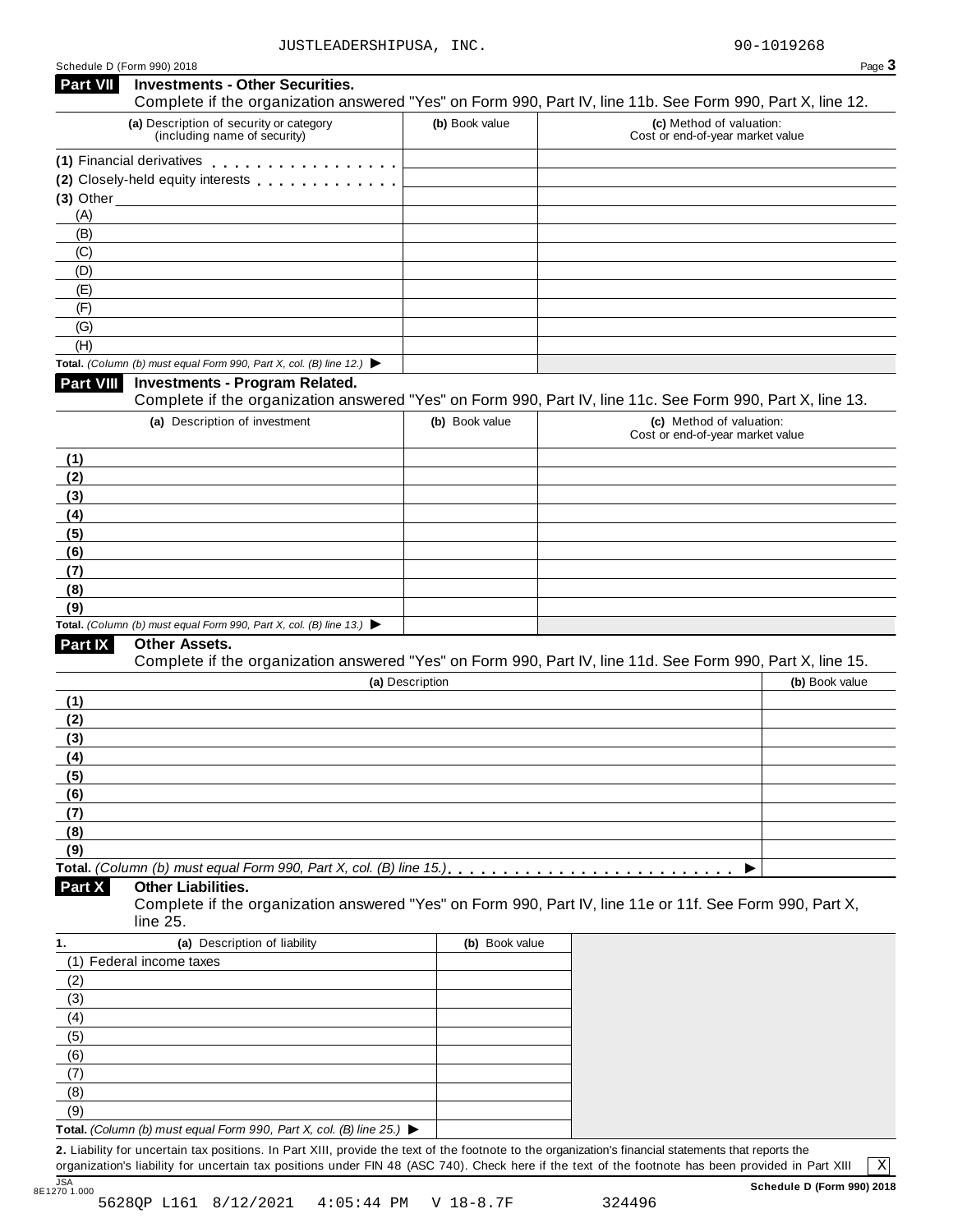| Complete if the organization answered "Yes" on Form 990, Part IV, line 12a.                                                                                                      | $\mathbf{1}$                                                                           | 1,798,711.   |
|----------------------------------------------------------------------------------------------------------------------------------------------------------------------------------|----------------------------------------------------------------------------------------|--------------|
| Total revenue, gains, and other support per audited financial statements                                                                                                         |                                                                                        |              |
| Amounts included on line 1 but not on Form 990, Part VIII, line 12:<br>$-6,024.$                                                                                                 |                                                                                        |              |
| 2a<br>123,061.                                                                                                                                                                   |                                                                                        |              |
| 2 <sub>b</sub><br>Donated services and use of facilities                                                                                                                         |                                                                                        |              |
| 2c<br>Recoveries of prior year grants                                                                                                                                            |                                                                                        |              |
|                                                                                                                                                                                  |                                                                                        |              |
|                                                                                                                                                                                  | 2e                                                                                     | 117,037.     |
|                                                                                                                                                                                  | 3                                                                                      | 1,681,674.   |
| Amounts included on Form 990, Part VIII, line 12, but not on line 1:                                                                                                             |                                                                                        |              |
| 4а<br>Investment expenses not included on Form 990, Part VIII, line 7b                                                                                                           |                                                                                        |              |
| 4b                                                                                                                                                                               |                                                                                        |              |
|                                                                                                                                                                                  | 4c                                                                                     |              |
| Total revenue. Add lines 3 and 4c. (This must equal Form 990, Part I, line 12.)                                                                                                  | 5                                                                                      | 1,681,674.   |
| Reconciliation of Expenses per Audited Financial Statements With Expenses per Return.<br>Part XII<br>Complete if the organization answered "Yes" on Form 990, Part IV, line 12a. |                                                                                        |              |
|                                                                                                                                                                                  | 1                                                                                      | 6, 171, 360. |
| Amounts included on line 1 but not on Form 990, Part IX, line 25:                                                                                                                |                                                                                        |              |
| 123,061.<br>2a                                                                                                                                                                   |                                                                                        |              |
| 2 <sub>b</sub>                                                                                                                                                                   |                                                                                        |              |
| 2c                                                                                                                                                                               |                                                                                        |              |
| 2d                                                                                                                                                                               |                                                                                        |              |
|                                                                                                                                                                                  | 2e                                                                                     | 123,061.     |
|                                                                                                                                                                                  | 3                                                                                      | 6,048,299.   |
| Amounts included on Form 990, Part IX, line 25, but not on line 1:                                                                                                               |                                                                                        |              |
| 4а<br>Investment expenses not included on Form 990, Part VIII, line 7b                                                                                                           |                                                                                        |              |
| b                                                                                                                                                                                |                                                                                        |              |
|                                                                                                                                                                                  | 4c                                                                                     |              |
|                                                                                                                                                                                  | 5<br>Total expenses. Add lines 3 and 4c. (This must equal Form 990, Part I, line 18.). | 6,048,299.   |

SEE PAGE 5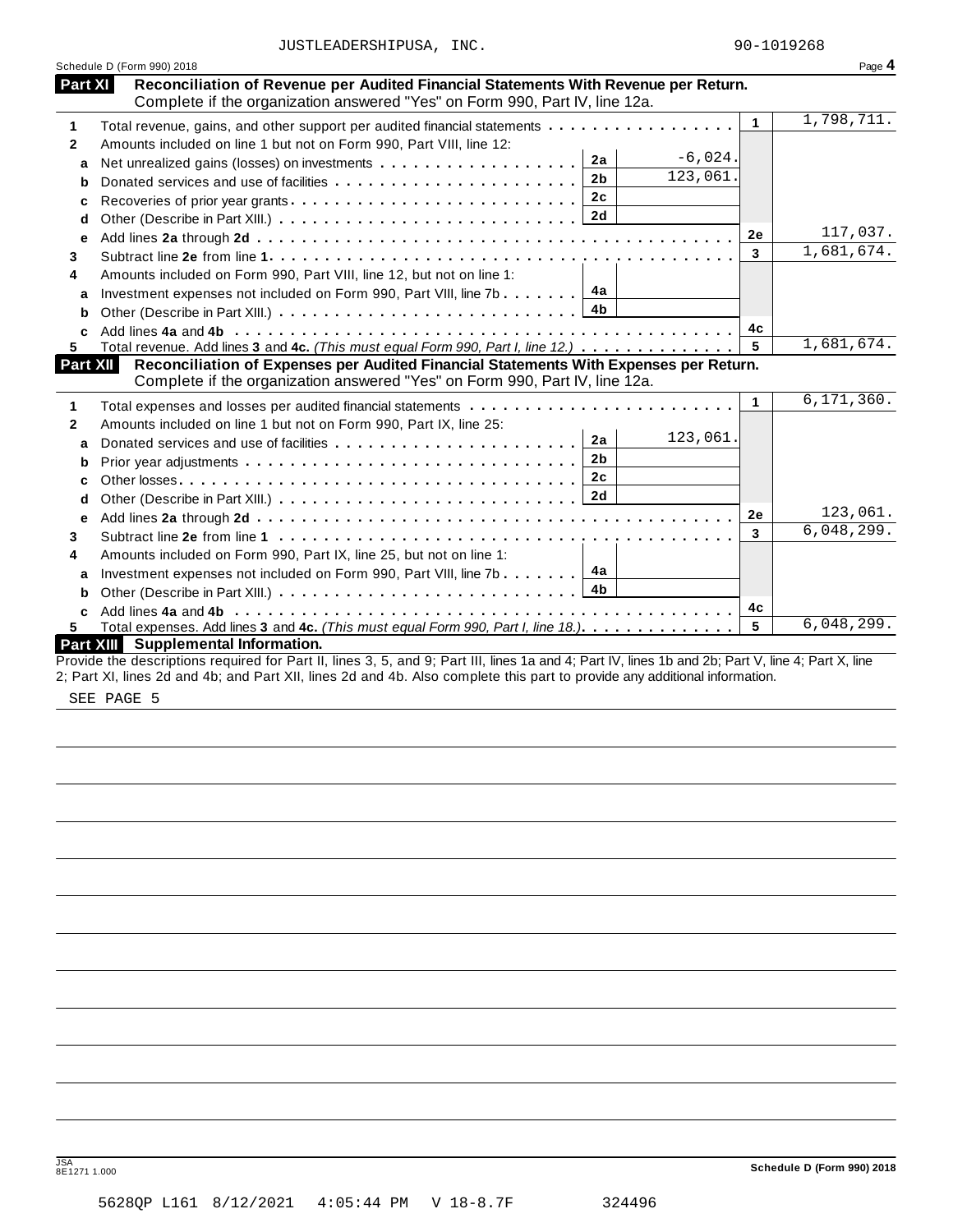**Part XIII Supplemental Information** *(continued)*

SCHEDULE D, PART X, LINE 2

JLUSA IS SUBJECT TO THE PROVISIONS OF THE FINANCIAL ACCOUNTING STANDARDS BOARD'S (THE "FASB") ACCOUNTING STANDARDS CODIFICATION ("ASC") TOPIC 740, INCOME TAXES, AS IT RELATES TO ACCOUNTING AND REPORTING FOR UNCERTAINTY IN INCOME TAXES. BECAUSE OF JLUSA'S GENERAL TAX-EXEMPT STATUS, MANAGEMENT BELIEVES ASC TOPIC 740 HAS NOT HAD, AND IS NOT EXPECTED TO HAVE, A MATERIAL IMPACT ON JLUSA'S FINANCIAL STATEMENTS.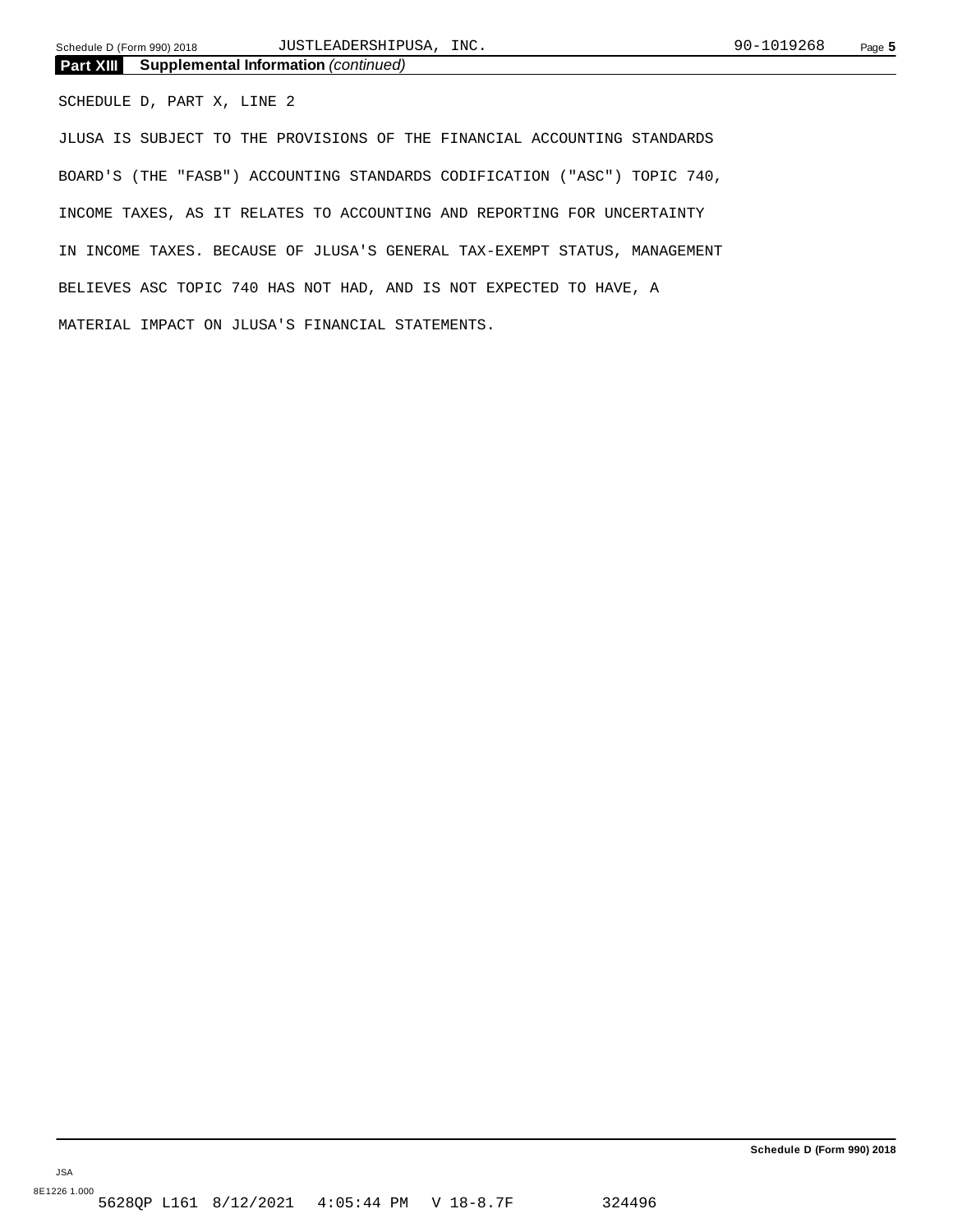| <b>SCHEDULE G</b>                                                                                                                                                                           |                                                                                                                                              | <b>Supplemental Information Regarding Fundraising or Gaming Activities</b> |                                         |                           |                                       |                                        | OMB No. 1545-0047                   |  |
|---------------------------------------------------------------------------------------------------------------------------------------------------------------------------------------------|----------------------------------------------------------------------------------------------------------------------------------------------|----------------------------------------------------------------------------|-----------------------------------------|---------------------------|---------------------------------------|----------------------------------------|-------------------------------------|--|
| Complete if the organization answered "Yes" on Form 990, Part IV, line 17, 18, or 19, or if the<br>(Form 990 or 990-EZ)<br>organization entered more than \$15,000 on Form 990-EZ, line 6a. |                                                                                                                                              |                                                                            |                                         |                           |                                       |                                        |                                     |  |
|                                                                                                                                                                                             |                                                                                                                                              |                                                                            | Attach to Form 990 or Form 990-EZ.      |                           |                                       |                                        |                                     |  |
| Department of the Treasury<br><b>Internal Revenue Service</b>                                                                                                                               |                                                                                                                                              | Go to www.irs.gov/Form990 for instructions and the latest instructions.    |                                         |                           |                                       |                                        | Open to Public<br><b>Inspection</b> |  |
| Name of the organization                                                                                                                                                                    |                                                                                                                                              |                                                                            |                                         |                           |                                       | <b>Employer identification number</b>  |                                     |  |
| JUSTLEADERSHIPUSA, INC.                                                                                                                                                                     |                                                                                                                                              |                                                                            |                                         |                           |                                       | 90-1019268                             |                                     |  |
| Fundraising Activities. Complete if the organization answered "Yes" on Form 990, Part IV, line 17.<br>Part I                                                                                |                                                                                                                                              |                                                                            |                                         |                           |                                       |                                        |                                     |  |
|                                                                                                                                                                                             | Form 990-EZ filers are not required to complete this part.                                                                                   |                                                                            |                                         |                           |                                       |                                        |                                     |  |
| 1                                                                                                                                                                                           | Indicate whether the organization raised funds through any of the following activities. Check all that apply.                                |                                                                            |                                         |                           |                                       |                                        |                                     |  |
| Mail solicitations<br>a                                                                                                                                                                     |                                                                                                                                              | е                                                                          |                                         |                           | Solicitation of non-government grants |                                        |                                     |  |
| b                                                                                                                                                                                           | Internet and email solicitations                                                                                                             | f                                                                          |                                         |                           | Solicitation of government grants     |                                        |                                     |  |
| <b>Phone solicitations</b><br>c<br>In-person solicitations<br>d                                                                                                                             |                                                                                                                                              | g                                                                          |                                         |                           | Special fundraising events            |                                        |                                     |  |
| 2a Did the organization have a written or oral agreement with any individual (including officers, directors, trustees,                                                                      |                                                                                                                                              |                                                                            |                                         |                           |                                       |                                        |                                     |  |
|                                                                                                                                                                                             | or key employees listed in Form 990, Part VII) or entity in connection with professional fundraising services?                               |                                                                            |                                         |                           |                                       |                                        | Yes<br>No                           |  |
|                                                                                                                                                                                             | <b>b</b> If "Yes," list the 10 highest paid individuals or entities (fundraisers) pursuant to agreements under which the fundraiser is to be |                                                                            |                                         |                           |                                       |                                        |                                     |  |
|                                                                                                                                                                                             | compensated at least \$5,000 by the organization.                                                                                            |                                                                            |                                         |                           |                                       |                                        |                                     |  |
|                                                                                                                                                                                             |                                                                                                                                              |                                                                            |                                         |                           |                                       |                                        |                                     |  |
| (i) Name and address of individual                                                                                                                                                          |                                                                                                                                              |                                                                            |                                         | (iii) Did fundraiser have | (iv) Gross receipts                   | (v) Amount paid to<br>(or retained by) | (vi) Amount paid to                 |  |
| or entity (fundraiser)                                                                                                                                                                      |                                                                                                                                              | (ii) Activity                                                              | custody or control of<br>contributions? |                           | from activity                         | fundraiser listed in                   | (or retained by)<br>organization    |  |
|                                                                                                                                                                                             |                                                                                                                                              |                                                                            |                                         |                           |                                       | col. (i)                               |                                     |  |
|                                                                                                                                                                                             |                                                                                                                                              |                                                                            | <b>Yes</b>                              | No                        |                                       |                                        |                                     |  |
| 1                                                                                                                                                                                           |                                                                                                                                              |                                                                            |                                         |                           |                                       |                                        |                                     |  |
| $\mathbf{2}$                                                                                                                                                                                |                                                                                                                                              |                                                                            |                                         |                           |                                       |                                        |                                     |  |
|                                                                                                                                                                                             |                                                                                                                                              |                                                                            |                                         |                           |                                       |                                        |                                     |  |
| 3                                                                                                                                                                                           |                                                                                                                                              |                                                                            |                                         |                           |                                       |                                        |                                     |  |
|                                                                                                                                                                                             |                                                                                                                                              |                                                                            |                                         |                           |                                       |                                        |                                     |  |
| 4                                                                                                                                                                                           |                                                                                                                                              |                                                                            |                                         |                           |                                       |                                        |                                     |  |
|                                                                                                                                                                                             |                                                                                                                                              |                                                                            |                                         |                           |                                       |                                        |                                     |  |
| 5                                                                                                                                                                                           |                                                                                                                                              |                                                                            |                                         |                           |                                       |                                        |                                     |  |
|                                                                                                                                                                                             |                                                                                                                                              |                                                                            |                                         |                           |                                       |                                        |                                     |  |
| 6                                                                                                                                                                                           |                                                                                                                                              |                                                                            |                                         |                           |                                       |                                        |                                     |  |
|                                                                                                                                                                                             |                                                                                                                                              |                                                                            |                                         |                           |                                       |                                        |                                     |  |
| $\overline{7}$                                                                                                                                                                              |                                                                                                                                              |                                                                            |                                         |                           |                                       |                                        |                                     |  |
|                                                                                                                                                                                             |                                                                                                                                              |                                                                            |                                         |                           |                                       |                                        |                                     |  |
|                                                                                                                                                                                             |                                                                                                                                              |                                                                            |                                         |                           |                                       |                                        |                                     |  |
| 9                                                                                                                                                                                           |                                                                                                                                              |                                                                            |                                         |                           |                                       |                                        |                                     |  |
|                                                                                                                                                                                             |                                                                                                                                              |                                                                            |                                         |                           |                                       |                                        |                                     |  |
| 10                                                                                                                                                                                          |                                                                                                                                              |                                                                            |                                         |                           |                                       |                                        |                                     |  |
|                                                                                                                                                                                             |                                                                                                                                              |                                                                            |                                         |                           |                                       |                                        |                                     |  |
|                                                                                                                                                                                             |                                                                                                                                              |                                                                            |                                         |                           |                                       |                                        |                                     |  |
| Total                                                                                                                                                                                       |                                                                                                                                              |                                                                            |                                         |                           |                                       |                                        |                                     |  |
| 3                                                                                                                                                                                           | List all states in which the organization is registered or licensed to solicit contributions or has been notified it is exempt from          |                                                                            |                                         |                           |                                       |                                        |                                     |  |
| registration or licensing.                                                                                                                                                                  |                                                                                                                                              |                                                                            |                                         |                           |                                       |                                        |                                     |  |
|                                                                                                                                                                                             |                                                                                                                                              |                                                                            |                                         |                           |                                       |                                        |                                     |  |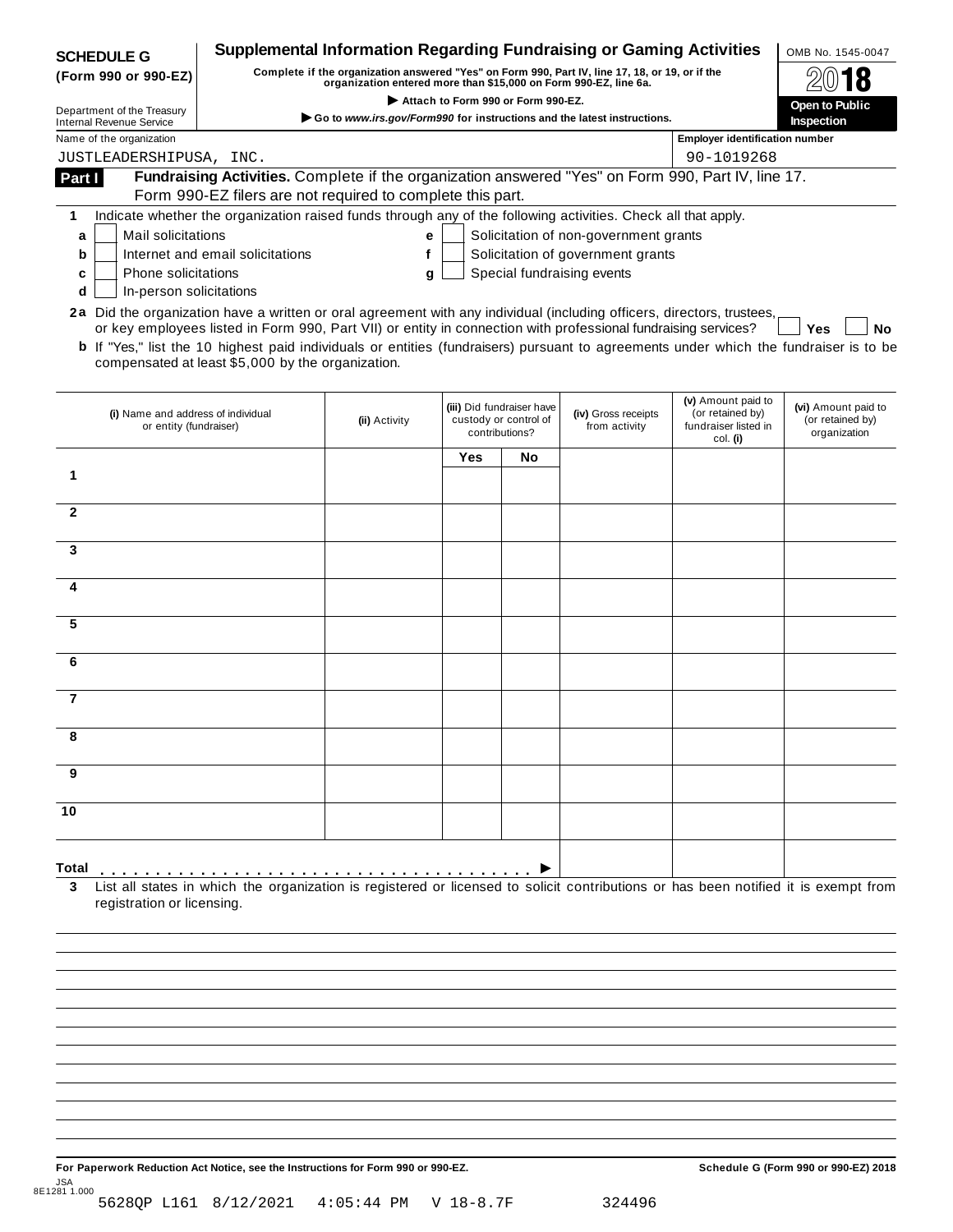#### Schedule <sup>G</sup> (Form <sup>990</sup> or 990-EZ) <sup>2018</sup> Page **2**

| Part II         | Fundraising Events. Complete if the organization answered "Yes" on Form 990, Part IV, line 18, or reported<br>more than \$15,000 of fundraising event contributions and gross income on Form 990-EZ, lines 1 and 6b. List<br>events with gross receipts greater than \$5,000. |                                                            |                                                  |                  |                                                       |
|-----------------|-------------------------------------------------------------------------------------------------------------------------------------------------------------------------------------------------------------------------------------------------------------------------------|------------------------------------------------------------|--------------------------------------------------|------------------|-------------------------------------------------------|
|                 |                                                                                                                                                                                                                                                                               | (a) Event $#1$<br>ANNUAL GALA                              | (b) Event $#2$                                   | (c) Other events | (d) Total events<br>(add col. (a) through<br>col. (c) |
|                 |                                                                                                                                                                                                                                                                               | (event type)                                               | (event type)                                     | (total number)   |                                                       |
| Revenue         | 1 Gross receipts expressed and the set of the set of the set of the set of the set of the set of the set of the set of the set of the set of the set of the set of the set of the set of the set of the set of the set of the                                                 | 112,080.                                                   |                                                  |                  | 112,080.                                              |
|                 | 2 Less: Contributions [1994]<br>3 Gross income (line 1 minus                                                                                                                                                                                                                  | 69,783.                                                    |                                                  |                  | 69,783.                                               |
|                 | $line 2)$                                                                                                                                                                                                                                                                     | 42, 297.                                                   |                                                  |                  | 42,297.                                               |
|                 | 4 Cash prizes <u>  _ _ _ _ _ _ _ _ _ _ _ _</u>                                                                                                                                                                                                                                |                                                            |                                                  |                  |                                                       |
|                 | 5 Noncash prizes <u>  _ _ _ _ _ _ _ _ _ _ _</u>                                                                                                                                                                                                                               |                                                            |                                                  |                  |                                                       |
|                 |                                                                                                                                                                                                                                                                               |                                                            |                                                  |                  |                                                       |
|                 |                                                                                                                                                                                                                                                                               |                                                            |                                                  |                  | 42,297.                                               |
| Direct Expenses |                                                                                                                                                                                                                                                                               |                                                            |                                                  |                  |                                                       |
|                 | 9 Other direct expenses [1994]                                                                                                                                                                                                                                                |                                                            |                                                  |                  |                                                       |
|                 | 11 Net income summary. Subtract line 10 from line 3, column (d)<br>Part III<br>Gaming. Complete if the organization answered "Yes" on Form 990, Part IV, line 19, or reported more than                                                                                       |                                                            |                                                  |                  | 42,297.                                               |
|                 | \$15,000 on Form 990-EZ, line 6a.                                                                                                                                                                                                                                             |                                                            |                                                  |                  |                                                       |
| Revenue         |                                                                                                                                                                                                                                                                               | (a) Bingo                                                  | (b) Pull tabs/instant<br>bingo/progressive bingo | (c) Other gaming | (d) Total gaming (add<br>col. (a) through col. $(c)$  |
|                 | 1 Gross revenue                                                                                                                                                                                                                                                               |                                                            |                                                  |                  |                                                       |
|                 | 2 Cash prizes                                                                                                                                                                                                                                                                 |                                                            |                                                  |                  |                                                       |
| xpenses<br>щ    |                                                                                                                                                                                                                                                                               |                                                            |                                                  |                  |                                                       |
|                 | 4 Rent/facility costs                                                                                                                                                                                                                                                         |                                                            |                                                  |                  |                                                       |
|                 | 5 Other direct expenses                                                                                                                                                                                                                                                       |                                                            |                                                  |                  |                                                       |
|                 |                                                                                                                                                                                                                                                                               | %<br>No                                                    | Yes<br>$\frac{9}{6}$<br>No                       | %<br>No          |                                                       |
|                 | 7 Direct expense summary. Add lines 2 through 5 in column (d)                                                                                                                                                                                                                 |                                                            |                                                  | .                |                                                       |
|                 | 8 Net gaming income summary. Subtract line 7 from line 1, column (d)                                                                                                                                                                                                          |                                                            |                                                  |                  |                                                       |
| 9<br>a<br>b     | Enter the state(s) in which the organization conducts gaming activities:<br>Is the organization licensed to conduct gaming activities in each of these states?<br>If "No," explain:                                                                                           | <u> 1980 - Johann Barbara, martxa alemaniar amerikan a</u> |                                                  |                  | Yes<br><b>No</b>                                      |
| 10a<br>b        | Were any of the organization's gaming licenses revoked, suspended, or terminated during the tax year?                                                                                                                                                                         |                                                            |                                                  |                  | Yes<br><b>No</b>                                      |

**Schedule G (Form 990 or 990-EZ) 2018**

JSA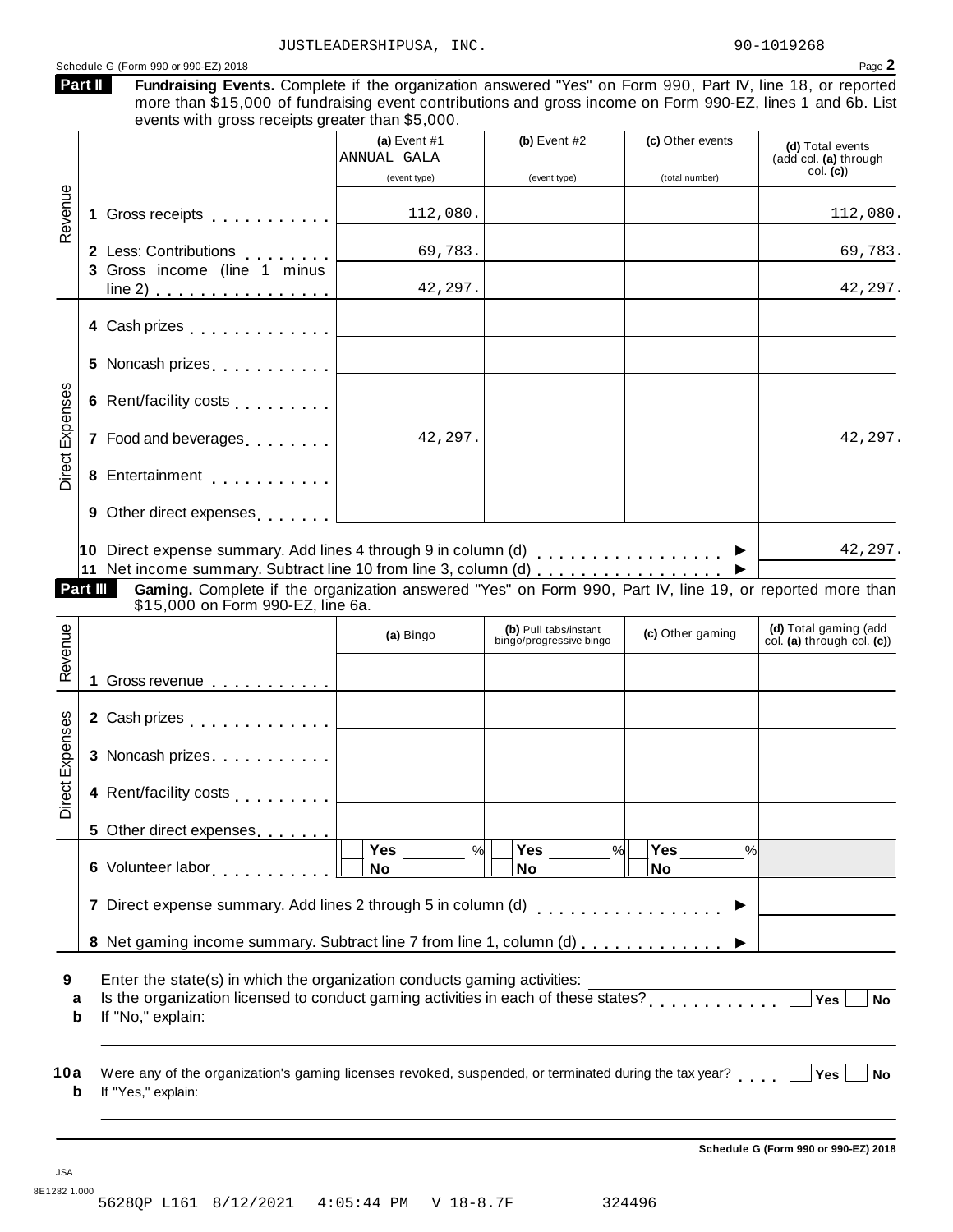| JUSTLEADERSHIPUSA, | INC. |
|--------------------|------|
|--------------------|------|

|         | Page $3$<br>Schedule G (Form 990 or 990-EZ) 2018                                                                                                                                                                                       |
|---------|----------------------------------------------------------------------------------------------------------------------------------------------------------------------------------------------------------------------------------------|
| 11      | <b>Yes</b><br><b>No</b>                                                                                                                                                                                                                |
| $12 \,$ | Is the organization a grantor, beneficiary or trustee of a trust or a member of a partnership or other entity                                                                                                                          |
|         | Yes<br><b>No</b>                                                                                                                                                                                                                       |
| 13      | Indicate the percentage of gaming activity conducted in:                                                                                                                                                                               |
| a       | %                                                                                                                                                                                                                                      |
| b       | $\%$<br>An outside facility enterpreteration of the control of the control of the control of the control of the control of the control of the control of the control of the control of the control of the control of the control of th |
| 14      | Enter the name and address of the person who prepares the organization's gaming/special events books and                                                                                                                               |
|         | records:                                                                                                                                                                                                                               |
|         |                                                                                                                                                                                                                                        |
|         |                                                                                                                                                                                                                                        |
|         |                                                                                                                                                                                                                                        |
|         |                                                                                                                                                                                                                                        |
|         |                                                                                                                                                                                                                                        |
|         | 15a Does the organization have a contract with a third party from whom the organization receives gaming                                                                                                                                |
|         | $Yes \mid No$                                                                                                                                                                                                                          |
|         | <b>b</b> If "Yes," enter the amount of gaming revenue received by the organization $\triangleright$ \$______________ and the                                                                                                           |
|         | amount of gaming revenue retained by the third party $\triangleright$ \$ _______________.                                                                                                                                              |
|         | c If "Yes," enter name and address of the third party:                                                                                                                                                                                 |
|         |                                                                                                                                                                                                                                        |
|         |                                                                                                                                                                                                                                        |
|         |                                                                                                                                                                                                                                        |
|         |                                                                                                                                                                                                                                        |
|         |                                                                                                                                                                                                                                        |
| 16      | Gaming manager information:                                                                                                                                                                                                            |
|         |                                                                                                                                                                                                                                        |
|         |                                                                                                                                                                                                                                        |
|         |                                                                                                                                                                                                                                        |
|         | Gaming manager compensation $\triangleright$ \$ ________________                                                                                                                                                                       |
|         |                                                                                                                                                                                                                                        |
|         | Description of services provided ▶                                                                                                                                                                                                     |
|         |                                                                                                                                                                                                                                        |
|         | Director/officer<br>Employee<br>Independent contractor                                                                                                                                                                                 |
|         |                                                                                                                                                                                                                                        |
| 17      | Mandatory distributions:                                                                                                                                                                                                               |
| a       | Is the organization required under state law to make charitable distributions from the gaming proceeds to                                                                                                                              |
|         | Yes <sub>1</sub><br>∣ No                                                                                                                                                                                                               |
|         | <b>b</b> Enter the amount of distributions required under state law to be distributed to other exempt organizations                                                                                                                    |
|         | or spent in the organization's own exempt activities during the tax year $\triangleright$ \$                                                                                                                                           |
| Part IV | Supplemental Information. Provide the explanation required by Part I, line 2b, columns (iii) and (v), and                                                                                                                              |
|         | Part III, lines 9, 9b, 10b, 15b, 15c, 16, and 17b, as applicable. Also provide any additional information                                                                                                                              |
|         | (see instructions).                                                                                                                                                                                                                    |
|         |                                                                                                                                                                                                                                        |

**Schedule G (Form 990 or 990-EZ) 2018**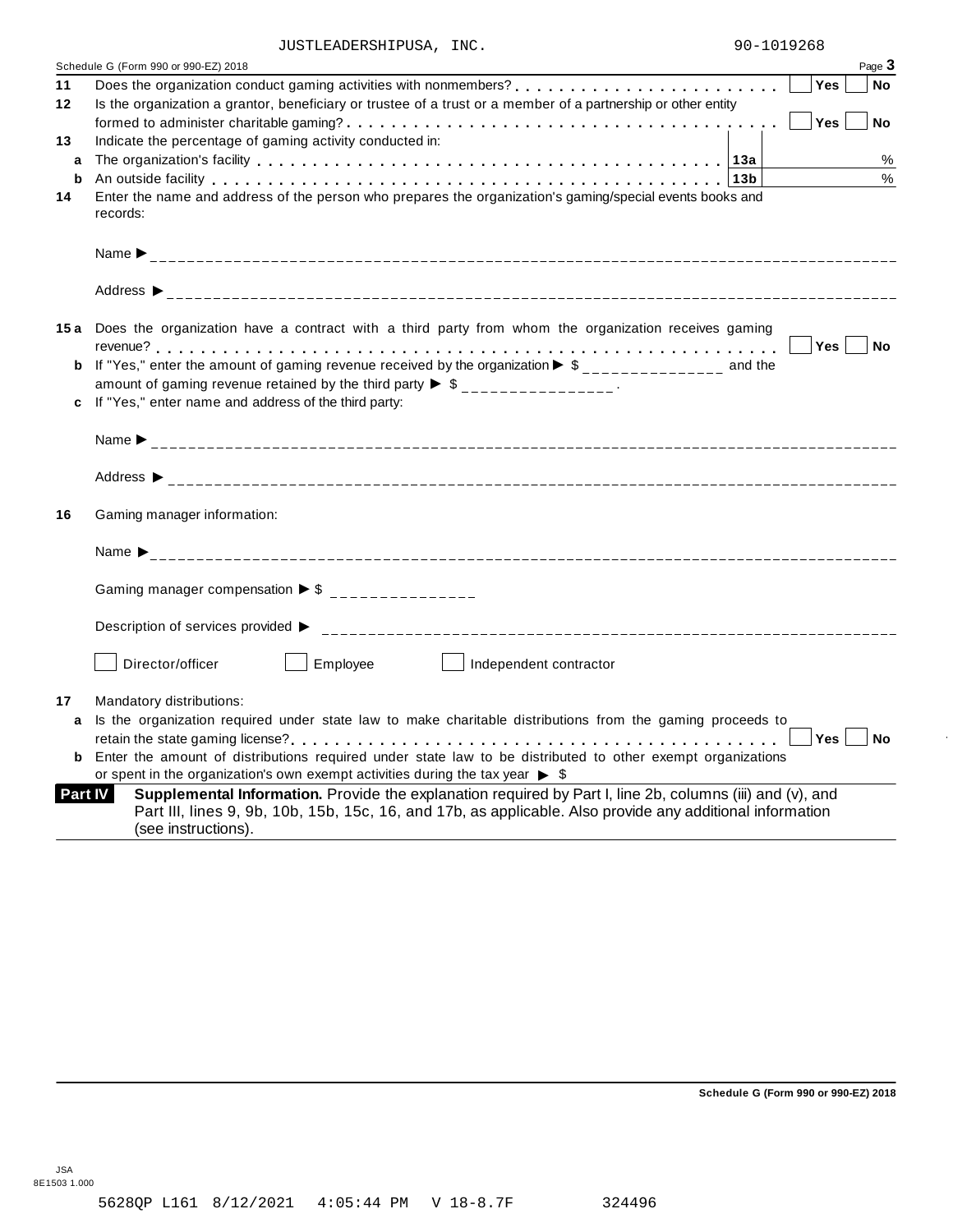| <b>SCHEDULE I</b><br>(Form 990)                                                                                                                                           |                        |                                    | <b>Grants and Other Assistance to Organizations,</b><br>Governments, and Individuals in the United States |                                       |                                                             |                                          | OMB No. 1545-0047                     |
|---------------------------------------------------------------------------------------------------------------------------------------------------------------------------|------------------------|------------------------------------|-----------------------------------------------------------------------------------------------------------|---------------------------------------|-------------------------------------------------------------|------------------------------------------|---------------------------------------|
|                                                                                                                                                                           |                        | 2018                               |                                                                                                           |                                       |                                                             |                                          |                                       |
|                                                                                                                                                                           |                        |                                    | Complete if the organization answered "Yes" on Form 990, Part IV, line 21 or 22.<br>Attach to Form 990.   |                                       |                                                             |                                          | <b>Open to Public</b>                 |
| Department of the Treasury<br><b>Internal Revenue Service</b>                                                                                                             |                        |                                    | Go to www.irs.gov/Form990 for the latest information.                                                     |                                       |                                                             |                                          | <b>Inspection</b>                     |
| Name of the organization                                                                                                                                                  |                        |                                    |                                                                                                           |                                       |                                                             | <b>Employer identification number</b>    |                                       |
| JUSTLEADERSHIPUSA, INC.                                                                                                                                                   |                        |                                    |                                                                                                           |                                       |                                                             | 90-1019268                               |                                       |
| <b>General Information on Grants and Assistance</b><br>Part I                                                                                                             |                        |                                    |                                                                                                           |                                       |                                                             |                                          |                                       |
| Does the organization maintain records to substantiate the amount of the grants or assistance, the grantees' eligibility for the grants or assistance, and<br>$\mathbf 1$ |                        |                                    |                                                                                                           |                                       |                                                             |                                          |                                       |
|                                                                                                                                                                           |                        |                                    |                                                                                                           |                                       |                                                             |                                          | $\mathbf{x}$<br>Yes<br>No             |
| Describe in Part IV the organization's procedures for monitoring the use of grant funds in the United States.<br>2                                                        |                        |                                    |                                                                                                           |                                       |                                                             |                                          |                                       |
| Grants and Other Assistance to Domestic Organizations and Domestic Governments. Complete if the organization answered "Yes" on Form 990,<br>Part II                       |                        |                                    |                                                                                                           |                                       |                                                             |                                          |                                       |
| Part IV, line 21, for any recipient that received more than \$5,000. Part II can be duplicated if additional space is needed.                                             |                        |                                    |                                                                                                           |                                       |                                                             |                                          |                                       |
|                                                                                                                                                                           |                        |                                    |                                                                                                           |                                       |                                                             |                                          |                                       |
| 1 (a) Name and address of organization<br>or government                                                                                                                   | $(b)$ EIN              | (c) IRC section<br>(if applicable) | (d) Amount of cash<br>grant                                                                               | (e) Amount of non-<br>cash assistance | (f) Method of valuation<br>(book, FMV, appraisal,<br>other) | (g) Description of<br>noncash assistance | (h) Purpose of grant<br>or assistance |
| (1) BREAKING BARRIERS MENTORING                                                                                                                                           |                        |                                    |                                                                                                           |                                       |                                                             |                                          |                                       |
| P.O. BOX 259173 MADISON, WI 53725                                                                                                                                         | 35-2489606             | 501(C)(3)                          | 7,500.                                                                                                    |                                       | <b>FMV</b>                                                  |                                          | BASE BUILDING, ADVOC                  |
| (2) CITIZEN ACTION OF NEW YORK                                                                                                                                            |                        |                                    |                                                                                                           |                                       |                                                             |                                          |                                       |
| 94 CENTRAL AVENUE ALBANY, NY 12206                                                                                                                                        | 11-2644562             | 501(C)(4)                          | 110,000.                                                                                                  |                                       | FMV                                                         |                                          | LEGISLATIVE STRATEGY                  |
| $(3)$ ESTHER, INC.                                                                                                                                                        |                        |                                    |                                                                                                           |                                       |                                                             |                                          |                                       |
| P.O. BOX 784 NEENAH, WI 54957                                                                                                                                             | $20 - 1644135$         | 501(C)(3)                          | 11,000.                                                                                                   |                                       | <b>FMV</b>                                                  |                                          | BASE BUILDING, ADVOC                  |
| (4) LATINO JUSTICE PRLDEF                                                                                                                                                 |                        |                                    |                                                                                                           |                                       |                                                             |                                          |                                       |
| 99 HUDSON STREET, #14 NEW YORK, NY 10013                                                                                                                                  | 13-2722664             | 501(C)(3)                          | 48,750.                                                                                                   |                                       | <b>FMV</b>                                                  |                                          | LEGISLATIVE STRATEGY                  |
| (5) METROJUSTICE, INC                                                                                                                                                     |                        |                                    |                                                                                                           |                                       |                                                             |                                          |                                       |
| 1115 E. MAIN ST ROCHESTER, NY 14609                                                                                                                                       | 20-4206586             | 501(C) (4)                         | 40,000.                                                                                                   |                                       | <b>FMV</b>                                                  |                                          | BASE BUILDING, ADVOC                  |
| (6) WISDOM INC                                                                                                                                                            |                        |                                    |                                                                                                           |                                       |                                                             |                                          |                                       |
| 2821N. 4TH STREET MILWAUKEE, WI 53212                                                                                                                                     | 39-1985101             | 501(C)(3)                          | 90,000.                                                                                                   |                                       | <b>FMV</b>                                                  |                                          | BASE BUILDING, ADVOC                  |
| $(7)$ VOCAL-NY, INC.                                                                                                                                                      |                        |                                    |                                                                                                           |                                       |                                                             |                                          |                                       |
| 80A FOURTH AVENEUE BROOKYN, NY 11217                                                                                                                                      | 13-4094385             | 501(C)(3)                          | 125,000.                                                                                                  |                                       | FMV                                                         |                                          | CAMPAIGN ENGAGEMENT                   |
| (8) THE CENTER FOR RETURNING CITIZENS                                                                                                                                     |                        |                                    |                                                                                                           |                                       |                                                             |                                          |                                       |
| 5861 HADFIELD STREET PHILADELPHIA, PA 19143                                                                                                                               | 37-1705920             | N/A                                | 35,000.                                                                                                   |                                       | FMV                                                         |                                          | BASE BUILDING, ADVOC                  |
| (9) THE ADVOCACY FUND                                                                                                                                                     |                        |                                    |                                                                                                           |                                       |                                                             |                                          |                                       |
| 1014 TORNEY AVE SAN FRANCISCO, CA 94129                                                                                                                                   | 94-3153687             | 501(C)(4)                          | 40,000.                                                                                                   |                                       | FMV                                                         |                                          | LEGISLATIVE STRATEGY                  |
| (10) SOCIAL AND ENVIRONMENTAL ENTREPRENEURS                                                                                                                               |                        |                                    |                                                                                                           |                                       |                                                             |                                          |                                       |
| 23532 CALABASAS ROAD SUITE A                                                                                                                                              | 95-4116679             | 501(C)(3)                          | 90,000.                                                                                                   |                                       | <b>FMV</b>                                                  |                                          | BASE BUILDING, COALI                  |
| (11) PROJECT RETURN, INC.                                                                                                                                                 |                        |                                    |                                                                                                           |                                       |                                                             |                                          |                                       |
| 2821 N 4TH STREET MILWAUKEE, WI 53212                                                                                                                                     | 39-1411980             | 501(C)(3)                          | 15,000.                                                                                                   |                                       | <b>FMV</b>                                                  |                                          | BASE BUILDING, ADVOC                  |
| (12) RELEASE AGING PEOPLE IN PRISON                                                                                                                                       |                        |                                    |                                                                                                           |                                       |                                                             |                                          |                                       |
| 22 CORTLANDT STREET, 33RD FL                                                                                                                                              | 13-5562324   501(C)(3) |                                    | 40,000.                                                                                                   |                                       | <b>FMV</b>                                                  |                                          | BASE BUILDING, ADVOC                  |
|                                                                                                                                                                           |                        |                                    |                                                                                                           |                                       |                                                             |                                          |                                       |
| 3<br>For Banerwork Reduction, Act Notice, see the Instructions for Form 000                                                                                               |                        |                                    |                                                                                                           |                                       |                                                             |                                          |                                       |

**For Paperwork Reduction Act Notice, see the Instructions for Form 990. Schedule I (Form 990) (2018)**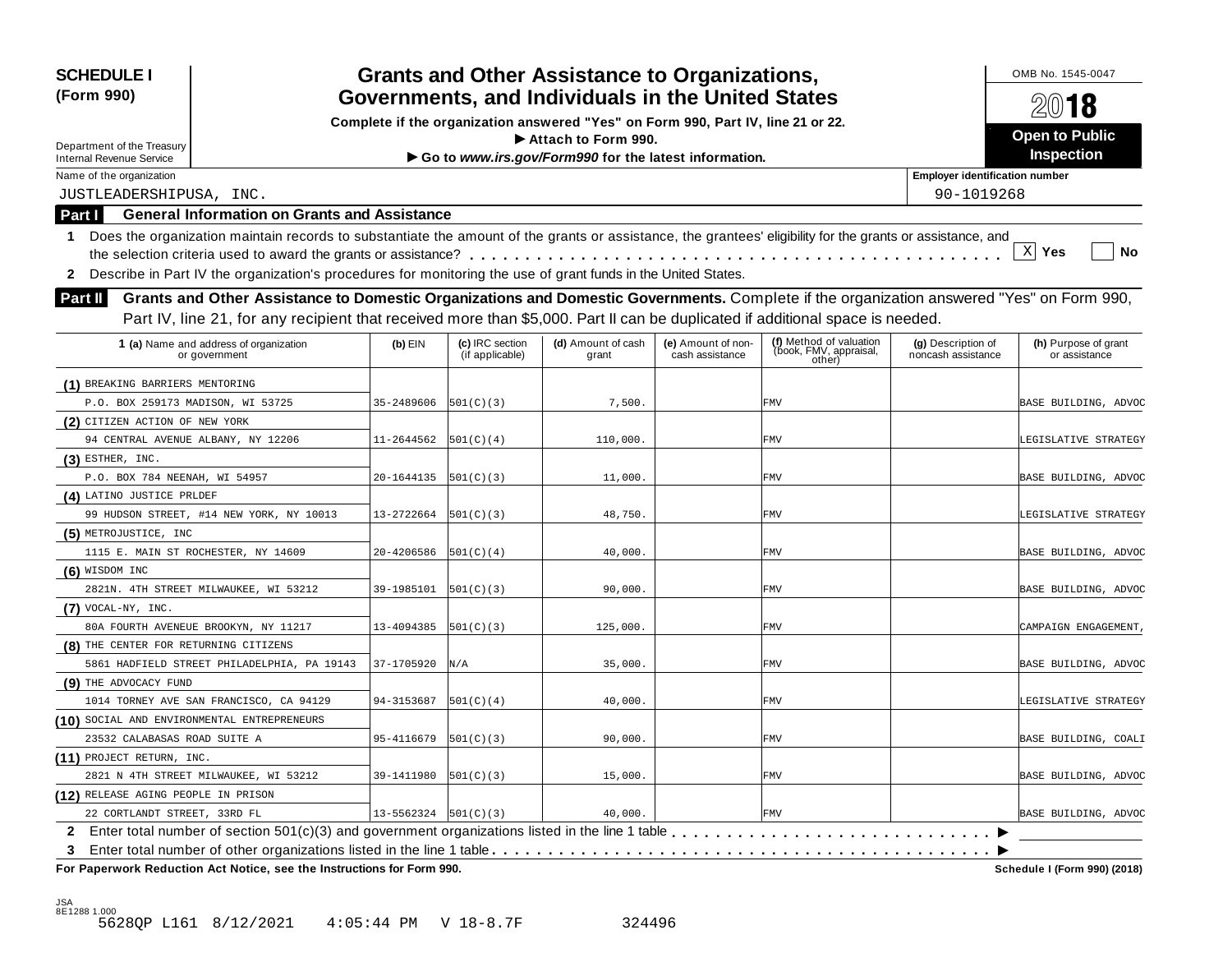| <b>SCHEDULE I</b><br>(Form 990)                               |                                                                                                                                                            | OMB No. 1545-0047 |                                    |                                                                                                         |                                       |                                                             |                                          |                                       |
|---------------------------------------------------------------|------------------------------------------------------------------------------------------------------------------------------------------------------------|-------------------|------------------------------------|---------------------------------------------------------------------------------------------------------|---------------------------------------|-------------------------------------------------------------|------------------------------------------|---------------------------------------|
|                                                               |                                                                                                                                                            |                   |                                    | Governments, and Individuals in the United States                                                       |                                       |                                                             |                                          | 2018                                  |
|                                                               |                                                                                                                                                            |                   |                                    | Complete if the organization answered "Yes" on Form 990, Part IV, line 21 or 22.<br>Attach to Form 990. |                                       |                                                             |                                          | <b>Open to Public</b>                 |
| Department of the Treasury<br><b>Internal Revenue Service</b> |                                                                                                                                                            |                   |                                    | Go to www.irs.gov/Form990 for the latest information.                                                   |                                       |                                                             |                                          | Inspection                            |
| Name of the organization                                      |                                                                                                                                                            |                   |                                    |                                                                                                         |                                       |                                                             | <b>Employer identification number</b>    |                                       |
| JUSTLEADERSHIPUSA, INC.                                       |                                                                                                                                                            |                   |                                    |                                                                                                         |                                       |                                                             | 90-1019268                               |                                       |
| Part I                                                        | <b>General Information on Grants and Assistance</b>                                                                                                        |                   |                                    |                                                                                                         |                                       |                                                             |                                          |                                       |
| 1                                                             | Does the organization maintain records to substantiate the amount of the grants or assistance, the grantees' eligibility for the grants or assistance, and |                   |                                    |                                                                                                         |                                       |                                                             |                                          |                                       |
|                                                               |                                                                                                                                                            |                   |                                    |                                                                                                         |                                       |                                                             |                                          | X <br>Yes<br>No                       |
|                                                               | Describe in Part IV the organization's procedures for monitoring the use of grant funds in the United States.                                              |                   |                                    |                                                                                                         |                                       |                                                             |                                          |                                       |
| 2                                                             |                                                                                                                                                            |                   |                                    |                                                                                                         |                                       |                                                             |                                          |                                       |
| <b>Part II</b>                                                | Grants and Other Assistance to Domestic Organizations and Domestic Governments. Complete if the organization answered "Yes" on Form 990,                   |                   |                                    |                                                                                                         |                                       |                                                             |                                          |                                       |
|                                                               | Part IV, line 21, for any recipient that received more than \$5,000. Part II can be duplicated if additional space is needed.                              |                   |                                    |                                                                                                         |                                       |                                                             |                                          |                                       |
|                                                               | 1 (a) Name and address of organization<br>or government                                                                                                    | $(b)$ EIN         | (c) IRC section<br>(if applicable) | (d) Amount of cash<br>grant                                                                             | (e) Amount of non-<br>cash assistance | (f) Method of valuation<br>(book, FMV, appraisal,<br>other) | (g) Description of<br>noncash assistance | (h) Purpose of grant<br>or assistance |
| (1) PHILADELPHIA STUDENT UNION                                |                                                                                                                                                            |                   |                                    |                                                                                                         |                                       |                                                             |                                          |                                       |
|                                                               | 501 S. 52ND STREET PHILADELPHIA, PA 19143                                                                                                                  | 23-2815998        | 501(C)(3)                          | 30,000.                                                                                                 |                                       | FMV                                                         |                                          | BASE BUILDING, LEADE                  |
| (2) NEW YORK COMMUNITIES FOR CHANGE                           |                                                                                                                                                            |                   |                                    |                                                                                                         |                                       |                                                             |                                          |                                       |
|                                                               | ONE METROTECH CENTER BROOKLYN, NY 11201                                                                                                                    | 27-1359103        | 501(C)(4)                          | 82,500.                                                                                                 |                                       | FMV                                                         |                                          | CAMPAIGN ENGAGEMENT                   |
| (3) MOTHERS IN CHARGE, INC.                                   |                                                                                                                                                            |                   |                                    |                                                                                                         |                                       |                                                             |                                          |                                       |
| 520 N DELAWARE AVE, SUITE 302                                 |                                                                                                                                                            | 30-0185280        | 501(C)(3)                          | 25,000.                                                                                                 |                                       | <b>FMV</b>                                                  |                                          | LEADERSHIP DEVELOPME                  |
| (4) COLLEGE AND COMMUNITY FELLOWSHIP                          |                                                                                                                                                            |                   |                                    |                                                                                                         |                                       |                                                             |                                          |                                       |
|                                                               | 475 RIVERSIDE DRIVE NEW YORK, NY 10115                                                                                                                     | 31-1720017        | 501(C)(3)                          | 85,000.                                                                                                 |                                       | <b>FMV</b>                                                  |                                          | CAPACITY BUILDING GR                  |
|                                                               | (5) CLEAN AIR COALITION OF WESTERN NEW YORK, IN                                                                                                            |                   |                                    |                                                                                                         |                                       |                                                             |                                          |                                       |
| 52 LINWOOD AVE BUFFALO, NY 14209                              |                                                                                                                                                            | 27-0746038        | 501(C)(3)                          | 10,000.                                                                                                 |                                       | <b>FMV</b>                                                  |                                          | ANCHOR JUNETEENTH ST                  |
| (6) RUTGERS "THE STATE UNIVERSITY"                            |                                                                                                                                                            |                   |                                    |                                                                                                         |                                       |                                                             |                                          |                                       |
|                                                               | 65 DAVIDSON RD PISCATAWAY, NJ 08854                                                                                                                        | 22-6001086        | 501(C)(3)                          | 9,960.                                                                                                  |                                       | FMV                                                         |                                          | RIKERS ISLAND PUBLIC                  |
| (7)                                                           |                                                                                                                                                            |                   |                                    |                                                                                                         |                                       |                                                             |                                          |                                       |
| (8)                                                           |                                                                                                                                                            |                   |                                    |                                                                                                         |                                       |                                                             |                                          |                                       |
| (9)                                                           |                                                                                                                                                            |                   |                                    |                                                                                                         |                                       |                                                             |                                          |                                       |
| (10)                                                          |                                                                                                                                                            |                   |                                    |                                                                                                         |                                       |                                                             |                                          |                                       |
|                                                               |                                                                                                                                                            |                   |                                    |                                                                                                         |                                       |                                                             |                                          |                                       |
| (11)                                                          |                                                                                                                                                            |                   |                                    |                                                                                                         |                                       |                                                             |                                          |                                       |
| (12)                                                          |                                                                                                                                                            |                   |                                    |                                                                                                         |                                       |                                                             |                                          |                                       |
|                                                               |                                                                                                                                                            |                   |                                    |                                                                                                         |                                       |                                                             |                                          | 13.                                   |
| 3                                                             |                                                                                                                                                            |                   |                                    |                                                                                                         |                                       |                                                             |                                          | 5.                                    |
|                                                               | For Paperwork Reduction Act Notice, see the Instructions for Form 990.                                                                                     |                   |                                    |                                                                                                         |                                       |                                                             |                                          | Schedule I (Form 990) (2018)          |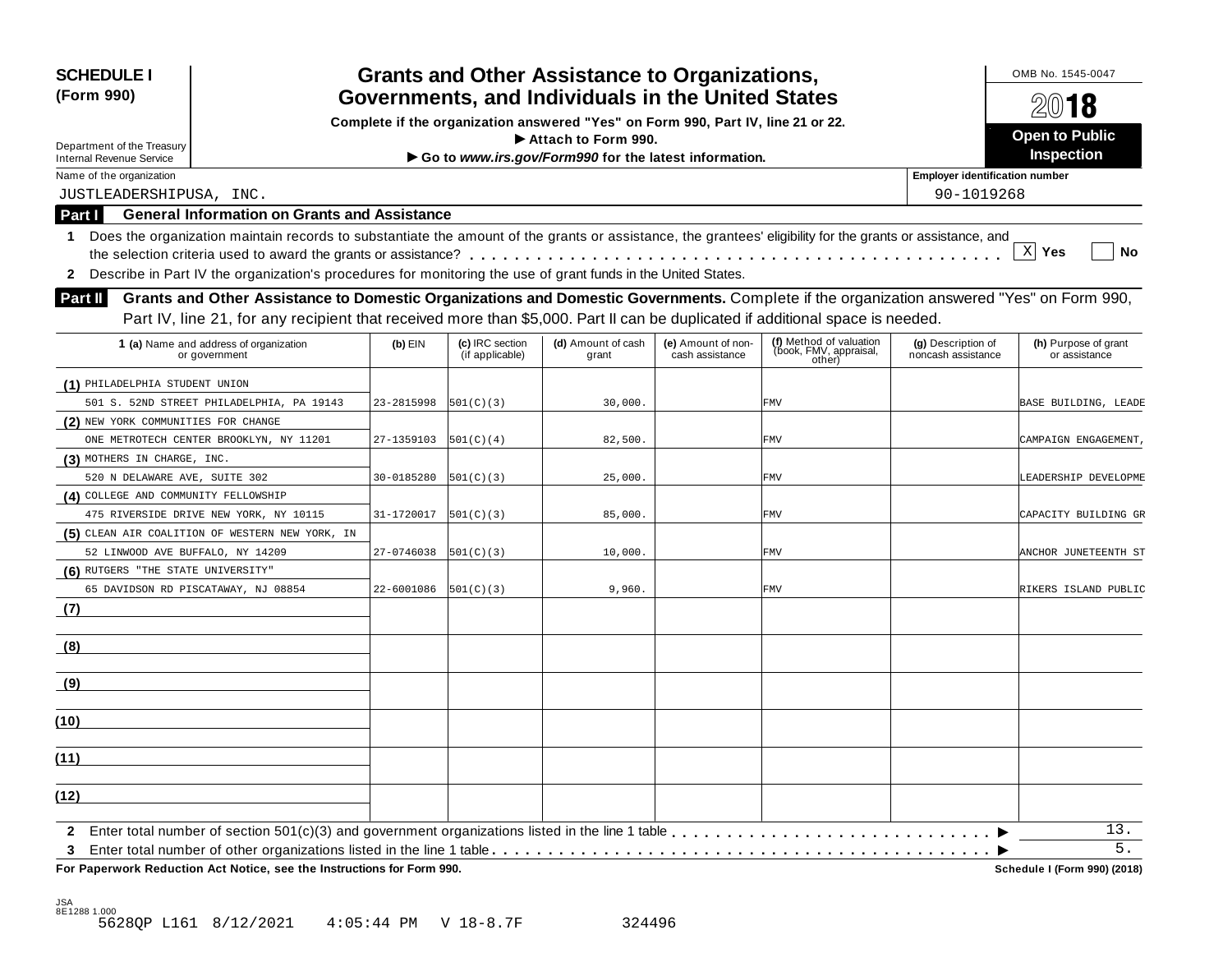## **Grants and Other Assistance to Domestic Individuals.** Complete ifthe organization answered "Yes" on Form 990, Part IV, line 22. **Part III** Grants and Other Assistance to Domestic Individuals<br>Part III can be duplicated if additional space is needed. (a) Type of grant or assistance **(b)** Number of **(c)** Amount of **(d)** Amount of **(e)** Method of valuation (book, **(f)** Description of non-cash assistance FMV, appraisal, other) **(b)** Number of recipients **(d)** Amount of non-cash assistance **(c)** Amount of cash grant **1 2 3 4 5 6 7**

**Supplemental Information.** Provide the information required in Part I, line 2, Part III, column (b); and any other additional information. **Part IV**

SCHEDULE I, LINE 2

JUSTLEADERSHIPUSA MAINTAINS CONTRACTS WITH GRASSROOTS ORGANIZATIONS AND

PUBLIC CHARITIES. GRANT AGREEMENTS ARE SIGNED AND PROGRAM REPORTS ARE

REVIEWED PRIOR TO RELEASING ADDITIONAL FUNDS.

JSA

**Schedule I (Form 990) (2018)**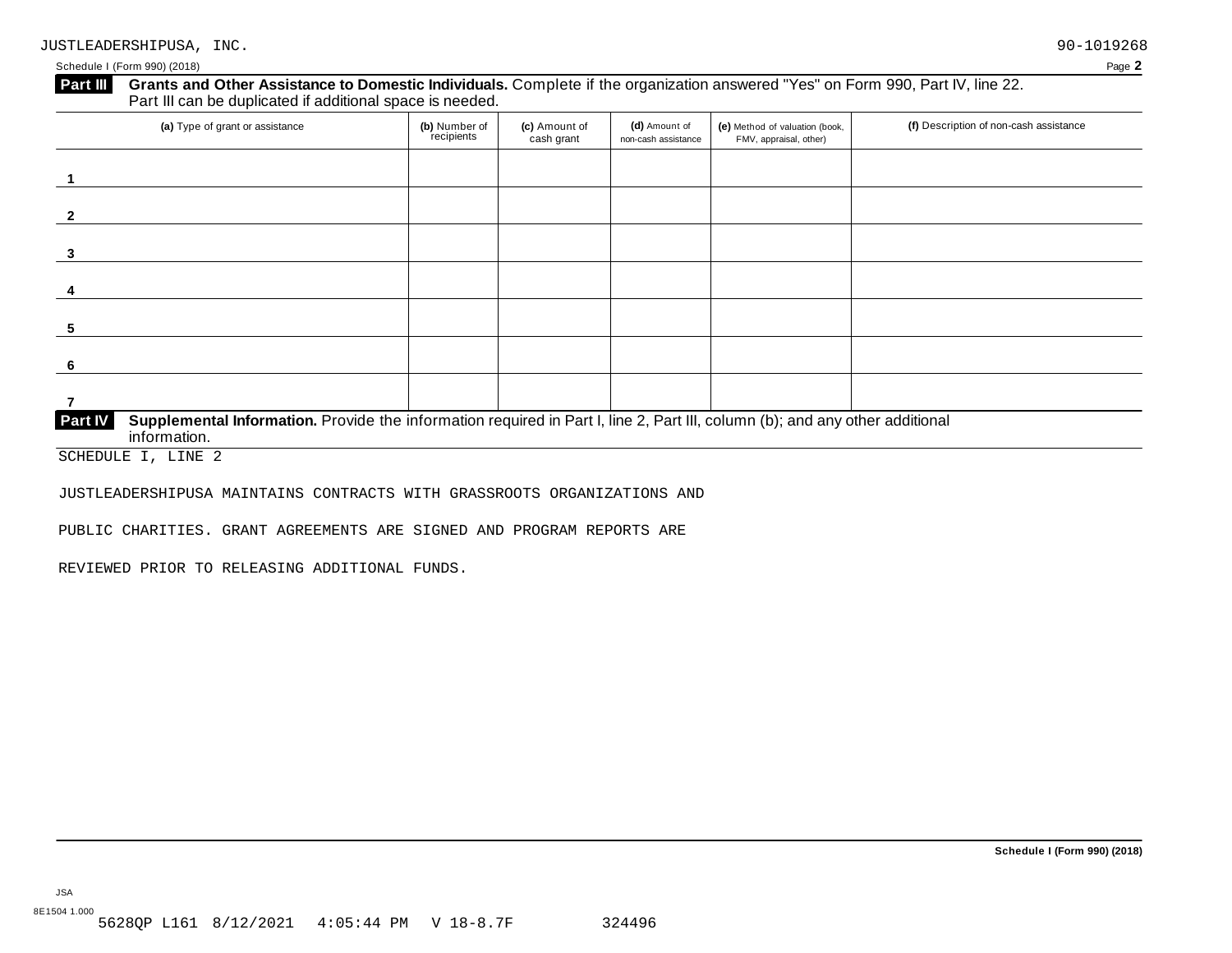|              | <b>SCHEDULE J</b>                                   |                                                                        | <b>Compensation Information</b>                                                                                                                                                     | OMB No. 1545-0047          |            |             |  |
|--------------|-----------------------------------------------------|------------------------------------------------------------------------|-------------------------------------------------------------------------------------------------------------------------------------------------------------------------------------|----------------------------|------------|-------------|--|
|              | (Form 990)                                          |                                                                        | For certain Officers, Directors, Trustees, Key Employees, and Highest                                                                                                               |                            |            |             |  |
|              |                                                     |                                                                        | <b>Compensated Employees</b><br>Complete if the organization answered "Yes" on Form 990, Part IV, line 23.                                                                          |                            |            |             |  |
|              | Department of the Treasury                          |                                                                        | Attach to Form 990.                                                                                                                                                                 | <b>Open to Public</b>      |            |             |  |
|              | Internal Revenue Service                            |                                                                        | Go to www.irs.gov/Form990 for instructions and the latest information.                                                                                                              | <b>Inspection</b>          |            |             |  |
|              | Name of the organization<br>JUSTLEADERSHIPUSA, INC. |                                                                        | Employer identification number<br>90-1019268                                                                                                                                        |                            |            |             |  |
| Part I       |                                                     | <b>Questions Regarding Compensation</b>                                |                                                                                                                                                                                     |                            |            |             |  |
|              |                                                     |                                                                        |                                                                                                                                                                                     |                            | <b>Yes</b> | No          |  |
|              |                                                     |                                                                        | 1a Check the appropriate box(es) if the organization provided any of the following to or for a person listed on Form                                                                |                            |            |             |  |
|              |                                                     |                                                                        | 990, Part VII, Section A, line 1a. Complete Part III to provide any relevant information regarding these items.                                                                     |                            |            |             |  |
|              |                                                     | First-class or charter travel                                          | Housing allowance or residence for personal use                                                                                                                                     |                            |            |             |  |
|              |                                                     | Travel for companions                                                  | Payments for business use of personal residence                                                                                                                                     |                            |            |             |  |
|              |                                                     | Tax indemnification and gross-up payments                              | Health or social club dues or initiation fees                                                                                                                                       |                            |            |             |  |
|              |                                                     | Discretionary spending account                                         | Personal services (such as maid, chauffeur, chef)                                                                                                                                   |                            |            |             |  |
|              |                                                     |                                                                        |                                                                                                                                                                                     |                            |            |             |  |
| b            |                                                     |                                                                        | If any of the boxes on line 1a are checked, did the organization follow a written policy regarding payment                                                                          |                            |            |             |  |
|              |                                                     |                                                                        | or reimbursement or provision of all of the expenses described above? If "No," complete Part III to                                                                                 | 1b                         |            |             |  |
| $\mathbf{2}$ |                                                     |                                                                        | Did the organization require substantiation prior to reimbursing or allowing expenses incurred by all                                                                               |                            |            |             |  |
|              |                                                     |                                                                        | directors, trustees, and officers, including the CEO/Executive Director, regarding the items checked on line                                                                        |                            |            |             |  |
|              |                                                     |                                                                        |                                                                                                                                                                                     | 2                          |            |             |  |
| 3            |                                                     |                                                                        | Indicate which, if any, of the following the filing organization used to establish the compensation of the                                                                          |                            |            |             |  |
|              |                                                     |                                                                        | organization's CEO/Executive Director. Check all that apply. Do not check any boxes for methods used by a                                                                           |                            |            |             |  |
|              |                                                     |                                                                        | related organization to establish compensation of the CEO/Executive Director, but explain in Part III.                                                                              |                            |            |             |  |
|              |                                                     | Compensation committee                                                 | Written employment contract                                                                                                                                                         |                            |            |             |  |
|              |                                                     | Independent compensation consultant                                    | Compensation survey or study                                                                                                                                                        |                            |            |             |  |
|              | Χ                                                   | Form 990 of other organizations                                        | $\overline{X}$<br>Approval by the board or compensation committee                                                                                                                   |                            |            |             |  |
| 4            |                                                     |                                                                        | During the year, did any person listed on Form 990, Part VII, Section A, line 1a, with respect to the filing                                                                        |                            |            |             |  |
|              |                                                     | organization or a related organization:                                |                                                                                                                                                                                     |                            |            |             |  |
| a            |                                                     |                                                                        |                                                                                                                                                                                     | 4a                         | Χ          |             |  |
| b            |                                                     |                                                                        | Participate in, or receive payment from, a supplemental nonqualified retirement plan?                                                                                               | 4b                         |            | X           |  |
| c            |                                                     |                                                                        | Participate in, or receive payment from, an equity-based compensation arrangement?                                                                                                  | 4c                         |            | $\mathbf X$ |  |
|              |                                                     |                                                                        | If "Yes" to any of lines 4a-c, list the persons and provide the applicable amounts for each item in Part III.                                                                       |                            |            |             |  |
|              |                                                     |                                                                        |                                                                                                                                                                                     |                            |            |             |  |
|              |                                                     |                                                                        | Only section $501(c)(3)$ , $501(c)(4)$ , and $501(c)(29)$ organizations must complete lines 5-9.                                                                                    |                            |            |             |  |
| 5            |                                                     |                                                                        | For persons listed on Form 990, Part VII, Section A, line 1a, did the organization pay or accrue any                                                                                |                            |            |             |  |
|              |                                                     | compensation contingent on the revenues of:                            |                                                                                                                                                                                     |                            |            |             |  |
|              |                                                     |                                                                        |                                                                                                                                                                                     | 5a                         |            | Χ<br>Χ      |  |
| b            |                                                     |                                                                        |                                                                                                                                                                                     | 5b                         |            |             |  |
|              |                                                     | If "Yes" on line 5a or 5b, describe in Part III.                       |                                                                                                                                                                                     |                            |            |             |  |
| 6            |                                                     |                                                                        | For persons listed on Form 990, Part VII, Section A, line 1a, did the organization pay or accrue any                                                                                |                            |            |             |  |
|              |                                                     | compensation contingent on the net earnings of:                        |                                                                                                                                                                                     |                            |            | Χ           |  |
| a<br>b       |                                                     |                                                                        |                                                                                                                                                                                     | 6a<br>6b                   |            | X           |  |
|              |                                                     | If "Yes" on line 6a or 6b, describe in Part III.                       |                                                                                                                                                                                     |                            |            |             |  |
|              |                                                     |                                                                        |                                                                                                                                                                                     |                            |            |             |  |
| 7            |                                                     |                                                                        | For persons listed on Form 990, Part VII, Section A, line 1a, did the organization provide any nonfixed<br>payments not described on lines 5 and 6? If "Yes," describe in Part III. | $\overline{7}$             |            | Χ           |  |
| 8            |                                                     |                                                                        | Were any amounts reported on Form 990, Part VII, paid or accrued pursuant to a contract that was subject                                                                            |                            |            |             |  |
|              |                                                     |                                                                        | to the initial contract exception described in Regulations section 53.4958-4(a)(3)? If "Yes," describe                                                                              |                            |            |             |  |
|              |                                                     |                                                                        |                                                                                                                                                                                     | 8                          |            | Χ           |  |
| 9            |                                                     |                                                                        | If "Yes" on line 8, did the organization also follow the rebuttable presumption procedure described in                                                                              |                            |            |             |  |
|              |                                                     |                                                                        |                                                                                                                                                                                     | 9                          |            |             |  |
|              |                                                     | For Paperwork Reduction Act Notice, see the Instructions for Form 990. |                                                                                                                                                                                     | Schedule J (Form 990) 2018 |            |             |  |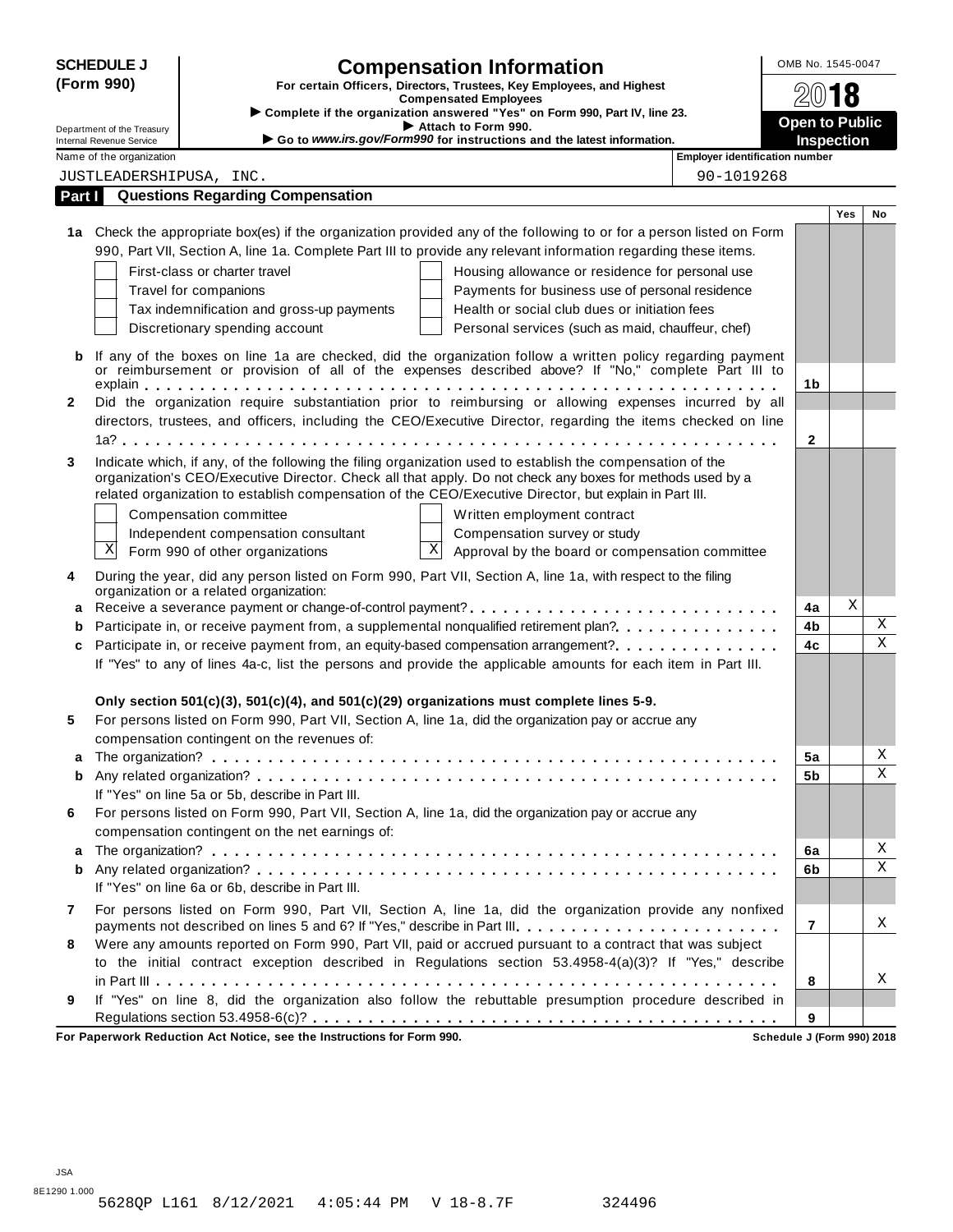Schedule <sup>J</sup> (Form 990) <sup>2018</sup> Page **2**

#### **Part II Officers, Directors, Trustees, Key Employees, and Highest Compensated Employees.** Use duplicate copies ifadditional space is needed.

For each individual whose compensation must be reported on Schedule J, report compensation from the organization on row (i) and from related organizations, described in the instructions, on row (ii). Do not list any individuals that aren't listed on Form 990, Part VII.

Note: The sum of columns (B)(i)-(iii) for each listed individual must equal the total amount of Form 990, Part VII, Section A, line 1a, applicable column (D) and (E) amounts for that individual.

| (A) Name and Title             |                              |                          | (B) Breakdown of W-2 and/or 1099-MISC compensation |                                           | (C) Retirement and             | (D) Nontaxable | (E) Total of columns | (F) Compensation                                           |
|--------------------------------|------------------------------|--------------------------|----------------------------------------------------|-------------------------------------------|--------------------------------|----------------|----------------------|------------------------------------------------------------|
|                                |                              | (i) Base<br>compensation | (ii) Bonus & incentive<br>compensation             | (iii) Other<br>reportable<br>compensation | other deferred<br>compensation | benefits       | $(B)(i)-(D)$         | in column (B) reported<br>as deferred on prior<br>Form 990 |
| <b>GLENN MARTIN</b>            | (i)                          | $\mathsf{O}$             | $\mathsf{O}$ .                                     | 488,244.                                  |                                |                | 488,244.             |                                                            |
| FORMER PRESIDENT AND FOUNDER   | (ii)                         | $\mathsf{O}$             | $\mathsf{0}$ .                                     | $\mathsf{O}\xspace$                       |                                |                |                      |                                                            |
| DEANNA HOSKINS                 | (i)                          | 195,604                  | $0$ .                                              | $\mathsf{O}$                              | 250                            | 41.            | 195,895.             |                                                            |
| 2 <sup>PRESIDENT</sup> AND CEO | (ii)                         | $\overline{0}$           | $\overline{0}$ .                                   | $\mathsf{O}$                              |                                |                |                      |                                                            |
|                                | (i)                          |                          |                                                    |                                           |                                |                |                      |                                                            |
| 3                              | (ii)                         |                          |                                                    |                                           |                                |                |                      |                                                            |
|                                | (i)                          |                          |                                                    |                                           |                                |                |                      |                                                            |
| 4                              | (ii)                         |                          |                                                    |                                           |                                |                |                      |                                                            |
|                                | (i)                          |                          |                                                    |                                           |                                |                |                      |                                                            |
| 5                              | (ii)                         |                          |                                                    |                                           |                                |                |                      |                                                            |
|                                | (i)                          |                          |                                                    |                                           |                                |                |                      |                                                            |
| $6\phantom{.}6$                | (ii)                         |                          |                                                    |                                           |                                |                |                      |                                                            |
|                                | $\qquad \qquad \textbf{(i)}$ |                          |                                                    |                                           |                                |                |                      |                                                            |
| $\overline{7}$                 | (ii)                         |                          |                                                    |                                           |                                |                |                      |                                                            |
|                                | (i)                          |                          |                                                    |                                           |                                |                |                      |                                                            |
| 8                              | (ii)                         |                          |                                                    |                                           |                                |                |                      |                                                            |
|                                | (i)                          |                          |                                                    |                                           |                                |                |                      |                                                            |
| 9                              | (ii)                         |                          |                                                    |                                           |                                |                |                      |                                                            |
|                                | (i)                          |                          |                                                    |                                           |                                |                |                      |                                                            |
| 10                             | (ii)                         |                          |                                                    |                                           |                                |                |                      |                                                            |
|                                | $\qquad \qquad \textbf{(i)}$ |                          |                                                    |                                           |                                |                |                      |                                                            |
| $11$                           | (i)                          |                          |                                                    |                                           |                                |                |                      |                                                            |
|                                | (i)                          |                          |                                                    |                                           |                                |                |                      |                                                            |
| 12                             | (ii)                         |                          |                                                    |                                           |                                |                |                      |                                                            |
|                                | (i)                          |                          |                                                    |                                           |                                |                |                      |                                                            |
| 13                             | (ii)                         |                          |                                                    |                                           |                                |                |                      |                                                            |
|                                | (i)                          |                          |                                                    |                                           |                                |                |                      |                                                            |
| 14                             | (ii)                         |                          |                                                    |                                           |                                |                |                      |                                                            |
|                                | (i)                          |                          |                                                    |                                           |                                |                |                      |                                                            |
| 15                             | (ii)                         |                          |                                                    |                                           |                                |                |                      |                                                            |
|                                | (i)                          |                          |                                                    |                                           |                                |                |                      |                                                            |
| 16                             | (ii)                         |                          |                                                    |                                           |                                |                |                      |                                                            |

**Schedule J (Form 990) 2018**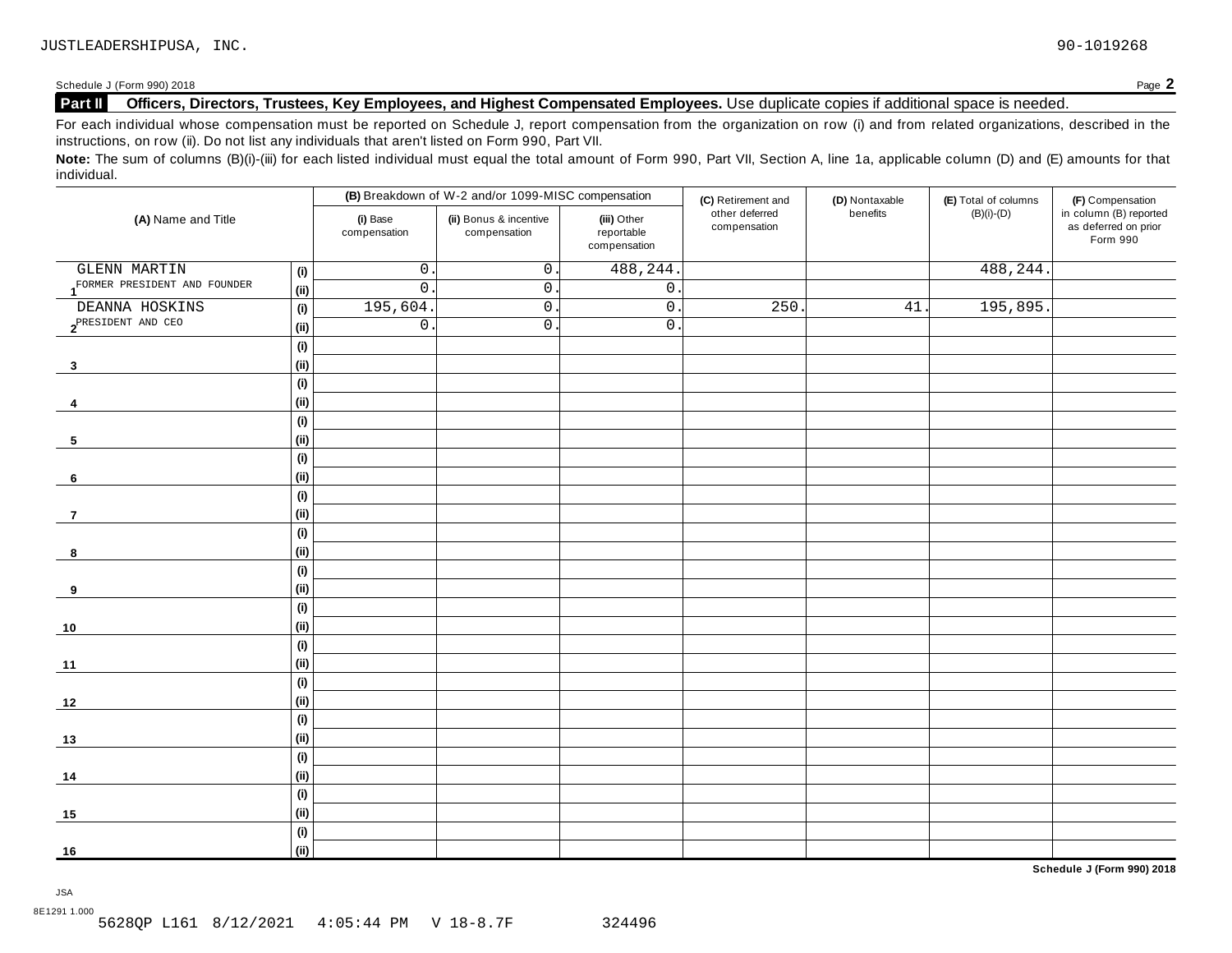Schedule J (Form 990) 2018 Page **3**

#### **Part III Supplemental Information**

Provide the information, explanation, or descriptions required for Part I, lines 1a, 1b, 3, 4a, 4b, 4c, 5a, 5b, 6a, 6b, 7, and 8, and for Part II. Also complete this part for any additional information.

SCHEDULE J, PART I, LINE 4A

DURING THE YEAR, THE FORMER PRESIDENT AND FOUNDER RECEIVED A SEVERANCE

PAYMENT FROM JLUSA IN THE AMOUNT OF \$488,244. THE CHIEF OF STAFF RECEIVED

\$12,500 OF SEVERANCE PAYMENT.

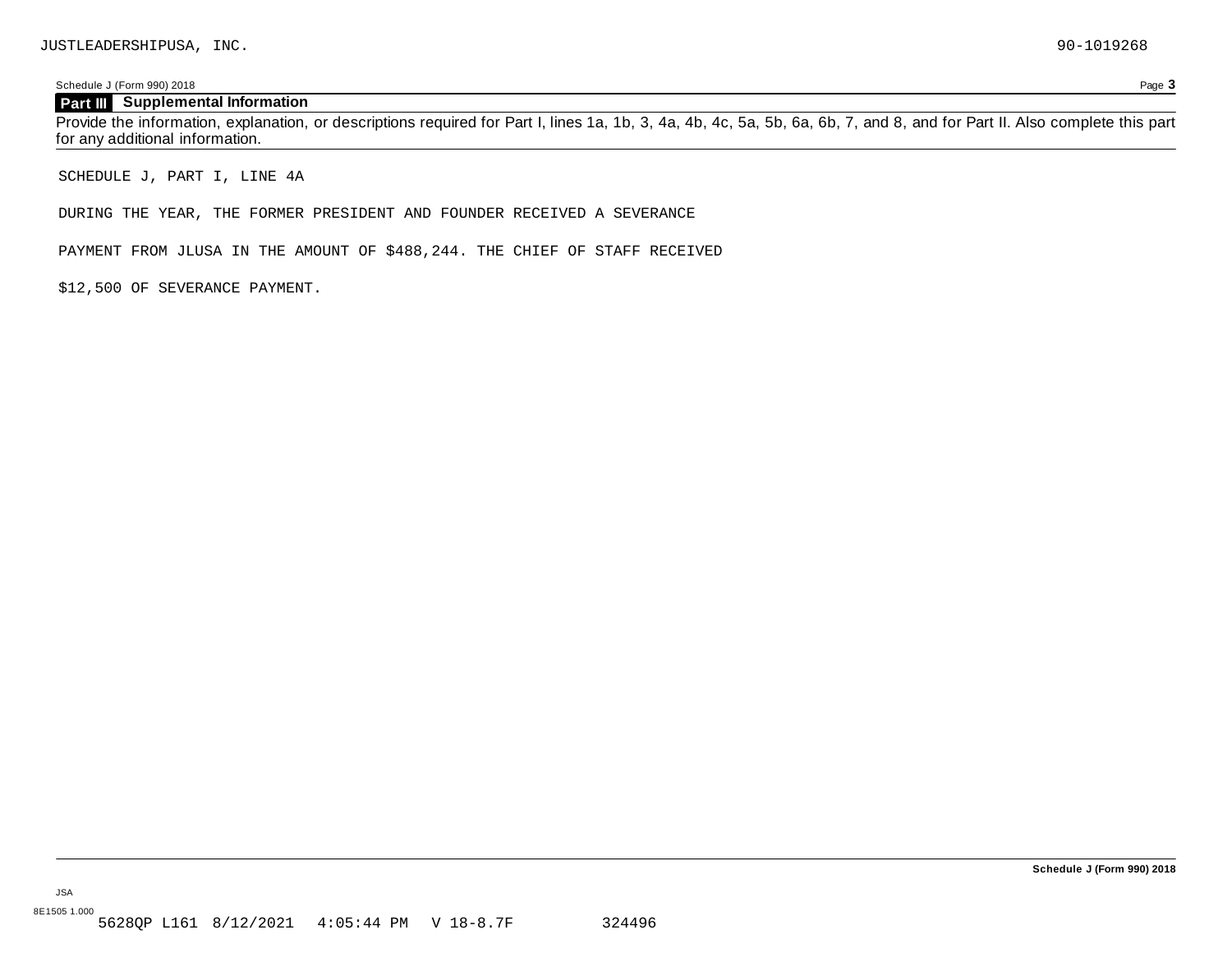#### **SCHEDULE O** Supplemental Information to Form 990 or 990-EZ DMB No. 1545-0047

(Form 990 or 990-EZ) Complete to provide information for responses to specific questions on  $\otimes$  0 18 plete to provide information for responses to specific questions on<br>
Form 990 or 990-EZ or to provide any additional information.<br> **Open to Public**<br> **Open to Public** 



Department of the Treasury<br>Internal Revenue Service Internal Revenue Service<br>Internal Revenue Service<br>Name of the organization<br>Name of the organization JUSTLEADERSHIPUSA, INC. 90-1019268

FORM 990, AMENDED RETURN, BOX B EXPLANATION OF CHANGES WITHIN AMENDED TAX- JLUSA'S RETURN WAS ORIGINALLY FILED WITH THE MOST COMPLETE INFORMATION AVAILABLE AT THE TIME AND PRIOR TO THE PERFORMANCE OF AN AUDIT. THE CHANGES IN THE AMENDED RETURN REFLECT ADJUSTMENTS MADE DURING THE AUDIT. BOX C - CLIENT ADDRESS BOX G - GROSS RECEIPTS PART I, LINE 8, 10, 11, 12, 13, 15, 16, 17, 18, 19, 20, 21, 22 PART II - PAID PREPARER ADDRESS PART III, 4A EXPENSES AND GRANTS PART III, 4B EXPENSES AND GRANTS PART IV - QUESTIONS 11F, 12A PART VI - SECTION B, LINE 11A AND SECTION C, LINE 20 PART VIII - LINES 1B, 1C, 1F, 1H, 3, 8, 11 PART IX - LINES 1 - 25 PART X COLUMN (B) - LINES 1, 3, 4, 9, 10, 16, 17, 26, 27, 28, 33, 34 PART XI - LINES 1, 2, 3, 10 PART XII - LINES 2B, 2C SCHEDULE A, PART II SCHEDULE B, UPDATE TO DONORS LISTED SCHEDULE C - COMPLETED PART II-B RATHER THAN PART II-A, ADDED NARRATIVE TO PART IV SCHEDULE D - PART VI AND PART X, LINE 2, PART XI, PART XII, AND PART XIII ARE NOW COMPLETED BASED ON AUDITED FINANCIAL STATEMENTS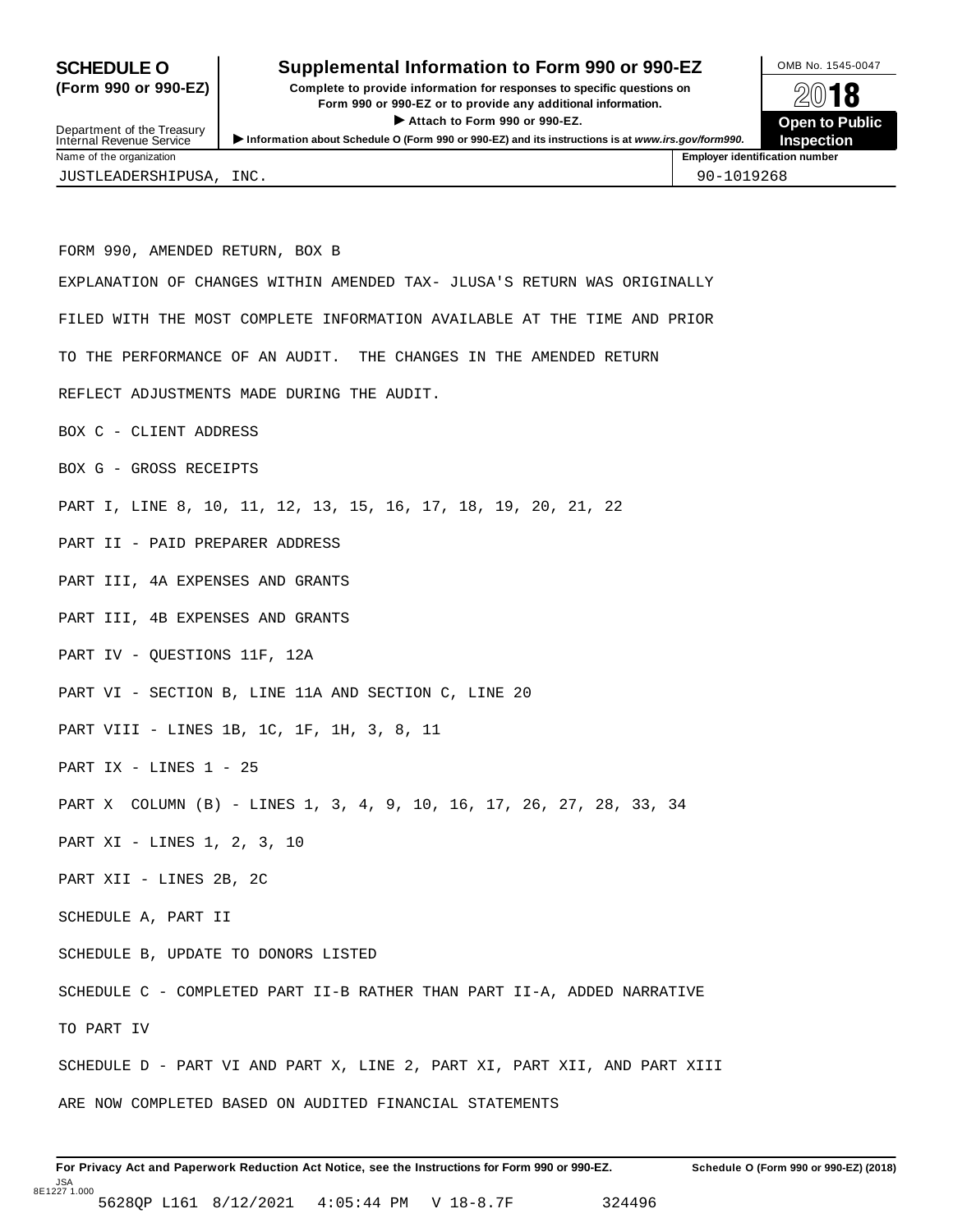SCHEDULE G - PART II, LINES 2, 3, 7, AND 10 SCHEDULE I - PART II, UPDATED LIST OF GRANT RECIPIENTS SCHEDULE O - ADDITION OF NARRATIVE TO EXPLAIN REASON FOR AMENDMENT AND UPDATE TO NARRATIVE ON PROCESS FOR REVIEWING THE FORM 990.

FORM 990, PART I, LINE 5 AND PART V - LINE 2A JUSTLEADERSHIPUSA, INC. (THE "ORGANIZATION") HAS AN AGREEMENT WITH A PROFESSIONAL EMPLOYER ORGANIZATION TO PROVIDE HUMAN RESOURCES OUTSOURCING SERVICES, WHICH INCLUDES THE HUMAN RESOURCE MANAGEMENT AND EMPLOYEE BENEFITS FOR THE ORGANIZATION.

FORM 990 PART I, LINE 7B AND PART V QUESTIONS 3A, 3B THE TAXPAYER CERTAINTY AND DISASTER TAX RELIEF ACT OF 2019 RETROACTIVELY REPEALED INTERNAL REVENUE CODE (IRC) SECTION 512(A)(7), WHICH HAD INCREASED UNRELATED BUSINESS TAXABLE INCOME BY AMOUNTS PAID OR INCURRED FOR QUALIFIED TRANSPORTATION FRINGES. ACCORDINGLY, JLUSA DOES NOT HAVE ANY INCOME THAT IS CONSIDERED UBI AND IS FILING AN AMENDED 990-T TO SEEK A REFUND OF TAXES PAID.

FORM 990, PART VI, LINE 5

SHORTLY AFTER THE NEW PRESIDENT/CEO WAS INSTALLED IN JULY 2018, AN EXAMINATION OF INTERNAL FINANCIAL CONTROLS AND OTHER ORGANIZATIONAL POLICIES AND PROCEDURES WAS INITIATED AT HER REQUEST, INCLUDING THOSE THAT WERE OUTSOURCED TO THIRD-PARTY VENDORS. THROUGH THIS PROCESS, IT BECAME CLEAR THAT A LACK OF ORGANIZATIONAL INFRASTRUCTURE HAD RESULTED IN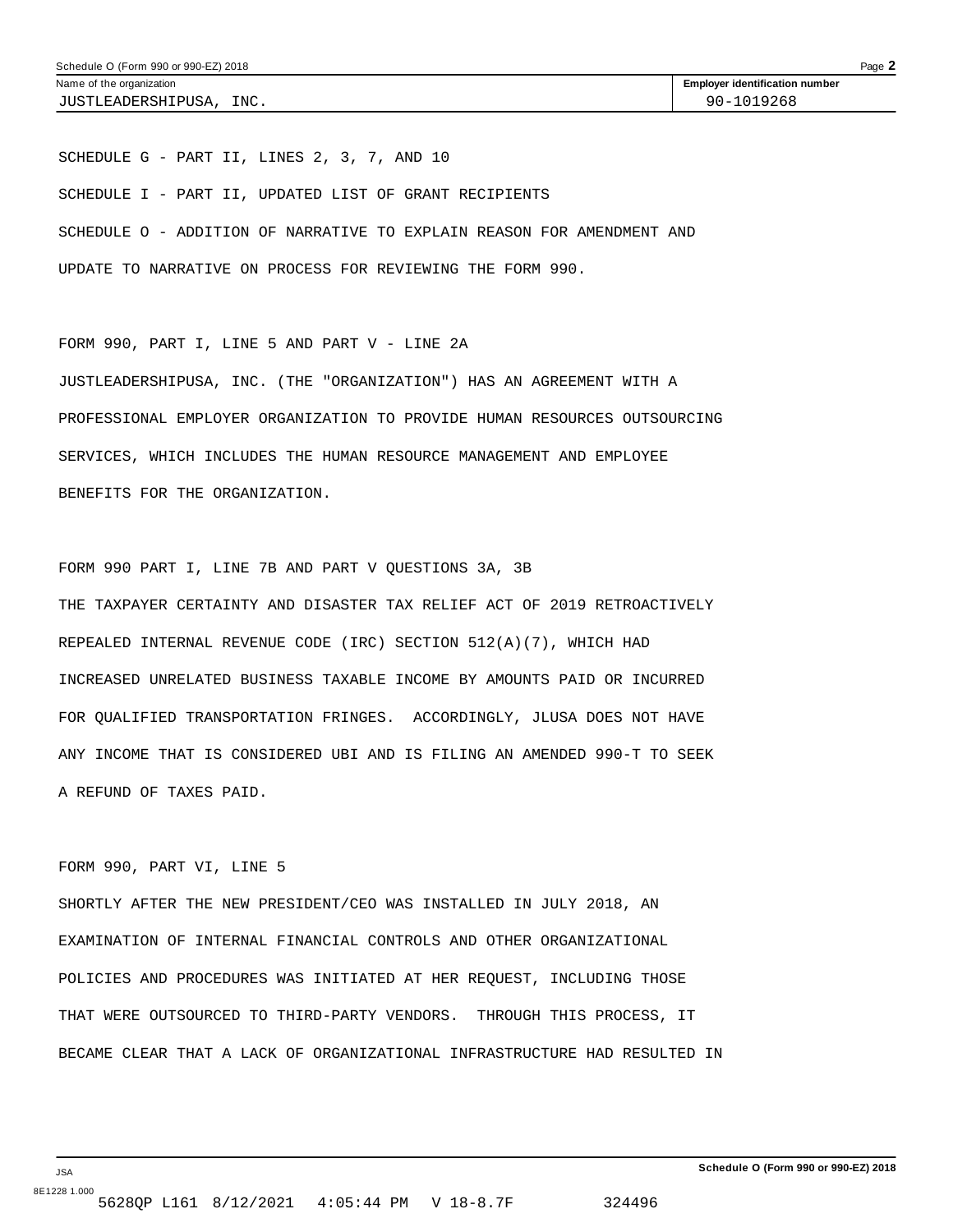INCONSISTENCIES, AND A LACK OF ACCOUNTABILITY AND TRANSPARENCY. THIS WAS MOST APPARENT IN PRACTICES MANAGED BY THE OUTSOURCED FISCAL AND HUMAN RESOURCE AGENTS. THESE PROCEDURES IDENTIFIED CERTAIN TRANSACTIONS OCCURRING IN 2016 AND 2017 FOR UNEXPLAINED CHARGES OF APPROXIMATELY \$450,000.

JLUSA HAS SINCE: I) ESTABLISHED POLICIES AND PROCEDURES AND INTERNAL CONTROLS USING STANDARD BEST PRACTICES; II) INFORMED ALL MAJOR DONOR STAKEHOLDERS OF THE DISCOVERIES MADE AND ACTIONS TAKEN; III) REMOVED REMAINING THREATS BY REVAMPING IT SYSTEMS AND OFF-BOARDING THIRD PARTY VENDORS AND ANY JLUSA STAFF THAT HAD REFUSED TO COOPERATE WITH THE CHANGES; AND IV) SUBSEQUENT TO THE 2018 YEAR-END, JLUSA WAS ABLE TO RECOVER \$225,000 OF THE UNEXPLAINED 2016 AND 2017 CHARGES.

FORM 990, PART VI, SECTION B, LINE 11B THE PRESIDENT AND THE FULL BOARD REVIEWS THE FORM 990 PRIOR TO FILING WITH THE INTERNAL REVENUE SERVICE.

```
FORM 990, PART VI, SECTION B, LINE 12C
AT THE FIRST MEETING OF EACH CALENDAR YEAR THE BOARD MEMBERS ARE REQUIRED
TO READ AND SIGN A NEW CONFLICT-OF-INTEREST POLICY. OFFICERS ARE REQUIRED
TO SIGN A CONFLICT-OF-INTEREST ANNUALLY.
```
FORM 990, PART VI, SECTION B, LINE 15A THE PRESIDENT'S COMPENSATION PACKAGE WAS REVIEWED BY THE BOARD, USING RELEVANT COMPENSATION SURVEY DATA FROM SIMILAR SIZED NON-PROFIT

JSA